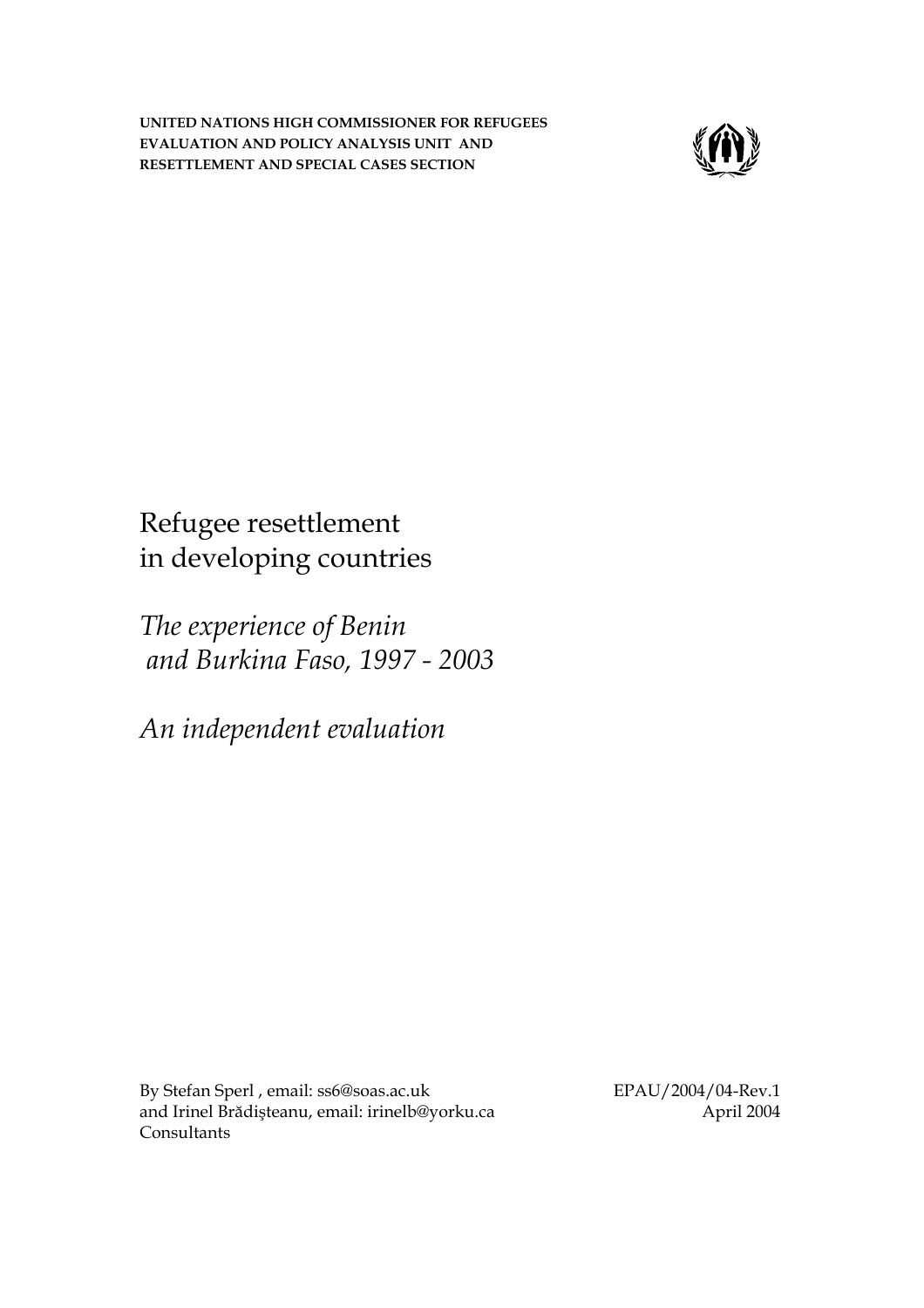#### **Evaluation and Policy Analysis Unit**

UNHCR's Evaluation and Policy Analysis Unit (EPAU) is committed to the systematic examination and assessment of UNHCR policies, programmes, projects and practices. EPAU also promotes rigorous research on issues related to the work of UNHCR and encourages an active exchange of ideas and information between humanitarian practitioners, policymakers and the research community. All of these activities are undertaken with the purpose of strengthening UNHCR's operational effectiveness, thereby enhancing the organization's capacity to fulfil its mandate on behalf of refugees and other displaced people. The work of the unit is guided by the principles of transparency, independence, consultation, relevance and integrity.

> Evaluation and Policy Analysis Unit United Nations High Commissioner for Refugees Case Postale 2500 1211 Geneva 2 Switzerland

> > Tel: (41 22) 739 8249 Fax: (41 22) 739 7344

e-mail: [hqep00@unhcr.](mailto:hqep00@unhcr.org)org

internet: [www.unhcr.](http://www.unhcr.org/epau)org/epau

All EPAU evaluation reports are placed in the public domain. Electronic versions are posted on the UNHCR website and hard copies can be obtained by contacting EPAU. They may be quoted, cited and copied, provided that the source is acknowledged. The views expressed in EPAU publications are not necessarily those of UNHCR. The designations and maps used do not imply the expression of any opinion or recognition on the part of UNHCR concerning the legal status of a territory or of its authorities.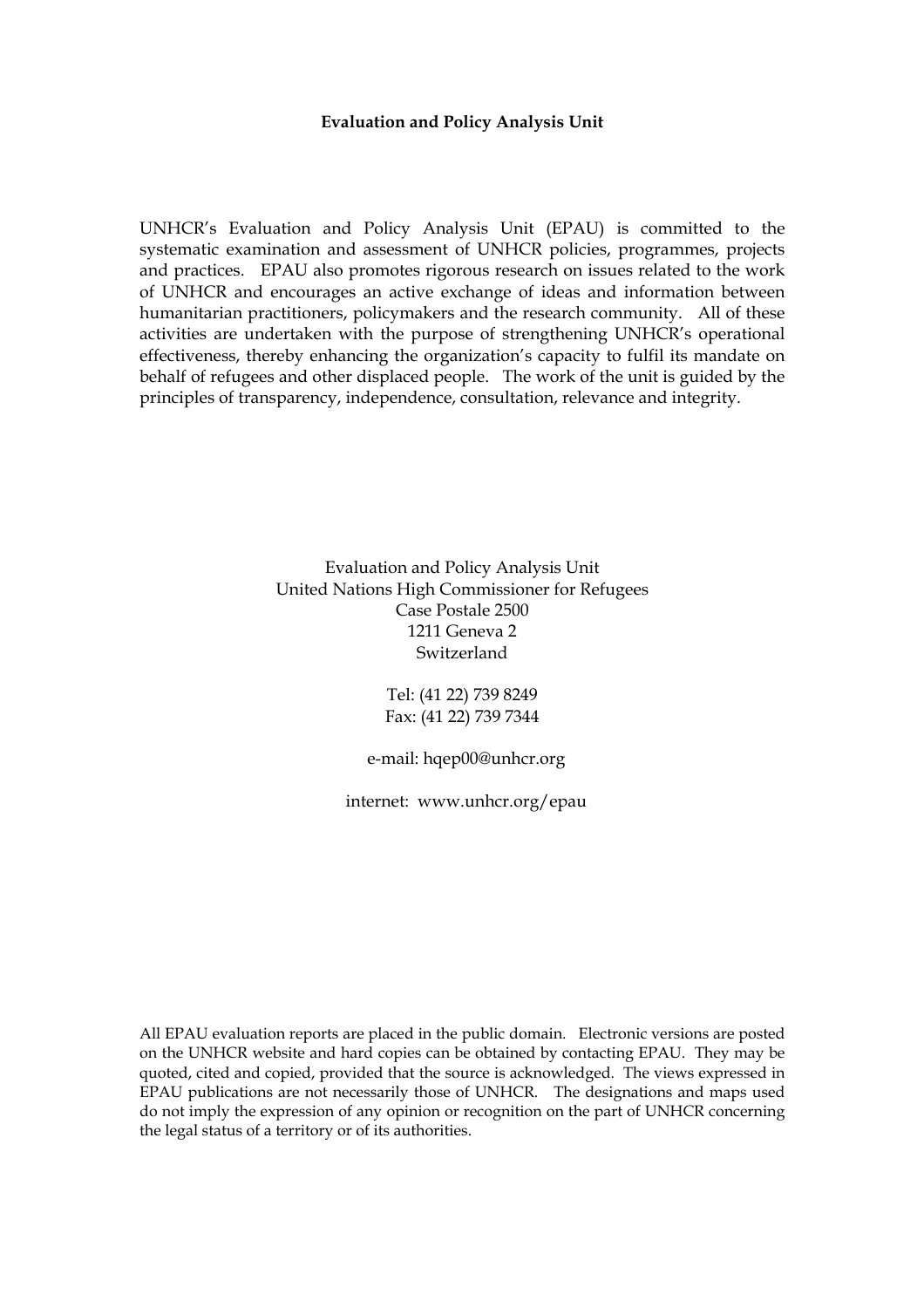# Table of contents

| The resettlement pilot project: adverse factors and circumstances 13             |
|----------------------------------------------------------------------------------|
|                                                                                  |
| Resettlement to developing countries: lessons learnt and the way ahead 41        |
|                                                                                  |
|                                                                                  |
|                                                                                  |
|                                                                                  |
|                                                                                  |
|                                                                                  |
| Annex G. Note on lessons learned in the evaluation process and methodologies  69 |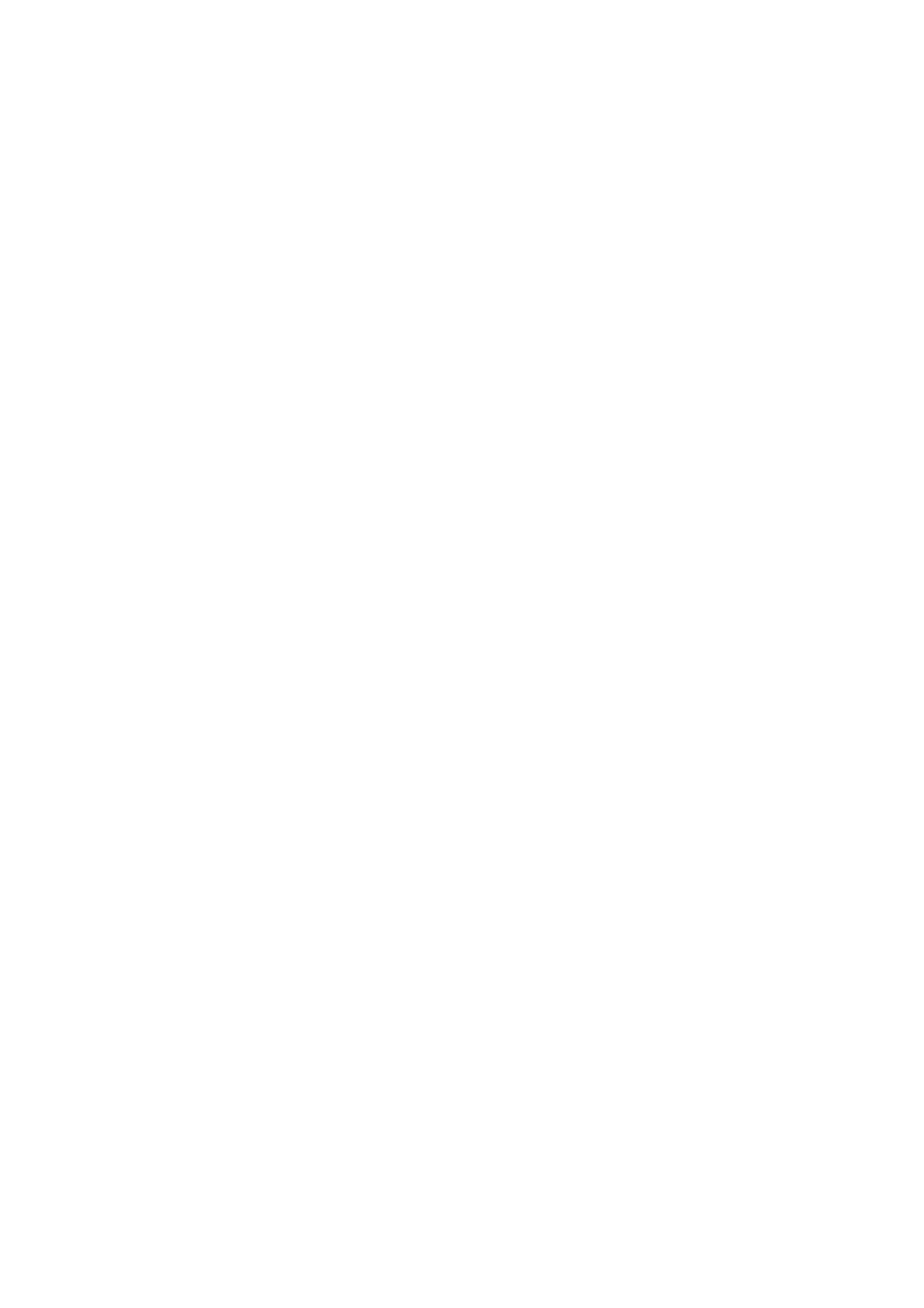#### **Acknowledgments**

We would like to express our gratitude to all those in Cotonou, Geneva and Ouagadougou who generously made their time available to us. Special thanks are due to Ms. Angelita Cecere who made us feel welcome in Benin and spared no effort to assist us despite being alone in charge of the UNHCR Office at the time. Mr. Aldric Koja helped us greatly with his detailed knowledge of the resettlement programme in Benin.

Mr. Lauretin Somda, CONAREF Coordinator in Burkina Faso, had prepared a wellorganised programme which much facilitated our work in Ouagadougou. Ms. Loan Tuyet Dam and Ms. Christiane Sartre in UNHCR Geneva engaged in the lengthy task of providing statistics and financial data.

We are particularly grateful to the refugees who allowed us to visit their homes and patiently replied to our questions.

Stefan Sperl School of Oriental and African Studies University of London

Irinel Brădişteanu ARCA, Romanian Forum for Refugees and Migrants, Bucharest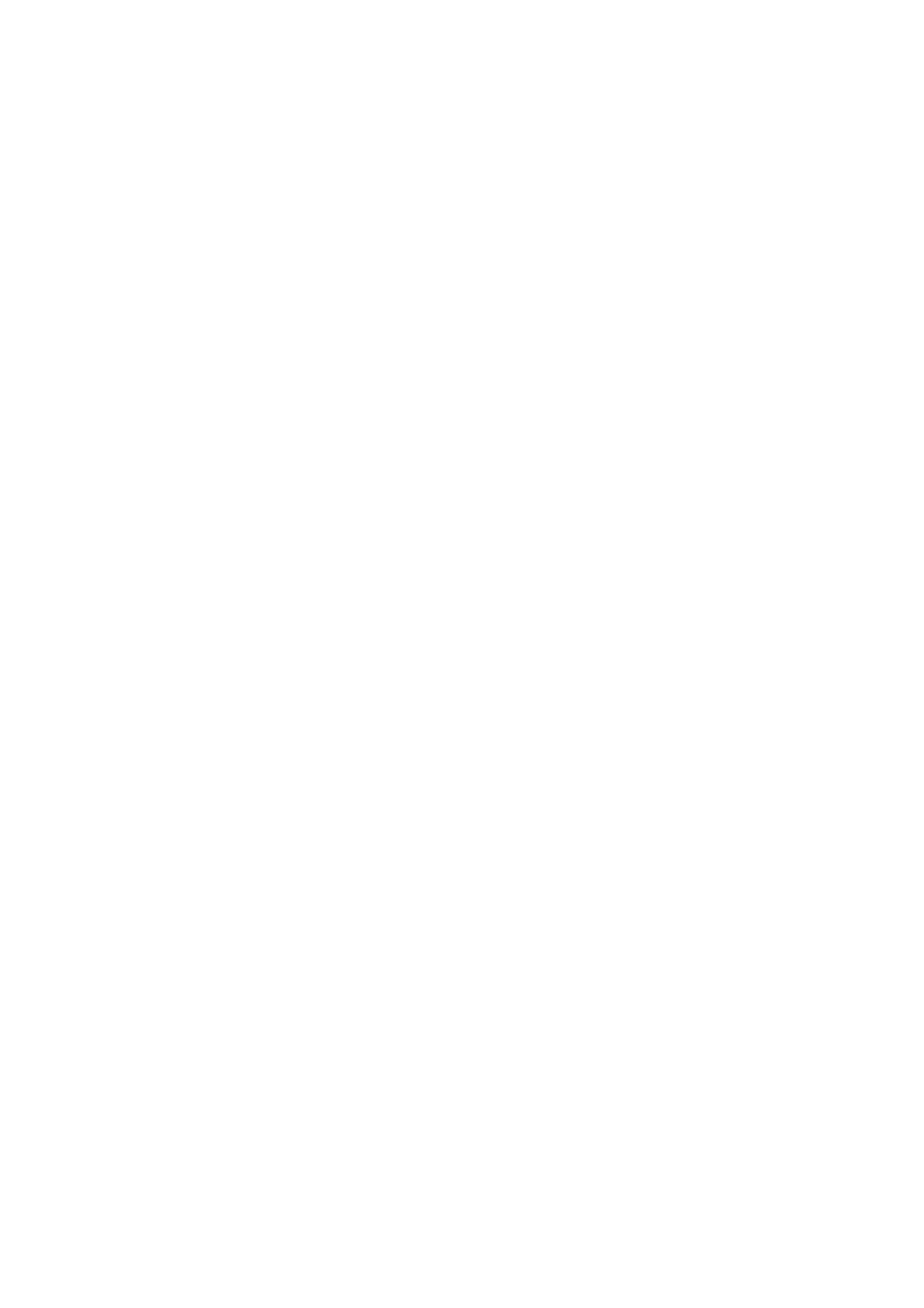## Summary and recommendations

1. This report concerns the work of UNHCR, governments and implementing partners in two emerging resettlement countries, Benin and Burkina Faso where 226 African refugees were resettled between 1997 and 2001 under a Pilot Project financed by the Trust Fund for Enhancing Resettlement Activities. Under its terms of reference to evaluation team was requested to ascertain to what extent the Project has achieved its objectives of facilitating the integration of the refugees and to make recommendations concerning the design and implementation of this and other similar programmes.

2. The evaluation team had extensive consultations in UNHCR Headquarters and visited the two countries in August 2003. In order to assess the level of integration achieved by the resettled refugees and gain a first hand impression of their current living conditions the mission visited all those still resident in the two countries in their homes and interviewed them together with their family members. For purposes of comparison the team also made home visits to a number of refugee families who had come to the two countries of their own accord (henceforth called 'first asylum refugees'). Meetings were also held with UNHCR implementing partners, governmental counterparts as well as selected embassies and UN Offices.

### **Disappointing results of the pilot project**

3. In the light of its findings the evaluation team came to the conclusion that the pilot project cannot be considered a success. The adverse economic circumstances of the two countries that rank among the poorest in the world are thereby principally to blame. It is symptomatic that 46% of the cases resettled to Burkina Faso and 32% of those resettled to Benin had left the country by the time the mission took place, allegedly because they found it impossible to make a living. For the remainder it turned out that the most important factor determining their livelihood was not whether they had found employment but whether they had contacts abroad which provided them with remittances or opportunities for trade. The second most important factor was the extent to which they were members of a larger community through which they could pool resources and assist each other.

4. The vital importance of foreign or community support is due to the scarcity of employment opportunities and the low local salaries which are often insufficient for the upkeep of a family and need to be supplemented by income from other sources. Refugee families benefiting from plural sources of income or community support were the only ones who appeared to be managing but they account for no more than 22% of the cases resettled. The remainder appear to live at or below the poverty line, with some cases entirely depended on remittances provided *inter alia* by other refugees resettled to Canada and the USA. A small number of cases (6%) without either employment or outside support were found to be entirely destitute.

5. It is to be noted that at the time the evaluation took place the resettled refugees' monthly subsistence allowances had been phased out for some time and they were only entitled to support in the health, education and employment generation sectors on the same terms as the other refugees hosted in the two countries. The resulting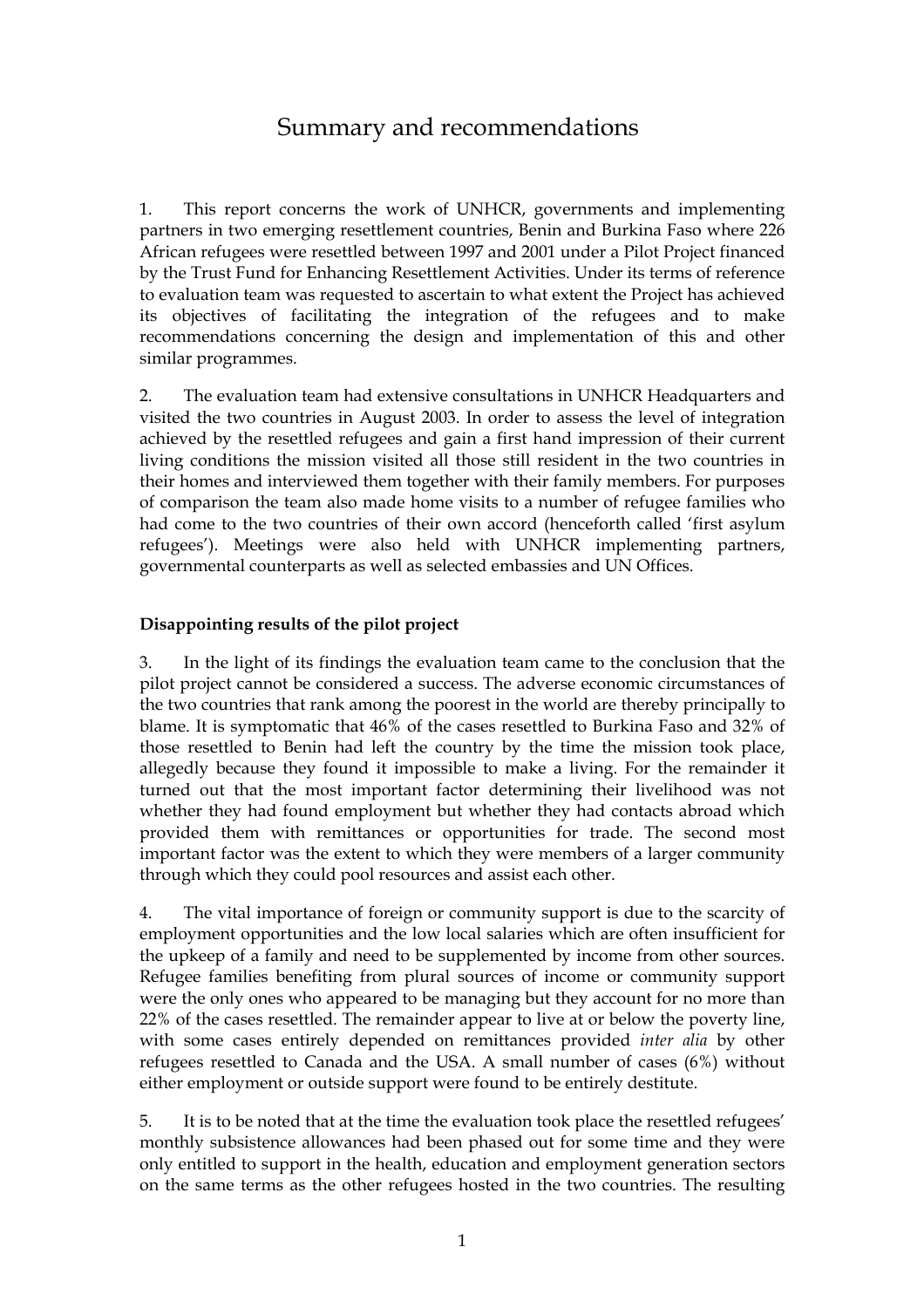social stratification among them appeared to parallel those of the first asylum refugees. A minority are managing to get by while the majority are living in various degrees of deprivation and poverty. Families with many young children appeared to be facing the greatest difficulty.

### **Adverse factors and circumstances**

6. The performance of the Pilot Project suffered from a number weaknesses in the design and implementation of the project which are analysed in some detail in this evaluation. Chief among these are the lack of

- a feasibility study to determine the viability of the project
- criteria to select refugees for the project
- adequate briefing and orientation of the refugees prior departure
- adequate staffing and, in certain cases, training and know-how in the community services sector
- consistent and clear information on assistance entitlements
- sound management of the micro-credit sector
- involvement of the refugees themselves in running activities
- involvement of a wider range of potential partners in providing resources and support.

*7.* A crucial element in the short-comings listed above is the lack of experience, resources and initiative displayed by the government counterpart in both countries, notwithstanding the good will and commitment of individual members of its staff. Considering the extremely difficult overall situation and the widespread poverty in these countries it would not have been realistic to expect the governmental counterparts to give a higher degree of priority to the programme or to perform significantly better. They certainly do not have the capacity to set up an integration programme which meets the standards outlined in the recent *International Handbook to Guide Reception and Integration.*

8. In these circumstances a strong UNHCR field presence would have been all the more important. Perhaps largely because of the UNHCR funding crisis, however, this was not forthcoming. The UNHCR Office in Burkina Faso was closed in 2002 and the Office in Benin has clearly not had staff of sufficient number and expertise to monitor its programmes effectively and take timely corrective action. As a result, the local micro-credit programme was implemented for years without regard to UNHCR guidelines on the topic, and UNHCR funds were used to establish a parallel health care programme for refugees which was described as 'fairly catastrophic' in a recent expert report<sup>1</sup> and the consequences of which were witnessed by the evaluation team. Equally serious are the weaknesses in the community services sector which

<sup>1</sup> See Dr, Marie-Claude Bottineau, Rapport de Mission en République de Bénin (20-30/8/20003), p.6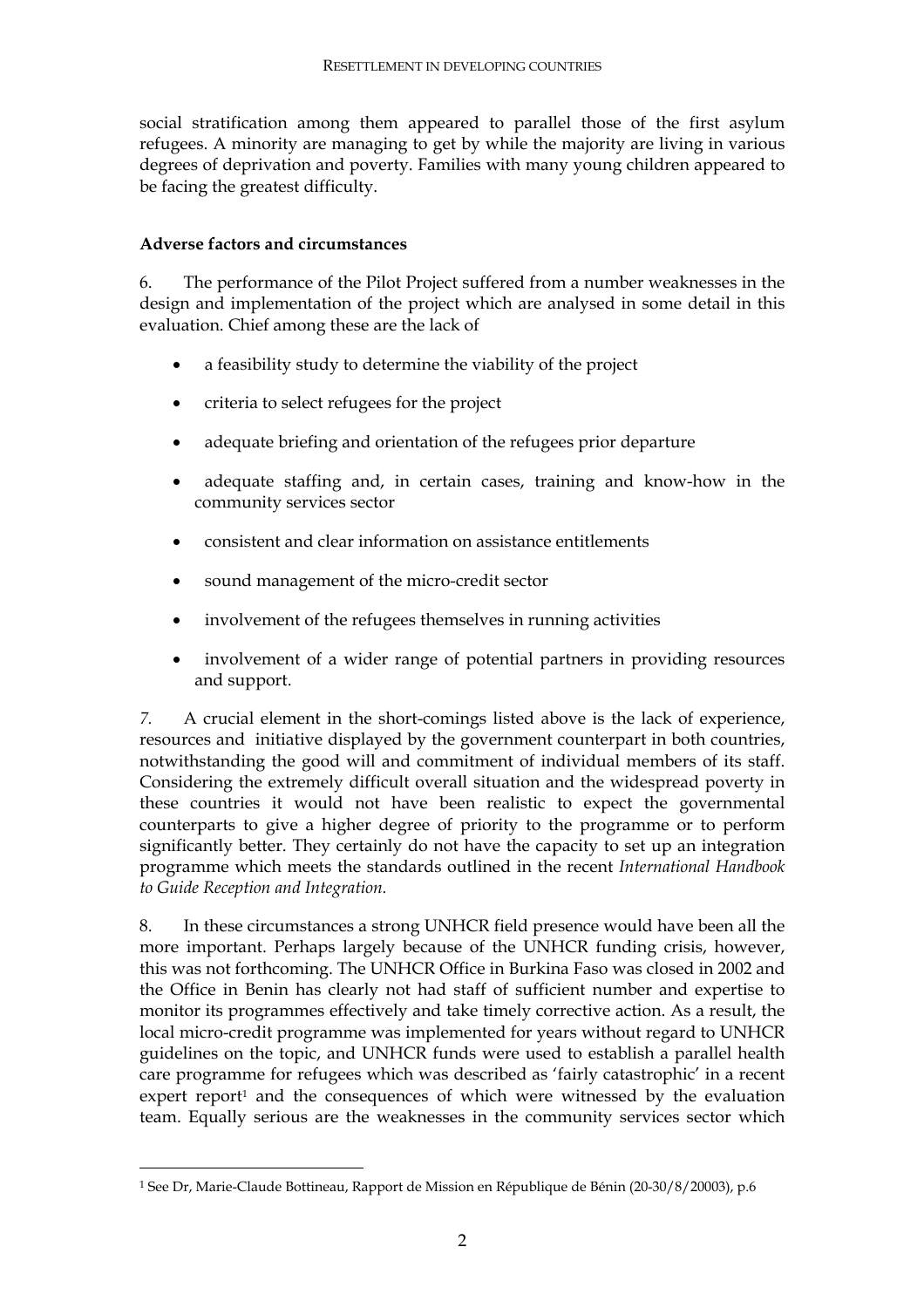confirm observations and criticisms made in a number of previous evaluations, notably the recent evaluation of the community services function2.

## **UNHCR's continuing responsibility**

9. It has at times been remarked that the integration difficulties experienced by the refugees resettled in Burkina Faso and Benin are due to a lack of serious effort on their part. It is thereby pointed out that they received a substantially higher level of assistance than the first asylum refugees but failed to put the funds to fruitful use. The evaluation team did indeed find that the refugees were, with very few exceptions, greatly disappointed by the reality they encountered in their countries of resettlement, saw no future for themselves there and were consequently not motivated to establish themselves permanently. This does not, however, mean that they can be made principally responsible for the failure of the Pilot Project. Rather, the poor performance of the Project and the disaffection of the refugees must be attributed to the same set of causes: the unfavourable economic environment in the countries concerned, combined with the weaknesses inherent in the design and implementation of the project itself.

10. What is at issue here is the whole question of establishing resettlement programmes in impoverished nations such as Benin and Burkina Faso. The evaluation has shown that a fundamental difference exists between resettlement to countries which rank at the top of the Human Development Index and those which rank at the bottom, a difference starkly illustrated by the difference in life expectancy between the two sets of countries which amounts to almost 30 years (80 versus 50). The former have well tried systems and resources to facilitate the integration of newcomers and provide opportunities of employment, adequate sanitation, housing and health care, as well as a functioning education system and a social safety net. **Not one** of these is readily available in the latter, and the detrimental consequences were all too evident during many of the home visits conducted as part of this evaluation. In the circumstances it cannot come as a surprise that many refugees feel betrayed by this programme and see themselves as guinea pigs in a failed experiment which now faces them with a life of dire poverty devoid of any prospect for improvement.

11. There can be no doubt that two groups of refugees in particular have been seriously and durably disadvantaged by this project: those who could have been resettled to traditional countries of resettlement, and those who would most likely not have been resettled to Benin and Burkina Faso had proper selection criteria been available. In the opinion of this evaluation, UNHCR should not divest itself of responsibility for the situation of these people which has been occasioned by policies it has adopted. In the absence of a contingency plan to cater for the possible failure of the Pilot Project, this evaluation recommends a number of measures which should be taken to provide a degree of ongoing support to the vulnerable cases and secure the long-term education and training prospects of the children involved. The possibility of resettling those refugees falling under criteria 4.9 (lack of local integration prospects) should also be examined on a case by case basis.

<sup>2</sup> CASA Consulting, The Community Services Function in UNHCR - An Independent Evalution, Geneva, 2003.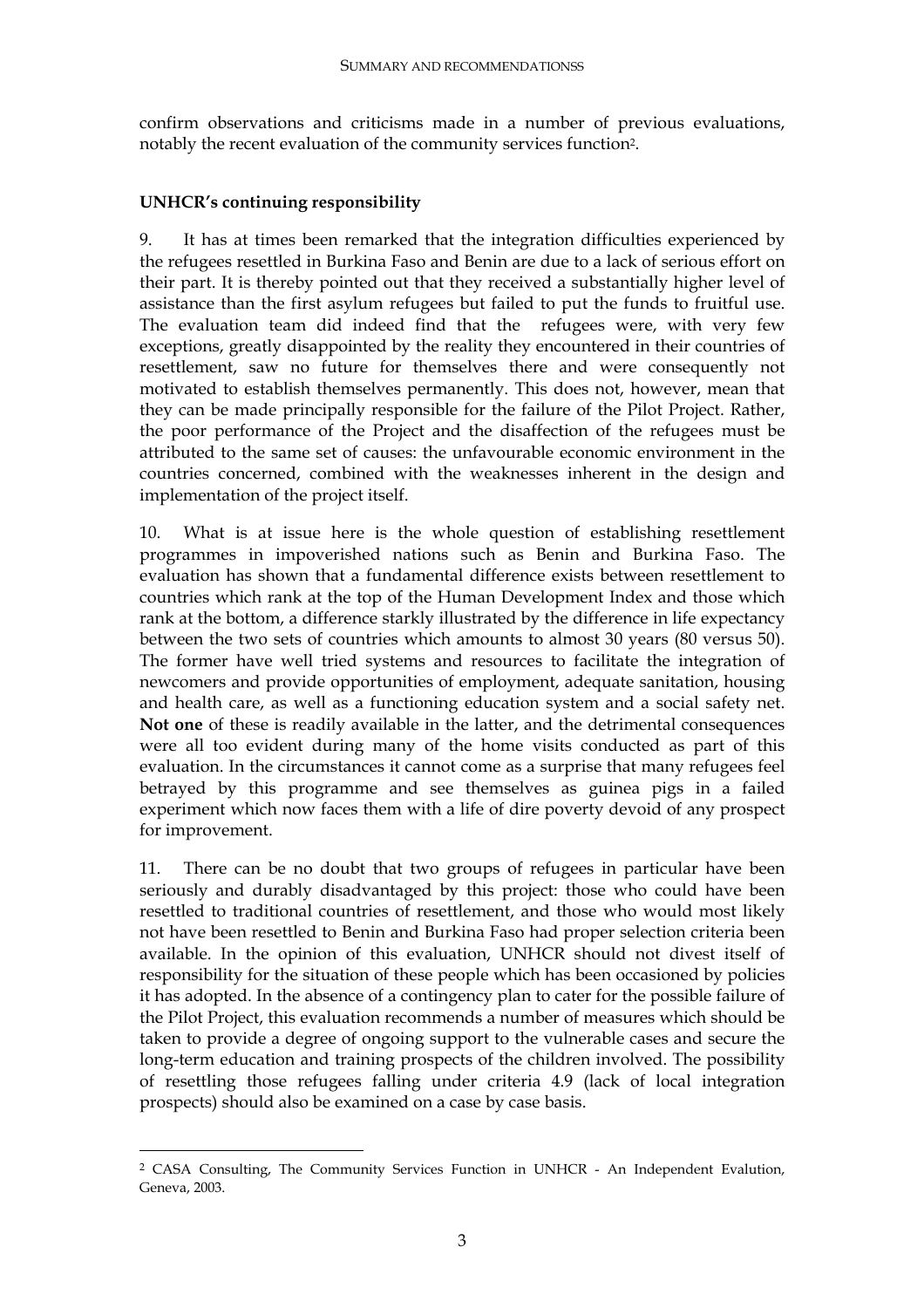#### **Resettlement to developing countries: a viable prospect?**

12. Despite the problems encountered, this evaluation has shown that countries such as Burkina Faso and Benin which are politically stable, respect the terms of the 1951 Convention and have a generous asylum policy can have a role to play in the context of refugee resettlement. They can certainly provide a temporary safe haven for cases who need to leave their countries of first asylum for protection reasons and may, indeed, provide a durable solution for certain cases who cannot or do not wish to be resettled in developed countries.3 A minority of those currently resettled in Burkina Faso and Benin – some 10% in all – fall into the latter category and are likely to remain where they are for the foreseeable future. Judging by the experience of the Pilot Project, however, the establishment of a credible resettlement programme in a poor developing country requires a degree of planning and a level of commitment in staffing and resources which goes much beyond that made available so far.

13. In the opinion of this evaluation, resettlement programmes to developing countries should only be introduced if the following conditions can be met:

- the resettlement programme must be used as a strategic tool to enhance the integration prospects of ALL refugees in the country concerned; rather than being excluded from the integration programme as was the case in Benin and Burkina Faso, first asylum refugees should be able to benefit from it in equal measure;
- the comprehensive integration programme to be put in place should be funded by the donor community as a burden sharing measure in recognition of the country's generous asylum policy and its readiness to accept resettled refugees; as such the programme could be subject to the type of multi-lateral special agreement envisaged under the 'Convention Plus' approach;
- the integration programme should be supplied with a strong, long-term development component of the kind outlined in the High Commissioner's recent DLI (Development through Local Integration) initiative.

14. The evaluation concludes by proposing and discussing a number of recommendations to put such a programme into effect. It is clear that these require a considerable input of time and effort and may come to full fruition only in the longer term. The serious problems faced by both resettled and first asylum refugees in Benin and Burkina Faso require, however, that action should be taken as of now to try and secure additional resources and partnerships for their benefit. Judging by exploratory contacts made during the mission, the evaluation team found that donors are in principle well-disposed to the idea of providing enhanced support to the two countries in the light of their positive asylum policy and their willingness to accommodate resettled refugees. There are also a considerable number of locally based NGO partners in the aid and development community in the two countries which may be successfully approached.

<sup>&</sup>lt;sup>3</sup> An example are cases involving polygamous marriages some of whom were resettled under the Pilot Project.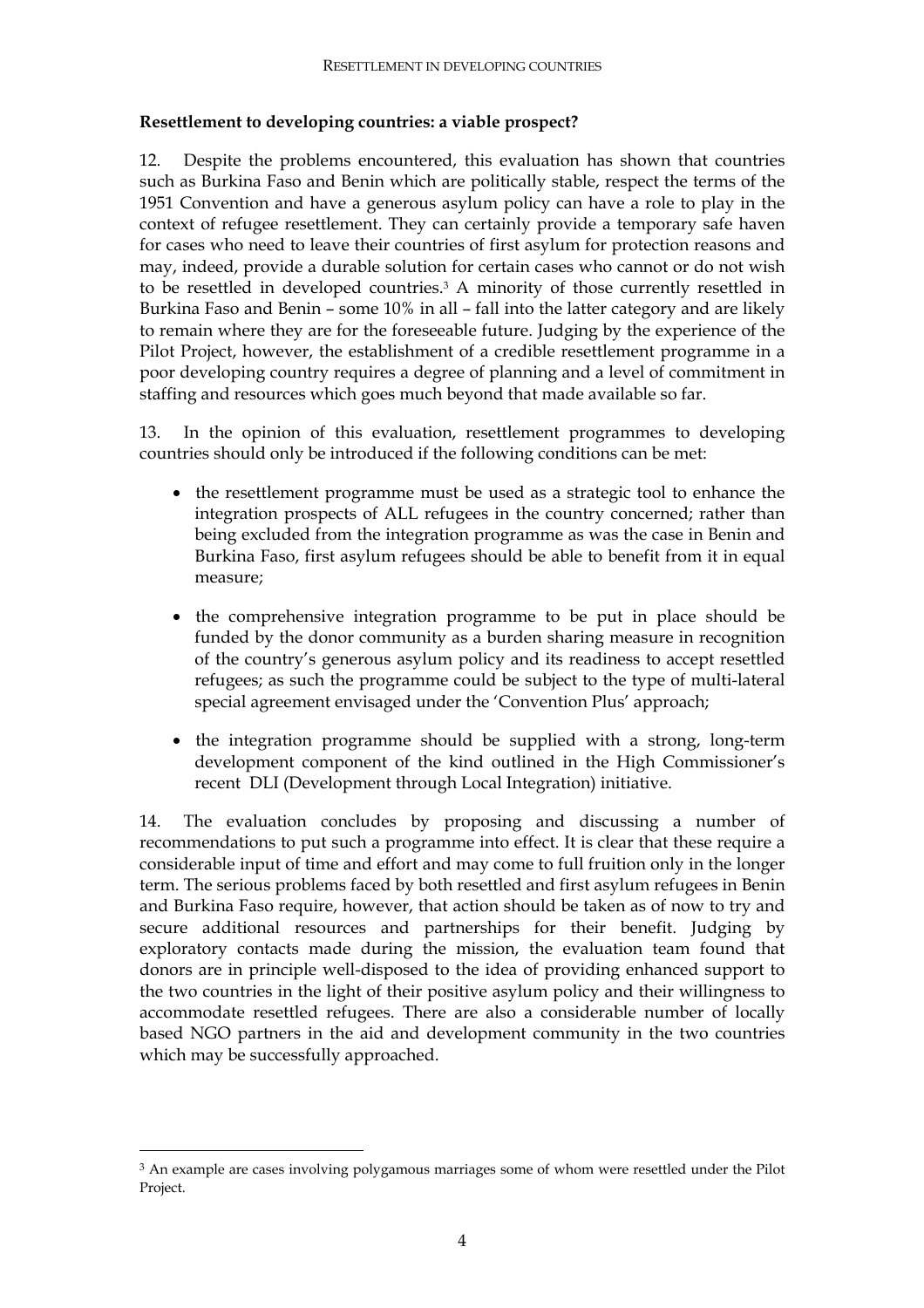15. The UNHCR Regional Office in Benin has recently made significant strides in the development of such new partnerships<sup>4</sup> and is in the process of attempting to identify and remedy the weaknesses of the current programme. To succeed in this enterprise, however, it is abundantly clearly that the Office is in need of additional staff and resources. In the light of the above this evaluation recommends a series of measures to ease the plight faced by both resettled and first asylum refugees in the immediate term and establish a solidly based and better resourced programme in the longer term. Unless such resources are made available and a solid planning process can be instituted, resettlement to Benin and Burkina Faso and, indeed, to developing countries altogether, should only be attempted in the rare cases where this is clearly the only available, or the only appropriate solution.

#### **Recommendations to be undertaken in the immediate term**

(i) Considering UNHCR's continuing responsibility for the welfare of the refugees resettled under its auspices in Benin and Burkina Faso the following measures should be undertaken by the Office and, if possible, extended to all refugees hosted in the two countries:

- The children of destitute families should be provided with a monthly education grant, a measure of particular importance for families with many children; in addition, all school children should be provided with school books in addition to school uniforms and registration costs which are covered at present (US\$ 21,000 per annum for a total of 80 children of resettled refugees in both countries).
- Scholarships for resettled refugees who have not completed their studies should be reinstated at the full level until they have graduated.
- Elderly, sick, women heads of household, or otherwise unemployable refugees should be provided with a minimal level of monthly assistance to cater for their basic needs (US\$5,000 per annum for 10 persons).
- UNHCR and the local authorities should jointly devise a strategy to enhance the employment prospect of qualified resettled and first asylum refugees; this should include a special appeal to UNDP Offices concerned so as to promote the employment of qualified refugees as UNVs.
- Children of resettled refugees in Benin and Burkina Faso should be deemed eligible for DAFI scholarships on the same terms as other refugees and be kept informed of this opportunity.

Action: West Africa Desk, Resettlement Section, RO Benin

 $\overline{a}$ 

(ii) A case by case review of the resettled refugees should be undertaken to determine who may qualify for secondary resettlement under criterion 4.9 of the UNHCR Resettlement Handbook (refugees without local integration prospects for whom voluntary repatriation will not become an option in the foreseeable future).

<sup>4</sup> Promising new partnerships in the health sector were recently established with *Terre des Hommes* and *Racines*.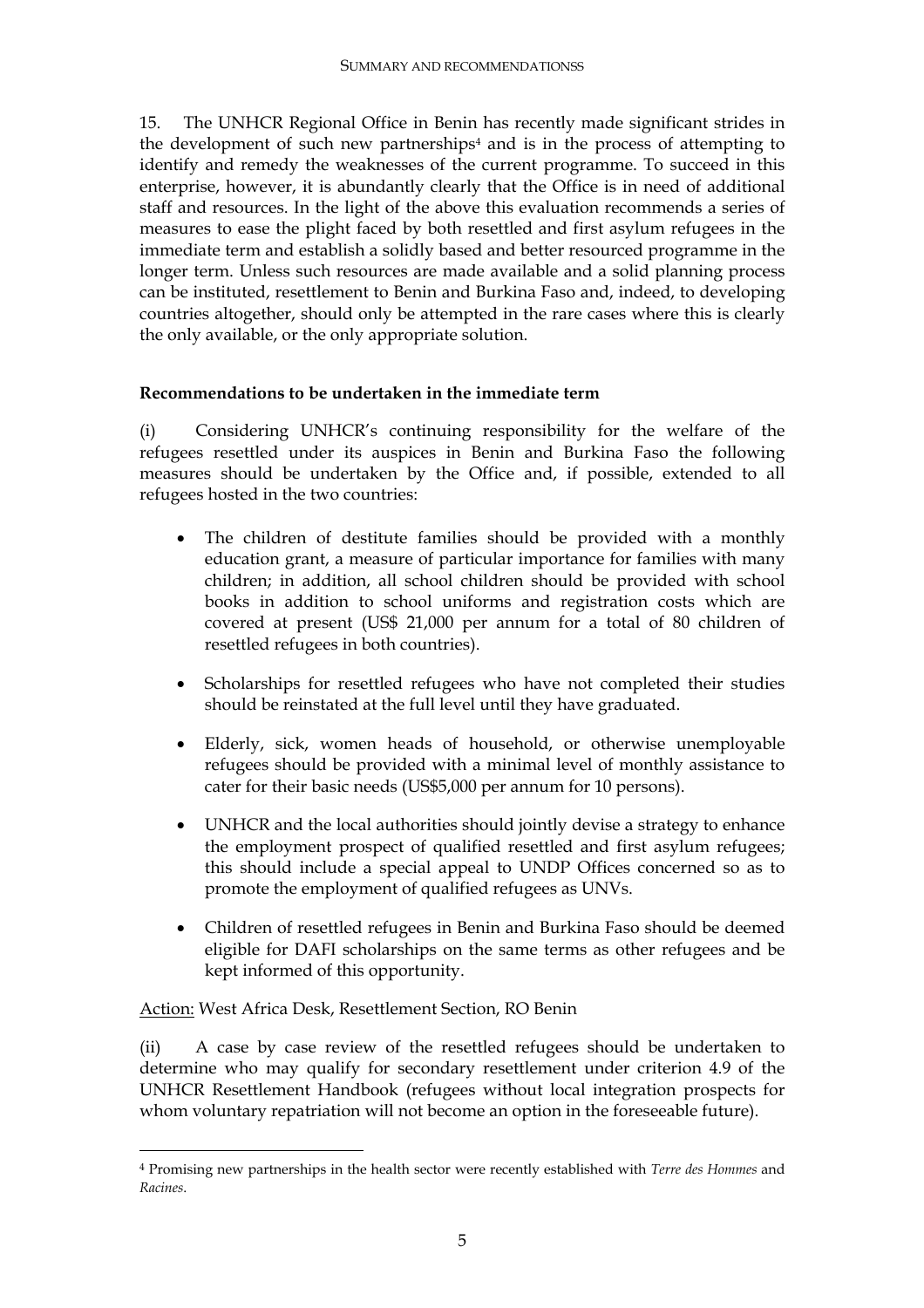## Action: Resettlement Section, RO Benin

(iii) Taking account of the improved repatriation prospects in the Great Lakes Region, UNHCR should actively consider employing qualified refugees from the region who are currently in Benin and Burkina Faso to assist it in implementing these operations.

Action: Desk for Central Africa and Great Lakes Region

(iv) The Community Services Function in the UNHCR Regional Office in Benin should be strengthened through

- the urgent training of existing local UNHCR and implementing partners' staff, and their familiarisation with relevant UNHCR standards and policies, (including programme, reporting and basic budget training).
- the urgent identification and training of three refugee community workers and their employment by the implementing partner in both Benin and Burkina Faso under a newly created budget line.
- the deployment of an international Community Services Officer to supervise and monitor all activities in this sector.

Action: West Africa Desk, Health and Community Development Section, RO Benin.

(v) Refugee resettlement to Benin and Burkina Faso should not be resumed until a comprehensive integration programme as outlined in recommendations 8-12 can be introduced; until such time only cases for whom there is no other solution should be moved to these countries for purpose of temporary protection. Action: Resettlement Section

### **Recommendations to be undertaken in the longer term with respect to setting up resettlement programmes in developing countries.**

(vi) Clear criteria should be established to select developing countries suitable for emerging resettlement whereby equal weight should be given to legal protection and socio-economic factors; the latter should take account of the principles established in the International Handbook to Guide Reception and Integration. Action: UNHCR (Resettlement Section)

(vii) Resettlement to developing countries should be only be undertaken if it can be used strategically by attracting additional donor support in order to enhance the integration prospects of ALL refugees in the country concerned. Action: UNHCR

(viii) Since resettlement to developing countries is primarily an integration challenge assistance programmes to this end should be designed within the framework of UNHCR's DLI (Development through Local Integration) initiative, incorporated where possible into Convention Plus agreements, and planned as well as monitored by administrative units professionally concerned with integration programmes; for this purpose the DLI approach should be made applicable also to urban refugees.

Action: UNHCR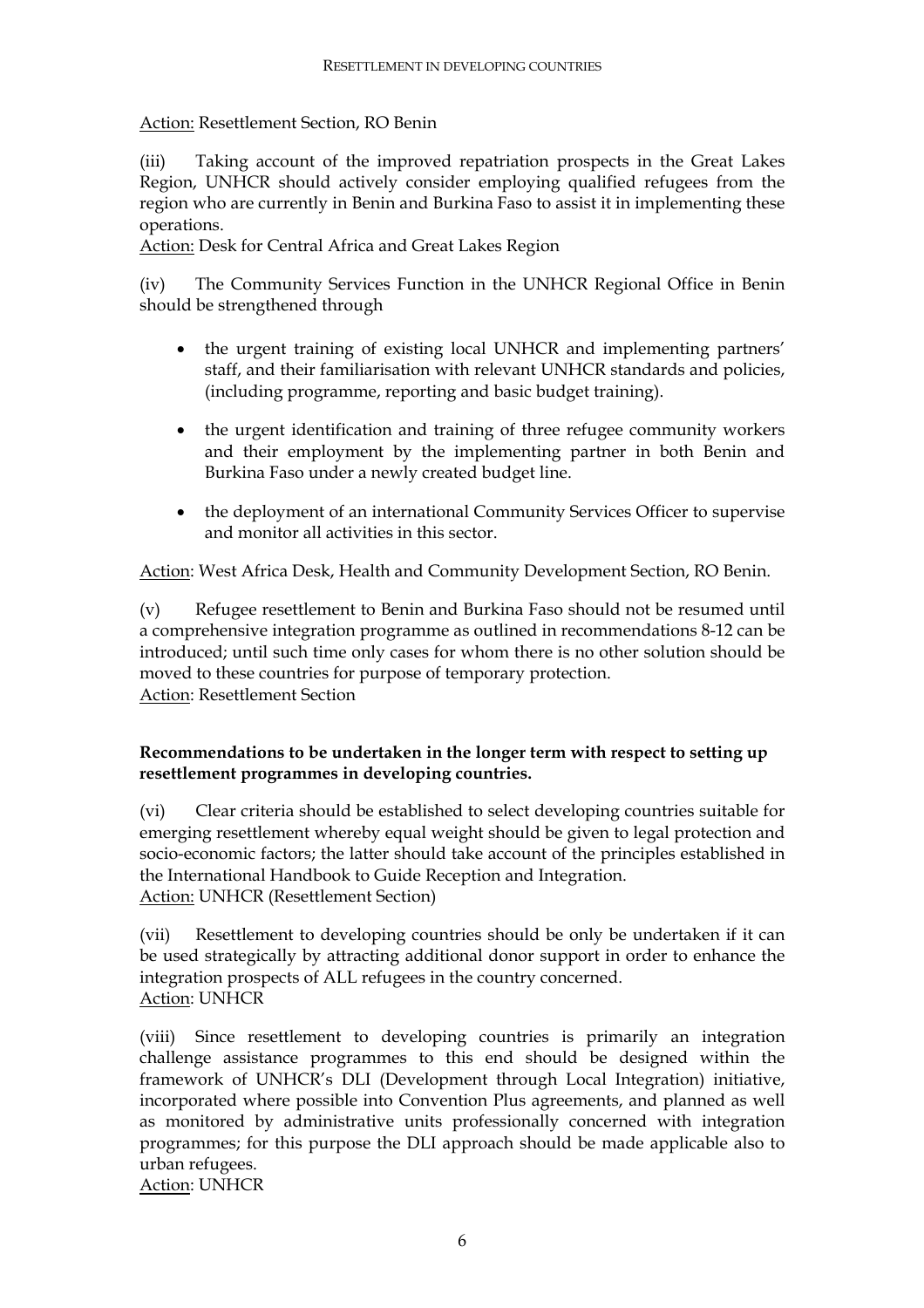(ix) Resettlement programmes to developing countries must be based upon a detailed feasibility study which should aim to examine integration prospects, establish appropriate selection criteria for refugees as well as draw up relevant information and orientation materials for refugees and UNHCR staff involved in the resettlement process; refugees must be fully and accurately informed of conditions and declare themselves ready to proceed on that basis. Action: UNHCR

(x) In order to facilitate access to development funding, resettlement/integration programmes in the countries concerned should be incorporated into Poverty Reduction Strategies and designed to attract bilateral funding in the longer term; donors should be encouraged to provide additional input into designated segments of the strategy to compensate for governmental measures aimed at facilitating the socio-economic integration of refugees, particularly in the employment sector. Action: Host government, UNHCR and donors.

(xi) Resettlement / integration programmes with a development component must be primarily negotiated in the field, require a long-term, multi-year planning horizon and active governmental support; a strong and continuous UNHCR field presence is indispensable if this process is to maintain momentum and succeed; UNHCR staff involved should be given training so as to become familiar with the working practices of key actors in the development field.

Action: Host Government, UNHCR and donors.

- (xii) The programme must be put on strong institutional foundations through
	- the establishment of a multi-year monitoring and evaluation procedure involving all key actors;
	- regular consultations with interested NGO and civil society partners;
	- secondment of experts from other countries with similar experience (South-South model).

Action: Host government, UNHCR, NGOs and donors.

(xiii) Refugees should be directly involved and employed in the planning and implementation of the project.

Action: Host government, UNHCR and NGOs.

(xiv) The community services sector plays a key role in facilitating the integration of refugees; implementing partners in this sector therefore need to be adequately staffed, well trained and professionally supervised.

Action: UNHCR (in particular Health and Community Development Section) and Host government.

(xv) The needs-based protection planning and capacity building project recently submitted for funding to the European Union should be utilised to design a comprehensive DLI programme for urban refugees in Benin and Burkina Faso along the lines proposed in recommendations vi - xiv above.

Action: UNHCR (Department of International Protection, West Africa Desk)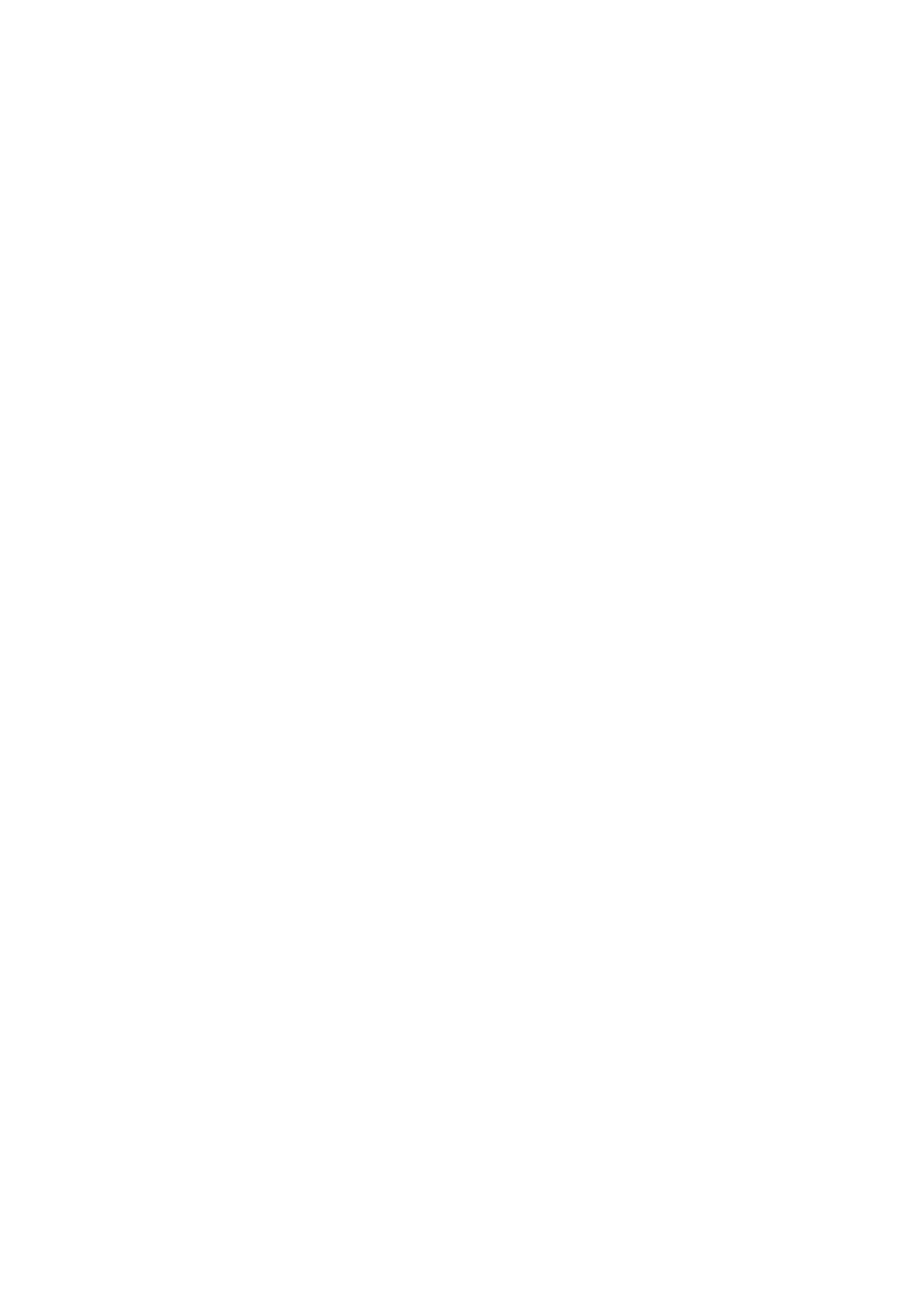## Introduction

16. The focus of this report is, by normal evaluation standards, an unusually small programme. It principally concerns the situation of 226 African refugees who were resettled to Burkina Faso and Benin in the years 1997-2001 under a UNHCR Pilot Project financed by the Trust Fund for Enhancing Resettlement Activities. Despite its limited scope, however, the programme has proved to be an experience of considerable significance. Indeed, the obstacles and difficulties encountered in the process of its implementation give a valuable insight into the issues at stake in attaining one of the global objectives laid down in the UNHCR Agenda for Protection, namely

'to work to enhance protection through an expanded use of the number of countries engaged in resettlement, as well as through more strategic use of resettlement for the benefit of as many refugees as possible, taking, however, account of the resource implication thereof' (Goal 5, objective 5).

17. The evaluation of the Pilot Project provided the opportunity to discuss these issues in considerable detail with a range of UNHCR staff members both at Headquarters and in the field, as well as with governmental and NGO implementing partners, donor representatives and UN agencies. These discussions have shown that resettling refugees to developing countries requires an approach which differs fundamentally from that normally adopted for traditional resettlement countries and requires long-term planning, specific expertise and assistance of a developmental nature. The report contains a number of findings and recommendations to this effect.

#### **Previous evaluations**

 $\overline{a}$ 

18. While the present report is the first evaluation of the Pilot Project undertaken under the auspices of the UNHCR Evaluation and Policy Analysis Unit it has been evaluated also in several previous reports. Reference to these will help to explain the evaluation criteria adopted in this report and the manner in which they differ from the others. Three previous reports should be singled out in particular since they mark important stages in the evolution of the Project and allow an insight into the way it was assessed and managed. The first is a brief but very useful document produced in 2000 by the UNHCR Resettlement Section, which sums up the status of the Project after the first two years of its operation and aims to chart the way ahead.5 Secondly, there is the evaluation of the Trust Fund for Enhancing Resettlement activities undertaken in 2001 by a member of the Danish Immigration Department which also covers the Benin/Burkina Faso Pilot Project.6 Lastly, there is the most recent evaluation conducted by the Resettlement Section in June 2002 which recommends

<sup>5</sup> *Summary Status of Resettlement Projects in Benin and Burkina Faso*, Geneva, 30 June 2000.

<sup>6</sup> J.Kofod, *Evaluation of UNHCR's Fund for Enhancing Resettlement Actvities,* Geneva, 2001.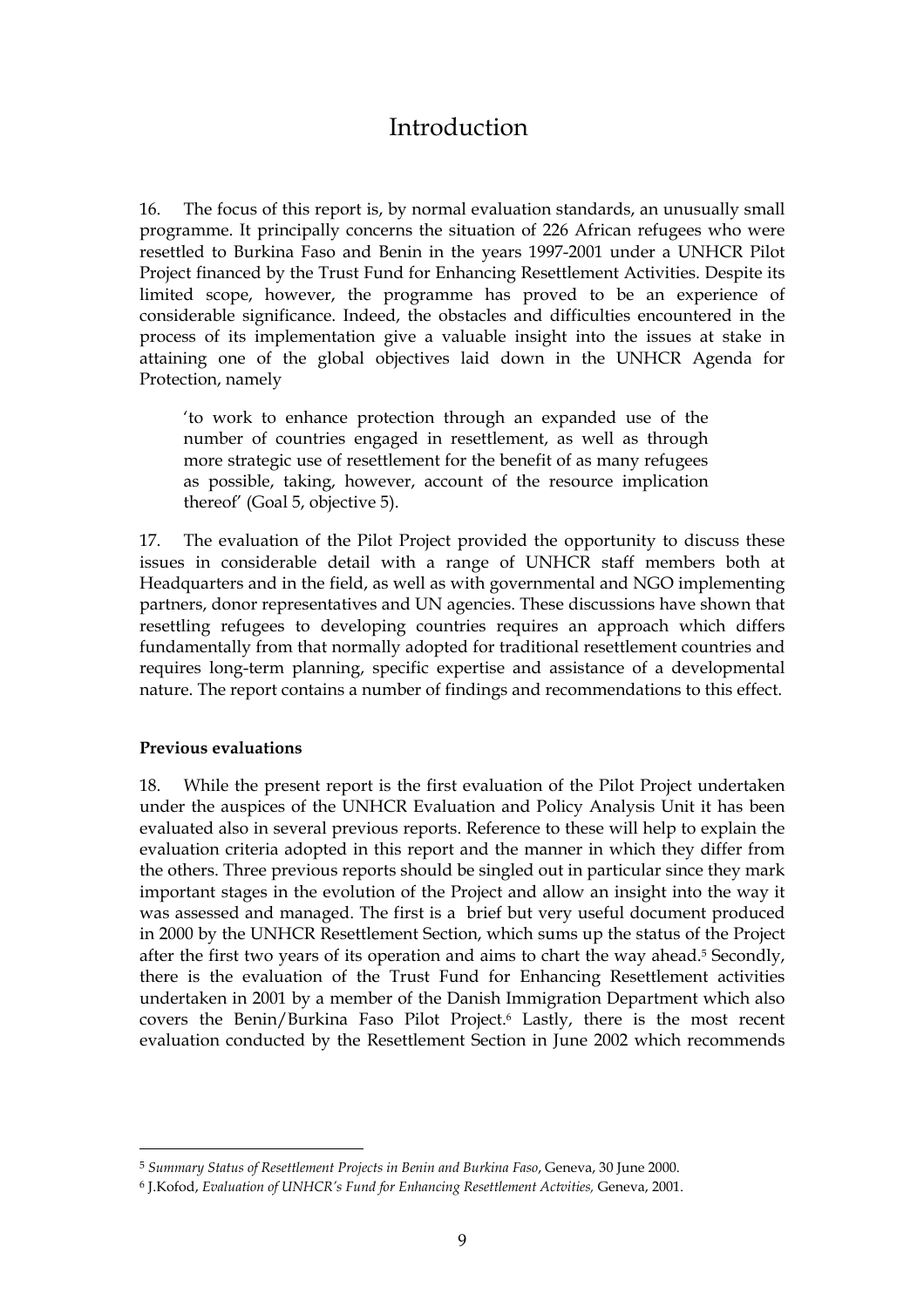that resettlement into Benin and Burkina Faso should be continued subject to certain conditions.7

19. The Summary Status document issued in 2000 contains a succinct assessment of the short-comings suffered by the Project in its initial phase. Chief among these are 'the lack of a systematic pre-arrival orientation programme' for the refugees and 'the lack of a clear and comprehensive strategy' on how best to facilitate their integration and self-sufficiency. The report calls for such a strategy to be drawn up on the part of the authorities and recommends a number of additional steps to improve programme delivery, including

- the production of new written resources on resettlement in the two countries
- increased association of NGOs and other local partners
- an appropriate training programme
- the establishment of standards to measure the success of the Project

20. The report acknowledges that the involvement of external expertise may be required and recommends the deployment of resettlement and integration specialists from traditional resettlement countries in order for them to share their experience with the local authorities and implementing partners. As a result, two Canadian integration consultants were posted to Benin and Burkina Faso in the course of 2000 and 2001. Both of them produced highly informative mission reports<sup>8</sup> containing a number of useful recommendations some of which parallel the recommendations of the Summary Status document (improved training, greater association of other partners, establishment of a strategic plan, etc.). The presence of the consultants, while clearly beneficial to the refugees, appears, however, to have had a very limited effect in motivating the authorities to put the programme on a stronger footing. None of the steps cited above appear to have been implemented. Both reports, moreover, express doubts about the long-term viability of the Project and give voice to concern about what might happen to the refugees, in particular those in vulnerable condition, once their assistance is terminated.9

21. The second report is the evaluation of the Trust Fund for Resettlement undertaken by the Danish Immigration Department. It extensively relates the dissatisfaction with their new country of residence expressed by the resettled refugees not only in Benin and Burkina Faso, but also in the other emerging resettlement destinations, such as Chile and Brazil. The reason for their complaints is, however, not examined in further detail. Instead, the author points out that the refugees had found protection in their resettlement countries and that their attitude resulted from 'disappointment at what they perceived to be a lack of possibility to

 $\ddot{\phantom{a}}$ 

<sup>7</sup> *Mid-term Evaluation Report: Mission to Benin and Burkina Faso, 27 May – 1 June 2002,* Geneva, 10 June 2002.

<sup>8</sup> S. Moreau, *La réinstallation et l'intégration des réfugiés au Bénin et au Burkina Faso, rapport d'activitées et de recommendations suite au déployment du 8 aout au 22 décembre 2000* (March 2001); H. Flamand, *La réinstallation et l'intégration des réfugiés au Burkina Faso, rapport de suivi* (November 2001); Ms. Flamand was also posted briefly in Benin but left the country after receiving threats over a case of suspected embezzlement involving a staff-member of the local implementing partner CARITAS. The staff-member has since left.

<sup>9</sup> See the concluding pages of both reports.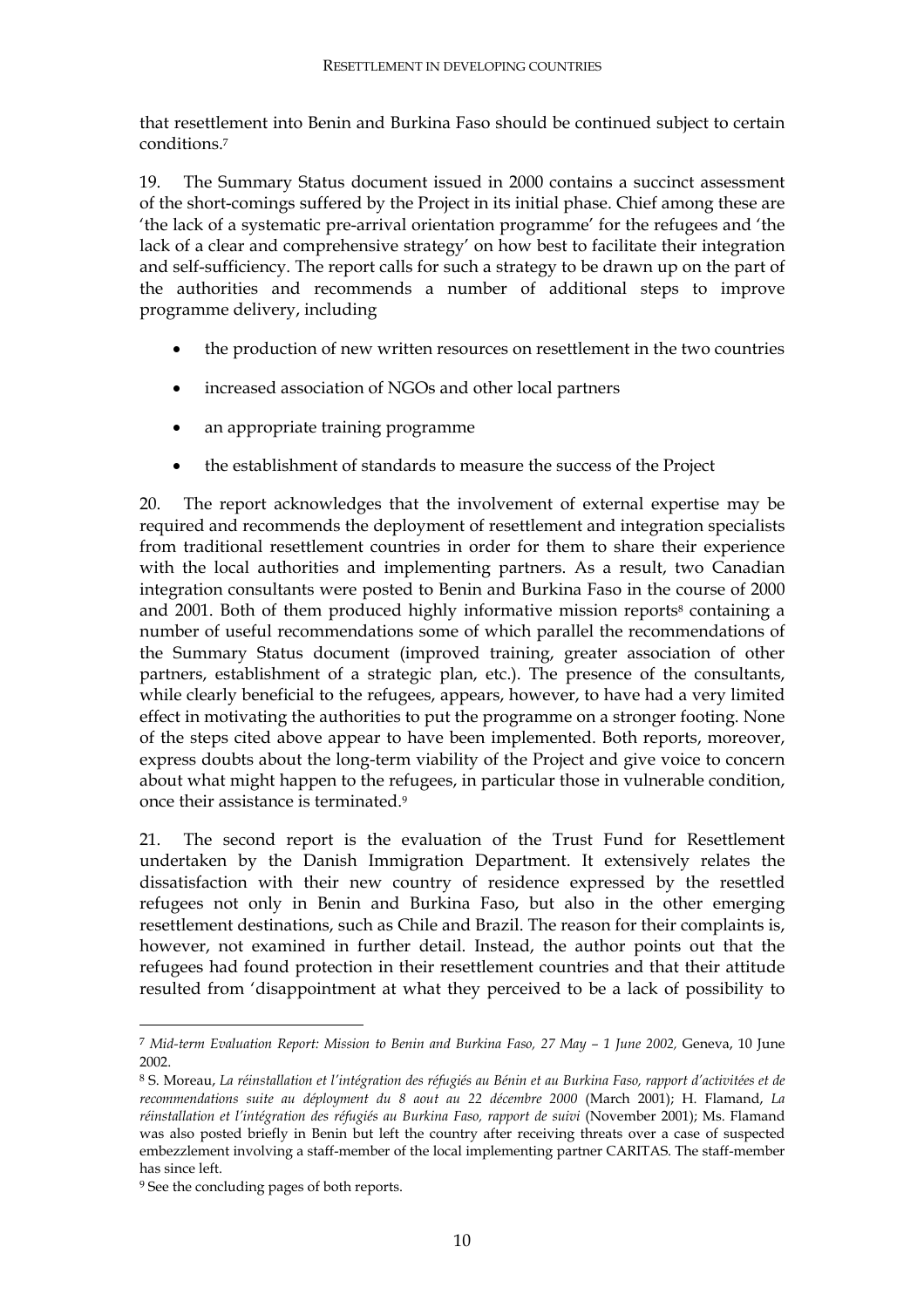improve their social standing.'10 In the author's view the latter does not diminish the value of the Pilot Project which he considers to have been successfully implemented in the countries concerned.

22. The criteria for success thereby adopted by the report appear to be the refugees' attainment of safety from persecution at minimum cost. The report concludes that the Resettlement Section and UNHCR field offices are to be commended, for having demonstrated the 'possibility of protecting and resettling a larger group of refugees for an equal amount of money spent on resettlement in the traditional resettlement countries', whereby the author calculated the figure of \$4,880 per capita in the case of the Pilot Project which appears to be considerably less than the average cost of resettlement in developed countries. By the time the report appeared, UNHCR had, however, temporarily suspended resettlement to both Benin and Burkina Faso on account of a number of difficulties which are to be examined in greater detail below.

23. The Resettlement Section's Mid-Term Evaluation Report of June 2002 also adopts a basically positive attitude towards the project. It notes that Governmental counterparts had expressed 'overall satisfaction with the project' and states that refugees who complained about the lack of employment perspectives should, after often more than two years' assistance, be expected to shoulder the burden 'by themselves'. Resettlement should therefore be resumed in a full-fledged manner as of January 2003, pending the establishment of a detailed Plan of Action by the authorities as well as a better selection mechanism for refugees to be resettled. The report also includes the outline of an assistance package for the new programme. Resettlement was not, however, resumed as planned in 2003. The Government of Burkina Faso failed to submit a Plan of Action and, by the time the Government of Benin had submitted theirs, the Resettlement Section had decided to request an independent evaluation of the project before engaging itself further. This was prompted by a debate within UNHCR concerning the future direction of resettlement activities in the two countries.

#### **Present evaluation criteria**

24. What the reports cited above have in common is that they all mention, to a greater or lesser extent, the dissatisfaction expressed by some of the resettled refugees. They do not, however, attempt to verify to what extent these complaints might be justified by examining the actual living conditions of the refugees in their new countries of residence or the degree to which the socio-economic circumstances in these countries make their integration a viable prospect. Instead, the reports are principally concerned with operational and budgetary matters.

25. The criteria adopted by the present report are based upon UNHCR's evaluation policy which states that 'the primary concern of all evaluations is the impact of UNHCR's work on the rights and welfare of refugees.'11 The mention of rights and welfare is indicative of the fact that the acquisition of a durable solution such as resettlement involves more than just safety from persecution, however

<sup>10</sup> J.Kofod, op.cit., p.56.

<sup>11</sup> UNHCR's Evaluation Policy, September 2002, p.4.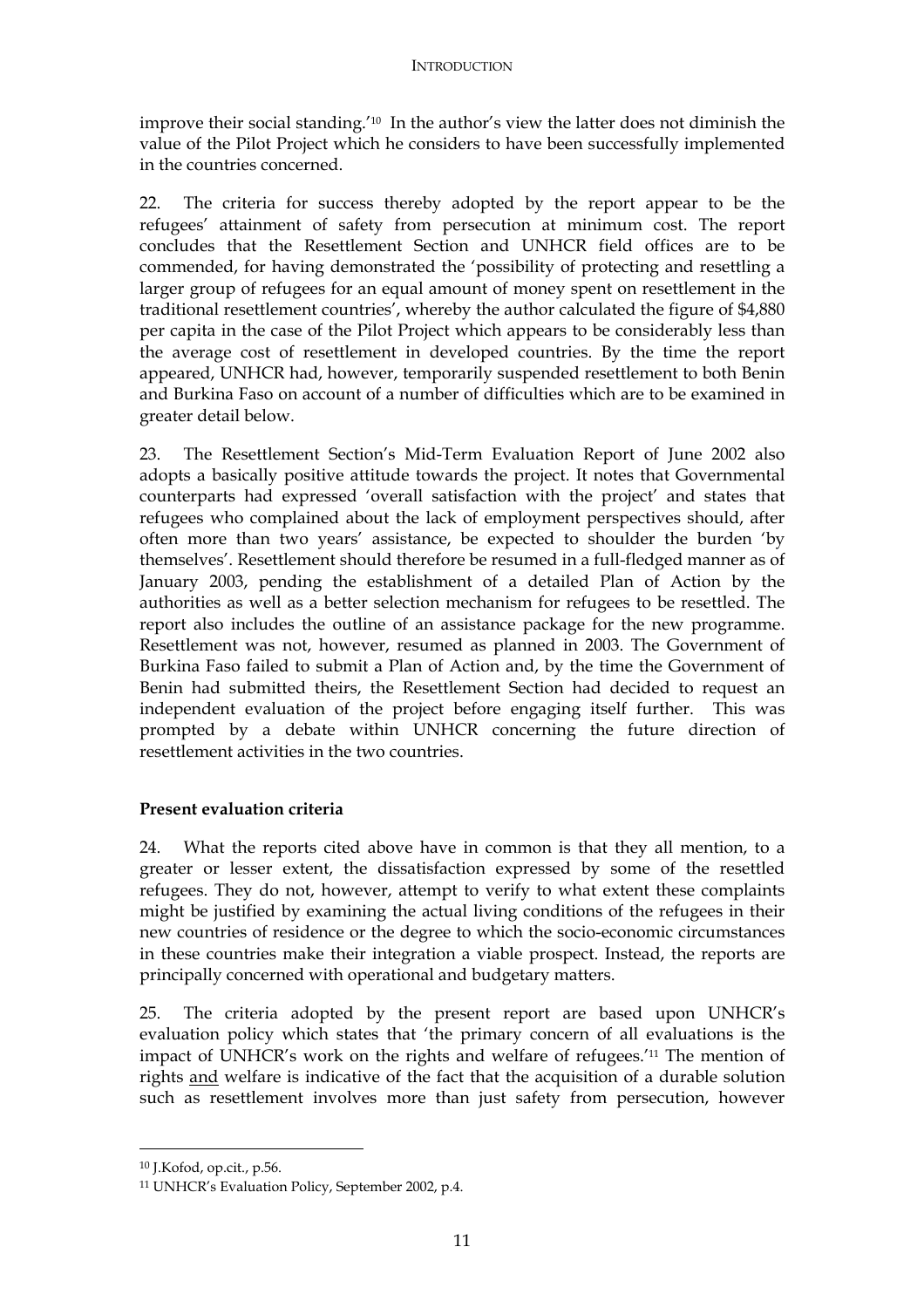fundamental that may be in itself. This has been recognised by the UNHCR Agenda for Protection which calls on states

'to ensure that resettlement runs in tandem with a more vigorous integration policy, aimed at enabling refugees … to enjoy equality of rights and opportunities in the social, economic and cultural life of the country' (Goal 5, objective 5).

26. The evaluation of a resettlement programme must therefore attempt to ascertain how effective that integration policy has been and to what extent it has enabled refugees to enjoy equality of rights and, that being the case, access to opportunities, particularly those needed in order to make a living and become truly self-reliant. In order to best assess this in the limited time available, the evaluation team decided not only to meet with the resettled refugees but to visit all of them in their homes, interview them together with the members of their families and obtain a first hand impression of their living conditions. In addition a selected number of refugees who had come to Benin and Burkina Faso as first countries of asylum were also visited in their homes so as to compare their situation to that of the resettled group. These interviews yielded a complex and rather diversified picture. Generally speaking, however, the findings indicate that, while the refugees' rights are indeed respected in their countries of resettlement, access to opportunities enabling them to secure a basic level of welfare and self-reliance has been obtained only by a few. As discussed in detail below, only 22% of the refugees resettled to the two countries can be said to be economically integrated; 36% remain in difficulty and 38 % have left, allegedly because they were unable to make a living.

27. The reasons for this disappointing result are numerous, and the first part of this report aims to examine the various factors involved. This is followed by an analysis of the current situation of the resettled refugees which concludes with recommendations aimed at easing the plight of both resettled and first asylum refugees who cannot be considered self-reliant or integrated. The final section seeks to draw together the lessons that may be learnt from this experience with respect to initiating resettlement programmes in developing countries; particular attention is given to the question how such programmes might be used strategically and what the resource implications are likely to be.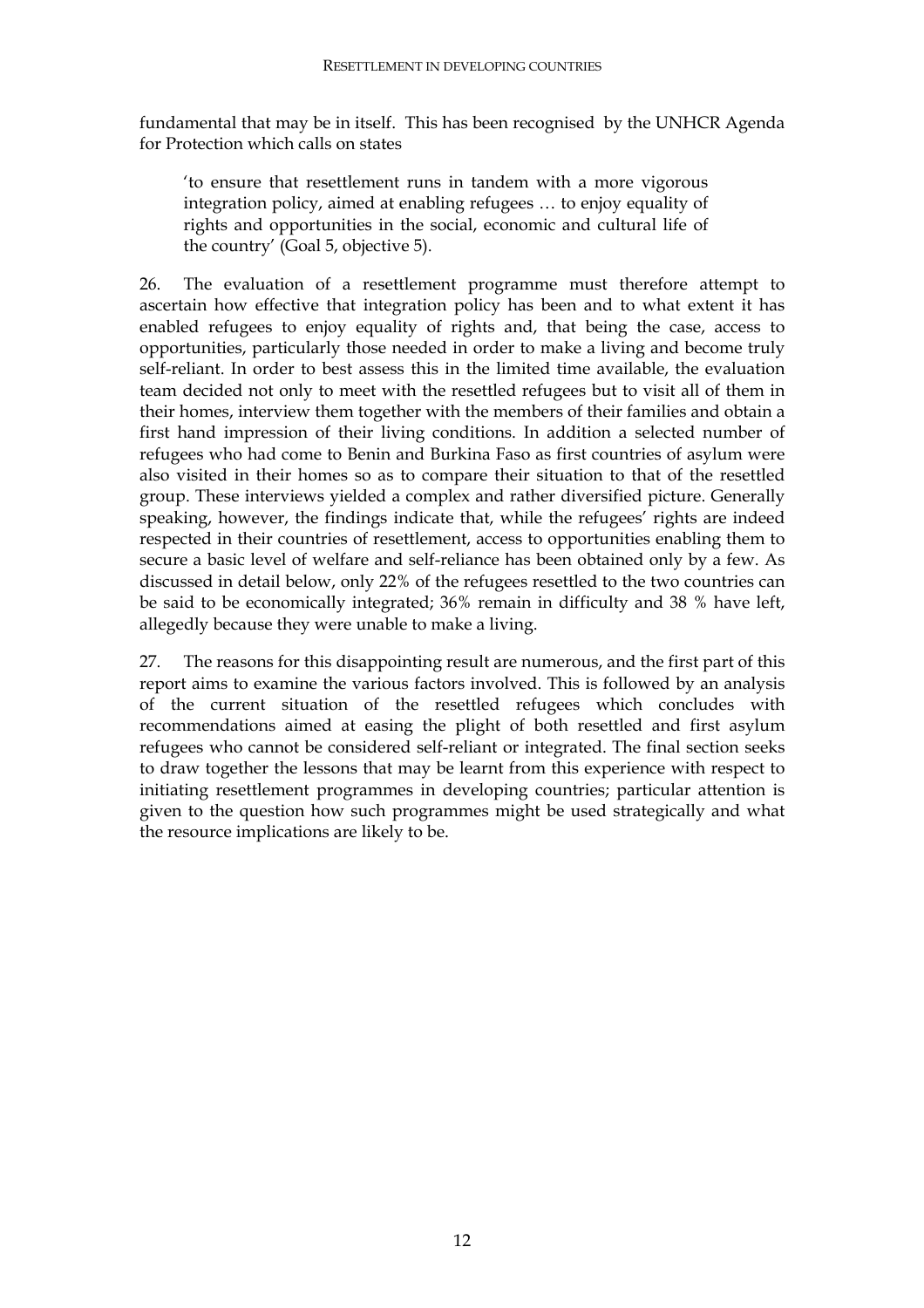## The resettlement pilot project: adverse factors and circumstances

#### **Background and basic facts**

28. The Pilot Project has its origins in a request by member states of the Working Group on Resettlement, in particular the Nordic countries, for UNHCR to diversify resettlement opportunities for refugees. To this effect, a Trust Fund for Enhancing Resettlement Activities was established on 16 January 1997 with the principal purpose of financing the establishment of pilot projects in what came to be known as 'emerging resettlement countries'. The rationale behind this initiative was to increase the number of resettlement places available to refugees and to ease the burden on traditional resettlement countries. In addition, it was felt that individuals 'could often benefit by being offered resettlement in a country where the local population is ethnically, religiously and/or culturally more similar to that of the refugees'. 12

29. As a result, negotiations were initiated which led to the conclusion of agreements with six new resettlement countries: Chile, Brazil, Ireland and Iceland, as well as Benin and Burkina Faso. The latter turned out to be among the very few African countries<sup>13</sup> which fulfilled the necessary criteria in that they

• were not refugee producing,

 $\overline{a}$ 

- had signed and implemented the international legal instruments concerning refugees,
- had a UNHCR presence in-country
- appeared to offer some local integration prospects.

30. The authorities in both countries were willing to cooperate with this initiative, partly as an expression of solidarity with the plight of African refugees and partly because they expected to obtain a degree of support on the part of UNHCR and the donor community in exchange for their readiness to share the burden of forced displacement.

31. Burkina Faso was the first of the two countries to agree officially to the establishment of the Pilot Project. In 1997 the inter-ministerial Selection Committee responsible for refugee status determination was given the task of processing resettlement applications submitted by UNHCR. The Committee includes representatives from the *Commission Nationale pour les Réfugiés* (CONAREF) which assumed responsibility for reception and integration assistance of the resettled

<sup>12</sup> Kofod, J., Evaluation of UNHCR's Fund for Enhancing Resettlement Activities, p.6.

<sup>13</sup> As a result of the initiative of the Regional Office in Pretoria, 16 refugees were resettled in South Africa in 1998 with expenses charged against the Trust Fund; the experiment was not successful (for details see Kofod, op.cit., p.28-9). Other African countries considered for resettlement at the time were Côte d'Ivoire, Ghana, Togo and Senegal.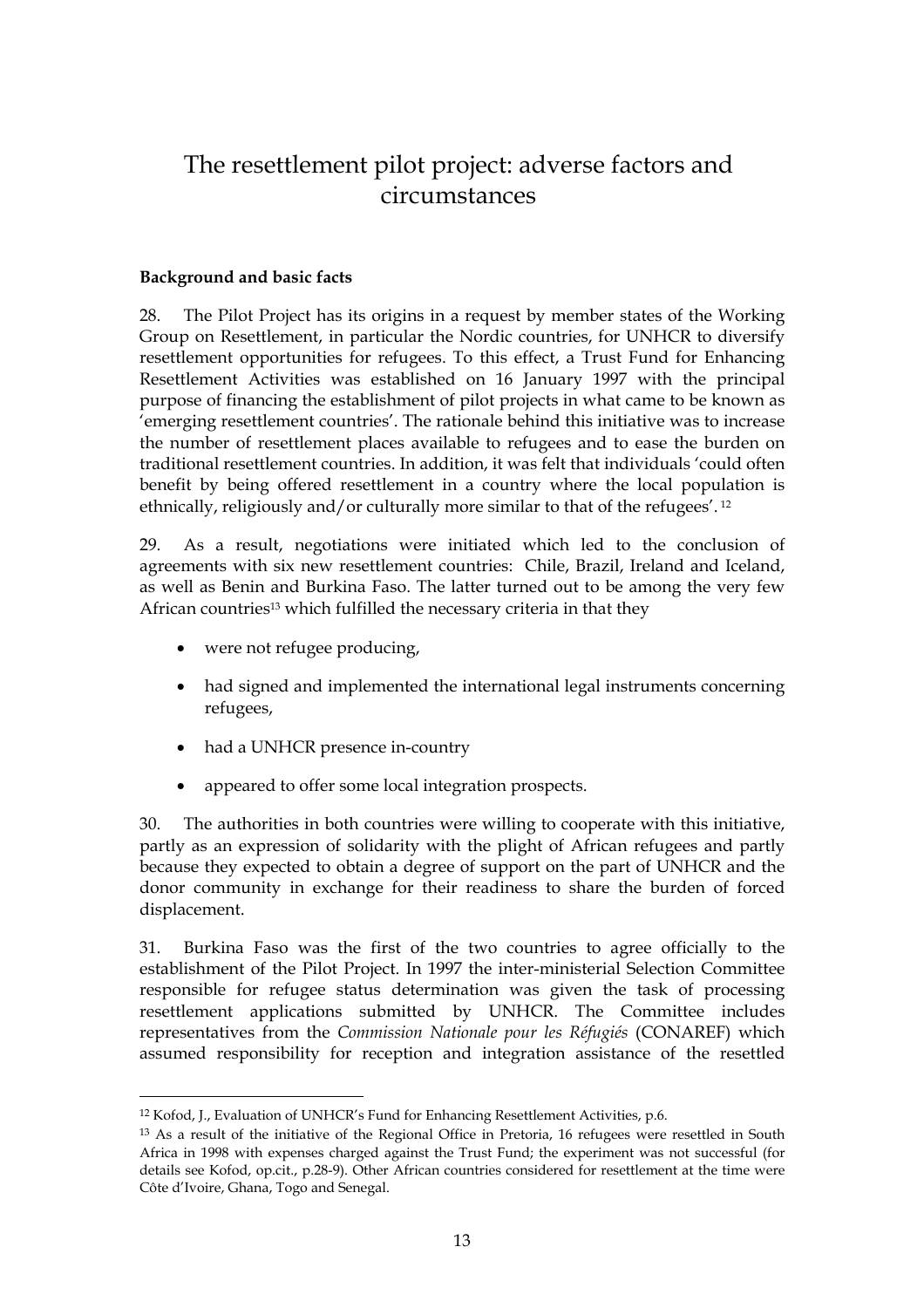refugees. The micro-credit sector was first assigned to the *Réseau des Caisses Populaires du Burkina*, then to the NGO CREDO. Both resettled and first asylum refugees are permitted to reside and work in the country, but access to employment in the public sector is highly restricted and the acquisition of nationality is subject to a ten-year residence period. Between 1997 and 2000, a total number of 73 cases / 25 persons from various African countries were given leave to resettle in Burkina Faso.14

32. The Government of Benin adopted the Resettlement Pilot Project in August 1998 and decreed the establishment of a Selection Committee including representatives from various ministries, as well as the *Commision Nationale Chargée des Réfugiés* (CNAR). The Committee examined cases presented by UNHCR and also undertook selection missions to Chad (1999) and Tanzania (2000). In total, 153 persons / 36 cases were resettled to Benin between 1997 and 2001.15 Like first asylum refugees, the resettled refugees have access to documentation, are allowed to reside and work in the country and have the right to acquire Beninese nationality after a period of three years' residence. Like in Burkina Faso, access to employment in the public sector is *de facto* virtually impossible to obtain. The integration programme for the resettled refugees was jointly implemented by CNAR and CARITAS whereby the former dealt primarily with legal, advocacy and health care matters and the latter with material assistance.

#### **Lack of a feasibility study**

33. While Burkina Faso and Benin have a positive record as refugee receiving countries, they are also among the least developed in the world. In the Human Development Index of 1998 Benin ranked in position 145 with a life expectancy of 54.4 years, while Burkina Faso figured third from the bottom with position 172 and a life expectancy of 46.3 years. By comparison, all traditional resettlement countries rank among the top 20 and offer a life expectancy of 75 to 79 years.16 These figures are enough to indicate that the expectations habitually aroused among refugees by the term 'resettlement', namely the hope not only for security but also for a better life for them and their children, were not likely to be fulfilled in these countries.

34. Economic trends in both countries have, moreover, not been particularly favourable. In Benin, monetary poverty in urban areas fell from some 28.5% to 23.3% in the period 1997-2000. Non-monetary poverty, however, measured in terms of child mortality and access to sanitation and health care, increased from 43.4% to 49%. This increase is indicative of the fact that the country's current economic growth of 5.2% is insufficient. Considering its high birth rate, it needs a growth rate of at least 7%. to make a significant impact on poverty reduction. A serious lack of investor confidence and a dependence on the export of cotton (81% of the total), a commodity whose world market price has recently been in decline, do not augur well for the future economic performance of the country.17 While there are no official figures it is common knowledge that the unemployment rate is high, and a large number of Beninois, particularly the more educated, have migrated abroad.

 $\ddot{\phantom{a}}$ 

<sup>14</sup> See Annex C.

<sup>15</sup> See Annex C.

<sup>&</sup>lt;sup>16</sup> The ten traditional resettlement countries are Australia, Canada, Denmark, Finland, the Netherlands, Norway, New Zealand, Sweden, Switzerland and the United States.

<sup>17</sup> Figures derived from *Document de stratégie de réduction de la pauvreté au Bénin 2003-2005*, 8-13.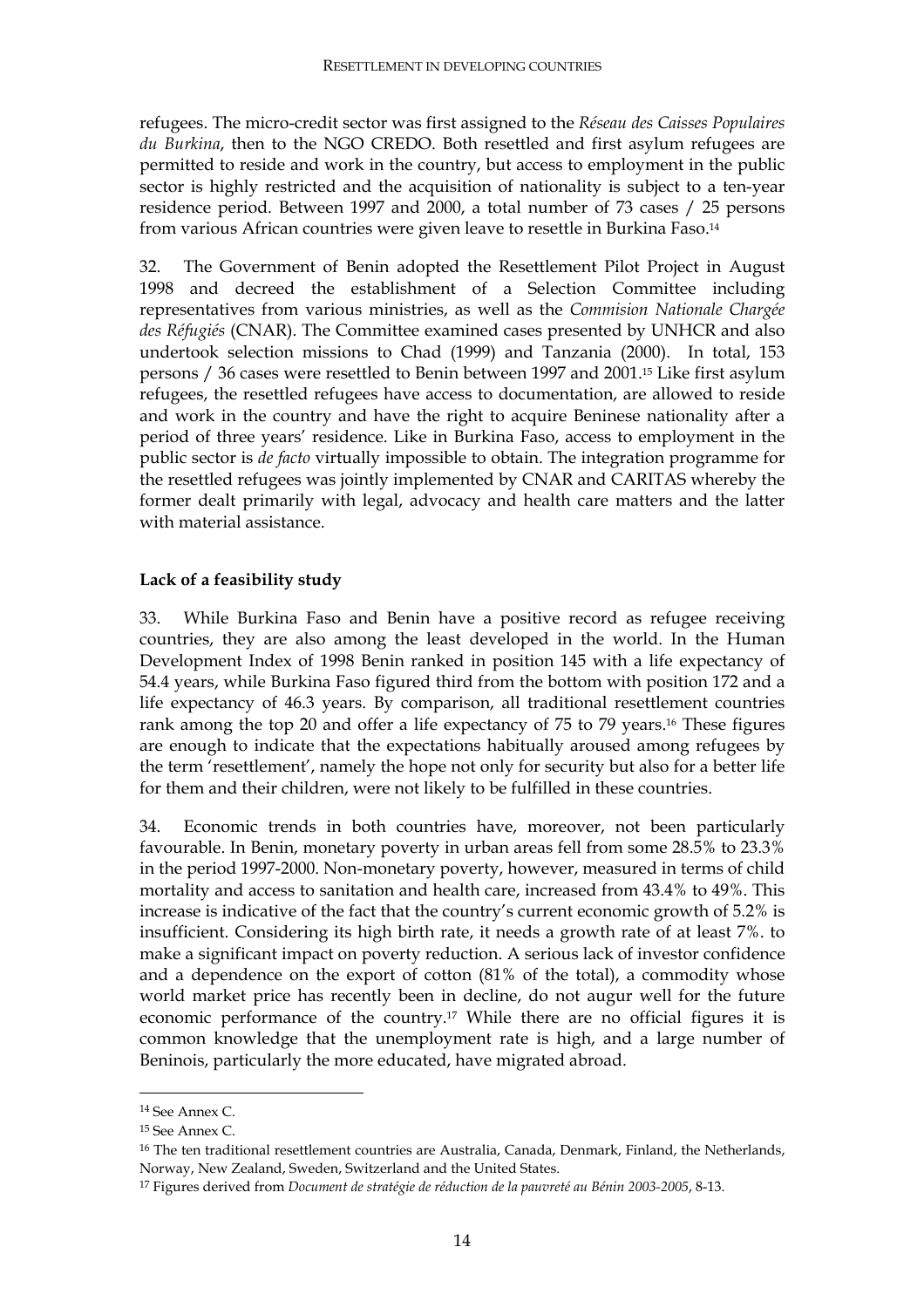#### PILOT PROJECT

35. In Burkina Faso, the situation is rather worse, with some 45.3% of the population living below the poverty line. Literacy levels remain among the lowest, child and maternal mortality levels among the highest worldwide. While poverty is principally concentrated in rural areas where it has remained stable, the level of urban poverty almost doubled between 1994 and 2003, rising from 10.4% to 19.9%.18 The increase which has affected all groups, including private and public sector workers, as well as craftsmen and tradesmen will undoubtedly have had an impact on the situation of refugees.19 Like in Benin, there are no unemployment figures, but the number of available salaried jobs is extremely low for a country of some 11 million inhabitants; it amounts to no more than some 300,000, half of which are in the public sector and hence virtually unattainable for refugees.20 Competition for jobs is clearly fierce and advertisements tend to attract an excessive number of often overqualified applicants. To escape penury at home, a very large number of Burkinabé citizens have sought employment abroad, including some 200,000 who moved to Ivory Coast. The recent troubles in this country have led to a mass return of migrant workers which has robbed the country of remittances and added to an already difficult situation following the decline in the price of cotton, the major export commodity also of Burkina Faso.21

36. Considering the unpromising economic environment in the two countries, the Head of Resettlement Section recommended during his 1997 mission report to the region that a feasibility study of the Pilot Project be undertaken. Regrettably, however, this was not followed up. Had it been done, it might have yielded valuable data on the profile of refugees likely to integrate successfully despite the existing constraints, on economic niches and types of jobs available to them, and, in particular, on the nature and duration of the assistance programme required. In the absence of such information, the Resettlement Section, in collaboration with local government, designed the project on the basis of assumptions which turned out to be unrealistic. This applies in particular to the one-year period during which the refugees were expected to become self-sufficient.22 As result, programme parameters and assistance entitlements had to be repeatedly revised on an ad hoc basis as time went by, a practice which led to misunderstandings, misgivings and to conflicting information being issued by different actors. It will certainly have contributed to the unsatisfactory results obtained.

37. With the benefit of hindsight it appears questionable whether the design of an integration programme in a very poor developing country, a risky and complex undertaking indeed, should have been entrusted to the Resettlement Section, an administrative unit at Headquarters which was not normally concerned with this

 $\ddot{\phantom{a}}$ 

<sup>18</sup> Figures obtained from UNDP Office, Ouagadougou.

<sup>19</sup> See *Burkina Faso – Cadre stratégique de lutte contre la pauvreté*, p.16-17, 20. It is perhaps worth noting that according to this document over 60% of available income accrues to wealthiest households, which constitutes one of the highest proportions of inequality in Africa (see p.20).

<sup>20</sup> Figure communicated by the French Embassy, Ouagadougou.

<sup>21</sup> As noted by *The Economist*, 'West African cotton farmers are being crushed by rich-country subsidies, particularly the 3\$ billion-plus a year that America lavishes on its 25,000 cotton farmers, helping to make it the world's biggest exporter, depressing prices and wrecking the global market' (September 20- 26, 2003, p.30). The attempt by four West African producers – Benin, Burkina Faso, Chad and Mali – to negotiate an elimination of these subsidies during the 2003 WTO summit in Cancun proved unsuccessful.

<sup>&</sup>lt;sup>22</sup> The period foreseen initially was only seven months. In the end, several refugees were assisted for over three years.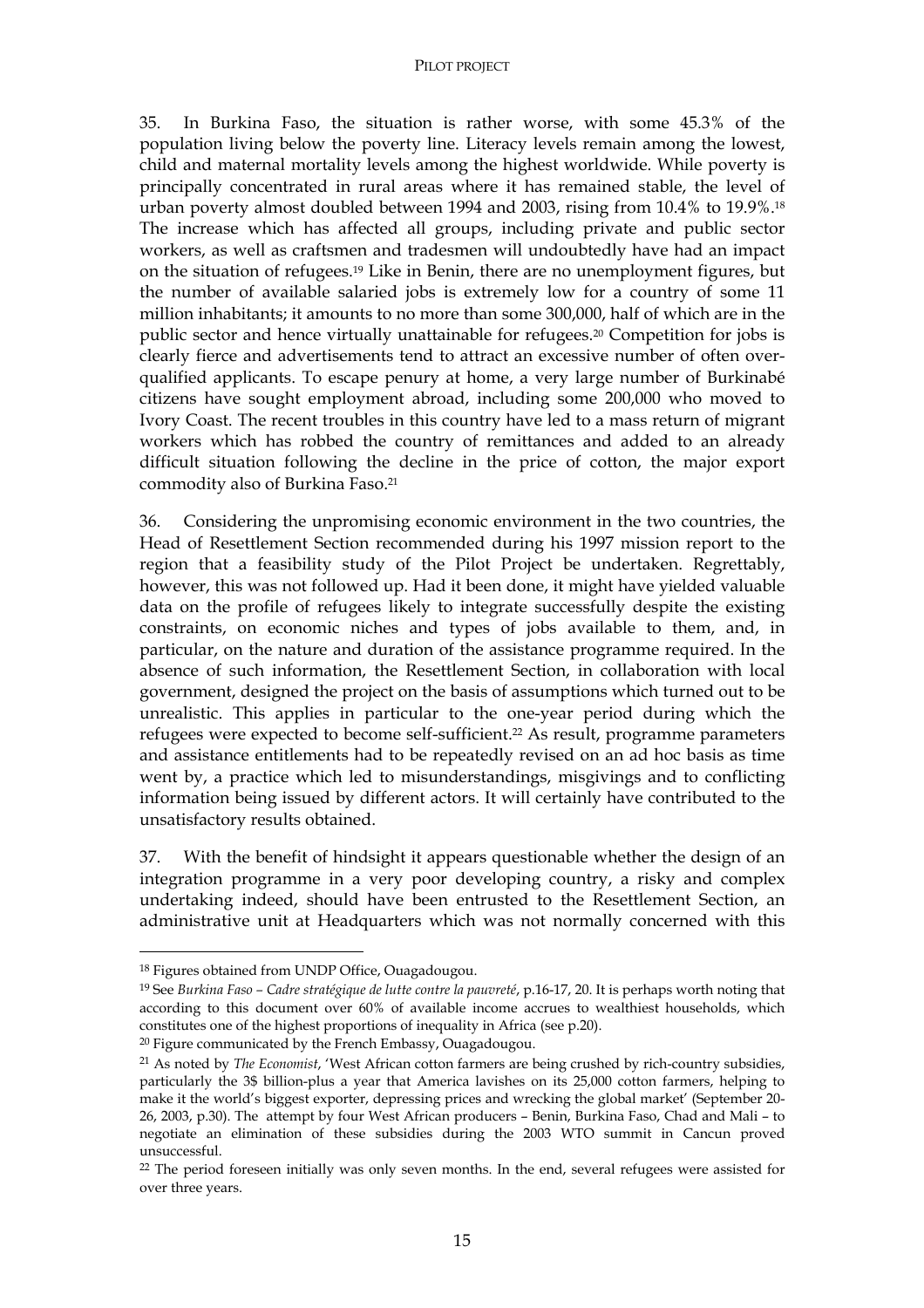domain. Its primary responsibility had so far been limited to the processing of individual cases and their presentation to traditional resettlement countries, whereby the latter assume full responsibility for refugee integration and do not require any involvement on the part of UNHCR for this purpose.23 In the case of Burkina Faso and Benin, however, it was clear that the government counterpart lacked the resources and the experience to facilitate the integration of refugees and required UNHCR support.

38. It would seem that the primary reason for the prominent role played by the Resettlement Section was due to the fact that the Pilot Project was funded from the Trust Fund for Resettlement the utilisation of which was the prerogative of the Section. The latter was not helped, however, by the fact that staff members in the Africa Bureau, which should normally have dealt with this kind of programme, were doubtful about the viability of the Project in the light of the limited resources available in these countries and appeared, on occasion, reluctant to make it their own. As result of these factors, administrative and tactical ownership of the Pilot Project remained principally with the Resettlement Section throughout, and frequent missions were undertaken from Geneva to monitor events and take corrective action as needed.

39. It stands to reason that future projects involving the integration of resettled refugees in developing countries should be designed, managed and monitored by administrative units professionally concerned with integration projects, without distinction being made between resettled and first asylum refugees. The difficulties and challenges are identical for both groups.

#### **Lack of orientation materials and selection criteria**

 $\overline{a}$ 

40. The available documentation suggests that the Resettlement Section dealt with Burkina Faso and Benin on terms similar to traditional resettlement countries and thus followed normal working practices. This approach, however, did not take account of the fact that, for refugees, being resettled to one rather than the other means something so different that it can hardly be called by the same name. The memo in which the Section on 28 September 1998 informed selected UNHCR field offices in Africa and Western Asia of the existence of resettlement opportunities in the two countries contained no information which might have helped UNHCR field staff to brief potential refugee applicants on how they might cope with the living conditions and poor employment prospects they were likely to encounter,<sup>24</sup> nor did it provide any guidance to facilitate the selection of suitable applicants. In the end, some refugees were resettled to the two countries whose background and integration potential turned out to be clearly unsuitable.

41. Former UNHCR field staff interviewed by the evaluation team expressed regret that appropriate orientation materials had not been provided and spoke of their sense of remorse at having been involved in resettling refugees to countries

 $^{23}$  It is significant in this respect that the UNHCR Resettlement Handbook lacks a chapter dealing with integration issues. This subject only came to be dealt with in detail in the *International Handbook to Guide Reception and Integration* published in 2002.

<sup>&</sup>lt;sup>24</sup> If anything, the information provided was misleadingly optimistic; the project description, for instance, states that qualified resettled refugees will be offered fixed term contracts in the public sector, something that never materialised (see project 98/TF/VAR/RE/500 (I), N21).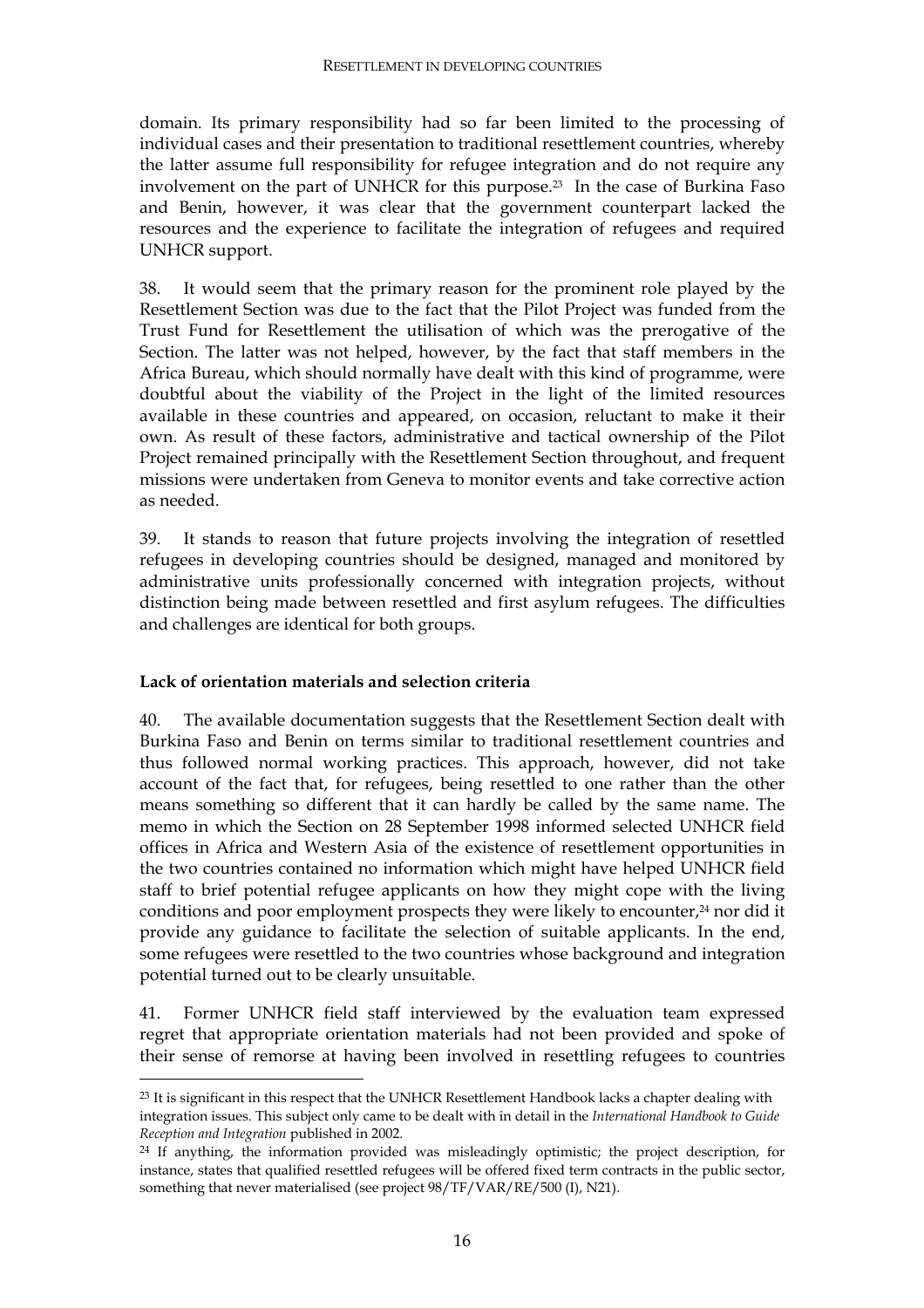where they are likely to face a most uncertain future when they could have been presented to other destinations. Briefing materials prepared by the two countries themselves, such as the *Guide du réfugié au Burkina Faso* (1998) or the more recent *Stratégie de réinstallation des réfugiés en République du Bénin* (2002), are equally noninformative when it comes to the modalities of integration and material survival. Similarly, there is little in the Resettlement Handbook to indicate that the status of the two countries differs in any way from the others. The country chapters for Denmark and Benin, for instance, both state that health care is available to refugees on the same terms as nationals; in the case of Denmark the text goes on to say that it is free of charge, whereas in the case of Benin no further details are given. The reader cannot be expected to know that 60% of the population is unable pay for medical expenses<sup>25</sup> and that the resettled refugees risk finding themselves among the latter.

#### **Lack of a development component**

42. The above cited report on the mission by the Head of the Resettlement Section indicates that the Pilot Project was meant to have a significant development component. Assistance to resettled refugees should be 'integrated in the country's development programmes so as to benefit also the communities that will receive the refugees'.26 To this end, Round Tables on the resettlement project were convened in the two countries in 1999 in order to solicit the support of in-country donor representatives, UN agencies and NGOs.27 The presentations prepared for the occasion by the respective governments indicate that they saw this as an opportunity to set out their needs and obtain additional development funding. The document submitted by Benin is particularly detailed and contains a substantial analysis of the constraints the country faced in the employment, health and education sectors<sup>28</sup> and details additional requirements.

43. While the 'shopping list' submitted by the two governments may be considered somewhat excessive in view of the small size of the Pilot Project it is regrettable that there seems to have been virtually no follow up to the Round Table discussions on the part of donors, the UNHCR or, indeed, the two governments. Only one of the projects presented, the refugee reception centre in Ouagadougou, received some degree of funding support from Canada but its construction is still not complete. Instead of becoming a well-publicised initiative involving a wide range support from donors, local agencies and institutions as had originally been intended, the Pilot Project thus remained an activity of very limited scope which virtually disappeared from view as far as donor representatives are concerned. This must be attributed at least in part to the implementation problems the Project was soon to encounter.

<sup>25</sup> Figure provided by the UNHCR Representative.

<sup>26</sup> *Rapport de mission au Burkina Faso, 24-27 Novembre 1997*, p.2.

<sup>27</sup> *'La table-ronde devra en effet être une manifestation de la solidarité internationale en faveur du Burkina pour son acceptation du partage du fardeau' ,* Report on Meeting with CONAREF, 1 September 1998.

<sup>28</sup> See *Problematique de la réinstallation de réfugiés en République du Bénin*, prepared for the Round Table, 26-27 July 1999.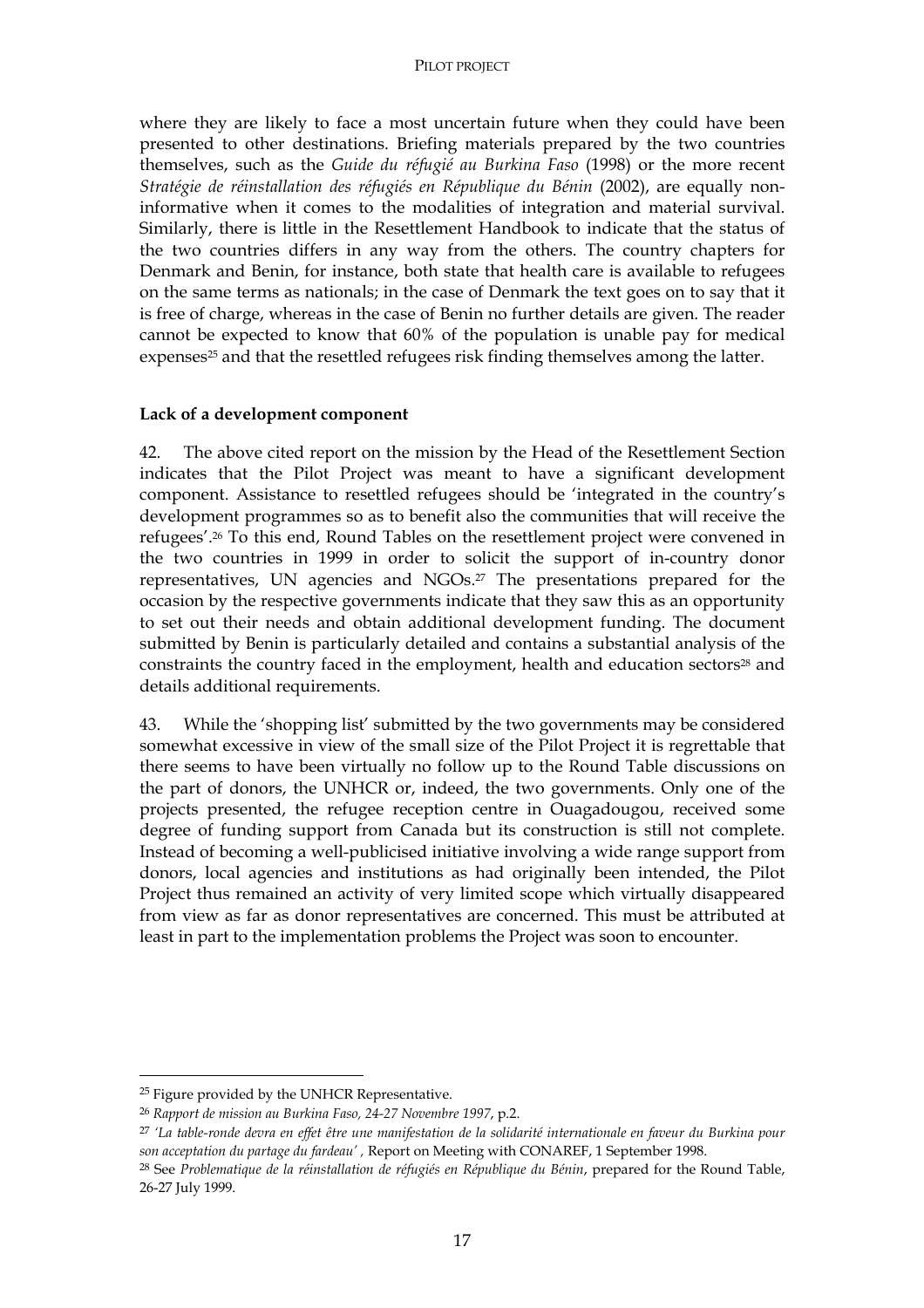#### **Different treatment of resettled and first asylum refugees**

44. At the time the Pilot Project began there were some 2900 first asylum refugees in Benin and some 1800 in Burkina Faso.29 These were assisted from the normal annual programme budget and received the limited allocations which have become habitual in UNHCR's urban refugee programmes, especially since the recent funding crisis. Regular assistance for them rarely exceeds a period of three to six months. The resettled, on the other hand, were supported from the rather more generous Trust Fund for Resettlement and obtained higher monthly subsistence grants for an extended period, in some cases for up to three years, as well as access to micro-credit, health care and educational support. In Benin, resettled refugees even receive a separate registration card from the authorities.

45. Considering the fact that first asylum and resettled refugees often come from the same countries (Chad, the two Congos and the Great Lakes region) and face the same set of problems, the difference in treatment can scarcely be justified. As witnessed by this evaluation, many first asylum refugees are subject to poverty and ill health, and are as much in need of integration assistance – which principally means access to gainful employment - as the resettled. Moreover, the superior levels of financial support granted to the resettled did in most cases not have a durable impact by furthering their integration. In fact, the opposite seems to have been the case. The generous assistance provided at the start granted them a livelihood which they could not hope to sustain with local incomes<sup>30</sup>, and when assistance for the group was terminated in 2002-3 their standard of living declined rapidly. Many were forced to sell their possessions and move to cheaper accommodation until their situation became no different from that of the first asylum refugees (for details see section III. below).

46. This points to what is perhaps the most fundamental lesson to be learnt from this experience: a resettlement programme can only succeed in the presence of a socio-economic basis with enough potential to allow for the attainment of selfreliance on the part of ALL able-bodied and economically active refugees in the given country. In developing countries such socio-economic integration must be seen as a long-term developmental process which requires an equally long-term and carefully targeted commitment on the part of all actors engaged in the development process. An enhanced level of assistance given to a selected group of people for a limited period of time is not likely to have any lasting effect and may do more harm than good. The need for a long-term developmental input in refugee situations has long been recognised and, as pointed out above, had even been foreseen for the Pilot Project, albeit with exclusive focus on the resettled. The issue has been taken up most recently in the DLI (Development through Local Integration) concept<sup>31</sup> proposed by the High Commissioner; it forms the backbone of the strategy recommended in the concluding part of this paper.

<sup>29</sup> See Annex E.

<sup>&</sup>lt;sup>30</sup> A family with five children was entitled to CFA 170,000 per month which is higher than most salaries in Burkina (communication by CREDO staff).

<sup>31</sup> See *Framework for Durable Solutions for Refugees and Persons of Concern*, UNHCR Geneva, May 2003, p.23-26.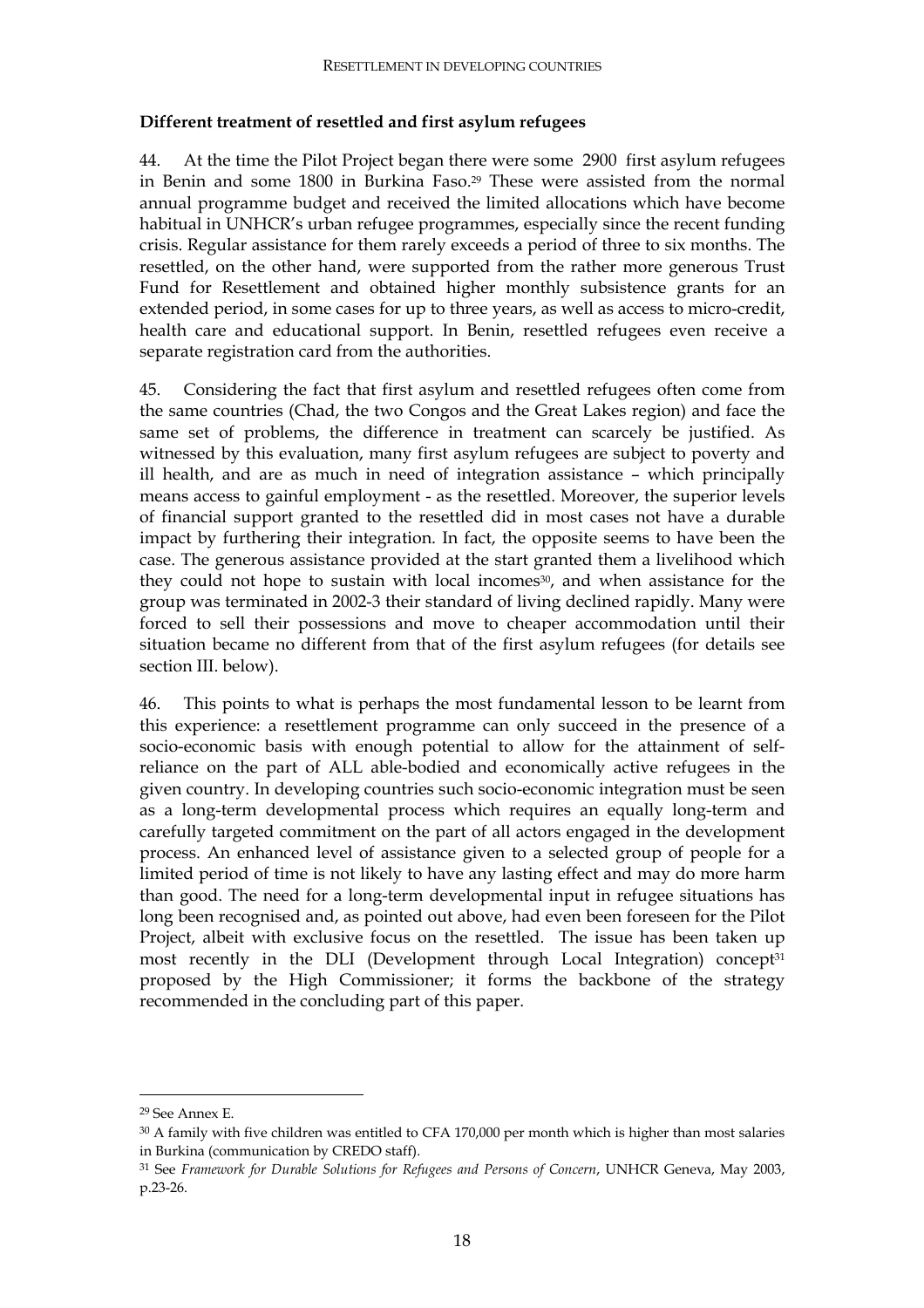#### **Contradiction between resettlement IN and OUT**

47. The Pilot Project began at a time when refugees were being resettled for different reasons out of both Benin and Burkina Faso. The UNHCR Office in Ouagadougou had for some time been presenting a considerable number of refugees for resettlement to the USA on the grounds of criterion 4.9 (lack of local integration prospects). A resettlement mission undertaken to the country in October 1998 remarked on this critically and pointed out that the approach adopted had been 'too broad' and had become a pull-factor attracting other refugees to Burkina in search of resettlement. Moreover it gave 'the wrong signals' to those refugees who had been resettled IN Burkina Faso and 'could probably compromise the success of the project'. The consequence was that resettlement out of Burkina Faso fell from 90 to 8 cases between 1998 and 1999, and ceased altogether as of 2001.32

48. The available documents appear to show that this decision was not taken because it had been found that integration prospects in Burkina Faso had previously been too negatively assessed or had actually improved; the latter is very unlikely to have been the case since, as pointed out above, urban poverty increased considerably in the period. The primary motive for the change of policy appears to have been the desire on the part of the Resettlement Section to protect the Pilot Project and create the right environment for its success: resettlement OUT had to stop in order for resettlement IN to succeed. Considering the extremely difficult economic environment in Burkina Faso and the serious integration problems *de facto* faced there by many refugees, UNHCR's reversal of policy – from resettling perhaps too many to resettling none – cannot be considered as having been based on objective criteria and is thus hardly justified.

49. Two years later the decrease of resettlement opportunities OUT of the country provided the spark for an event which had a lasting impact on the country's refugee policy and brought resettlement INTO Burkina Faso to a premature halt. This was the hunger strike and the occupation of the cathedral of Ouagadougou organised by a group of refugees which lasted from May till September 2000 and became a widely reported political issue in the country. The 86 participants were mostly first asylum refugees whose protest was, according to a UNHCR report issued at the time, 'triggered by negative written decisions received from the Resettlement Section following individual assessment of their claims'.33 The group also included a small number of resettled refugees who were unhappy with their situation in the country and demanded to be moved elsewhere. The authorities were taken aback by the high profile nature of the protest action and decided to suspend the CONAREF Selection Committee. Despite repeated requests on the part of UNHCR, the Committee did not reconvene until February 2003. In the intervening period neither resettlement nor refugee status applications were processed by the authorities who now face a backlog of some 500 asylum seekers.

50. Another aspect of the resettlement IN/OUT conundrum in Burkina Faso concerns the group of 23 refugees from Rwanda and Burundi most of whom been transferred there by UNHCR for their own safety from other countries of first

<sup>32</sup> See Annex D.

<sup>33</sup> Note to Tripartite Consultations, 3 July 2000, cited in J.Kofod, *Evaluation of UNHCR's Fund for Enhancimg Resettlement Actvities,* Geneva, 2001, p.24.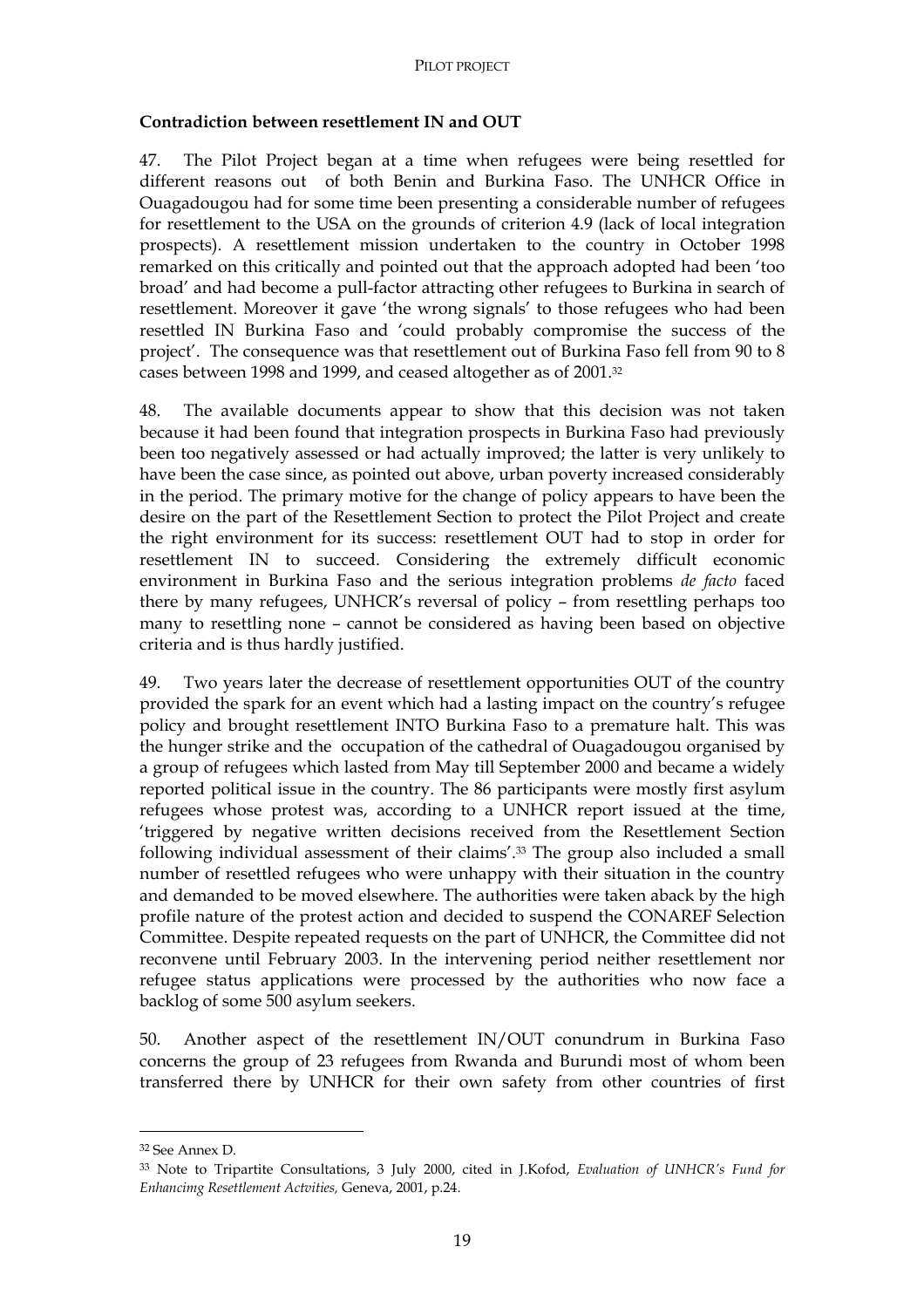asylum.34 This was in early 1997, before the resettlement Pilot Project was negotiated with the authorities. It seems that once the Pilot project was in operation, UNHCR informed the refugees that they had been officially resettled in Burkina Faso and would not be permitted to apply for resettlement elsewhere.35 The positive result of this decision was that the refugees were able to benefit from the generous assistance levels provided by the Pilot Project. From the point of view of principle, however, it is questionable whether the refugees should have been deemed resettled by the Office simply because they arrived in the country at the time the Project began. Resettlement, in the sense of a definitive choice of destination, should normally take place with the full and express consent of the person concerned. It seems that this group of refugees was not provided with such an opportunity, a fact that remains an abiding source of grievance as far as they are concerned.

51. The IN/OUT issue also surfaced in Benin where it was complicated by the fact that in the late 90s the country was a used as a staging post to resettle a group of Tutsis from first countries of asylum in the Great Lakes region to the United States.36 It is said that at the same time the Tutsis were being resettled OUT a number of Hutu refugees arrived in Benin to be resettled IN, a fact which led to a sense of dismay among the latter who felt discriminated against. The fact that numerous refugees were departing to more distant shores while others were told that Benin had to be their final destination did little to help the integration process. In the circumstances it is not surprising that in Benin too, the Resettlement Section adopted a policy that actively discouraged resettlement OUT in favour of resettlement IN. The above cited mission report applauds BO Cotonou's strict approach on resettling refugees with no prospect for local integration and states that this should be pursued 'in particular in view of the arrival of future resettled refugees'. The report concludes with the recommendation that 'resettlement applications of refugees under 4.9 (lack of durable solutions) to be given low priority'.37 However, like in the case of Burkina Faso, this 'low priority' was in no way based on an objective assessment of the integration environment in Benin or the actual situation of the refugees. It is therefore a highly questionable procedure in which assistance criteria are adjusted to facilitate the attainment of strategic goals when the opposite should really be the case.

52. The above illustrates the extreme difficulty of striking a balance between resettlement IN and OUT in the case of developing countries such as Benin and Burkina Faso. At the time the Pilot Project was initiated several UNHCR staff members voiced opposition to it precisely because they felt that resettling simultaneously in opposite directions was not a credible or sustainable option for UNHCR to pursue. The Resettlement Section's attempt to solve the problem – maximum curtailment of resettlement OUT with the exception of protection and security cases – proved to be highly contentious and is difficult to defend on the basis of objective criteria. This brings us back to the point made above, namely that resettlement to a developing country must be based on a development oriented

<sup>&</sup>lt;sup>34</sup> One of them moved to Burkina Faso on his own accord to pursue his studies and was subsequently included among the resettled.

<sup>&</sup>lt;sup>35</sup> UNHCR obtained official agreement for their resettlement from the Burkinabé authorities only in November 1997, many months after the refugees had arrived in the country (see *Rapport de Mission au Burkina Faso 24-27 Novembre 1997*, p.4).

<sup>36</sup> These resettlement departures to the USA peaked in 2000 as shown in Annex D.

<sup>37</sup> *Resettlement Mission Report to Burkina Faso, Ghana, Togo and Benin 12-25October 1998*, para. 33.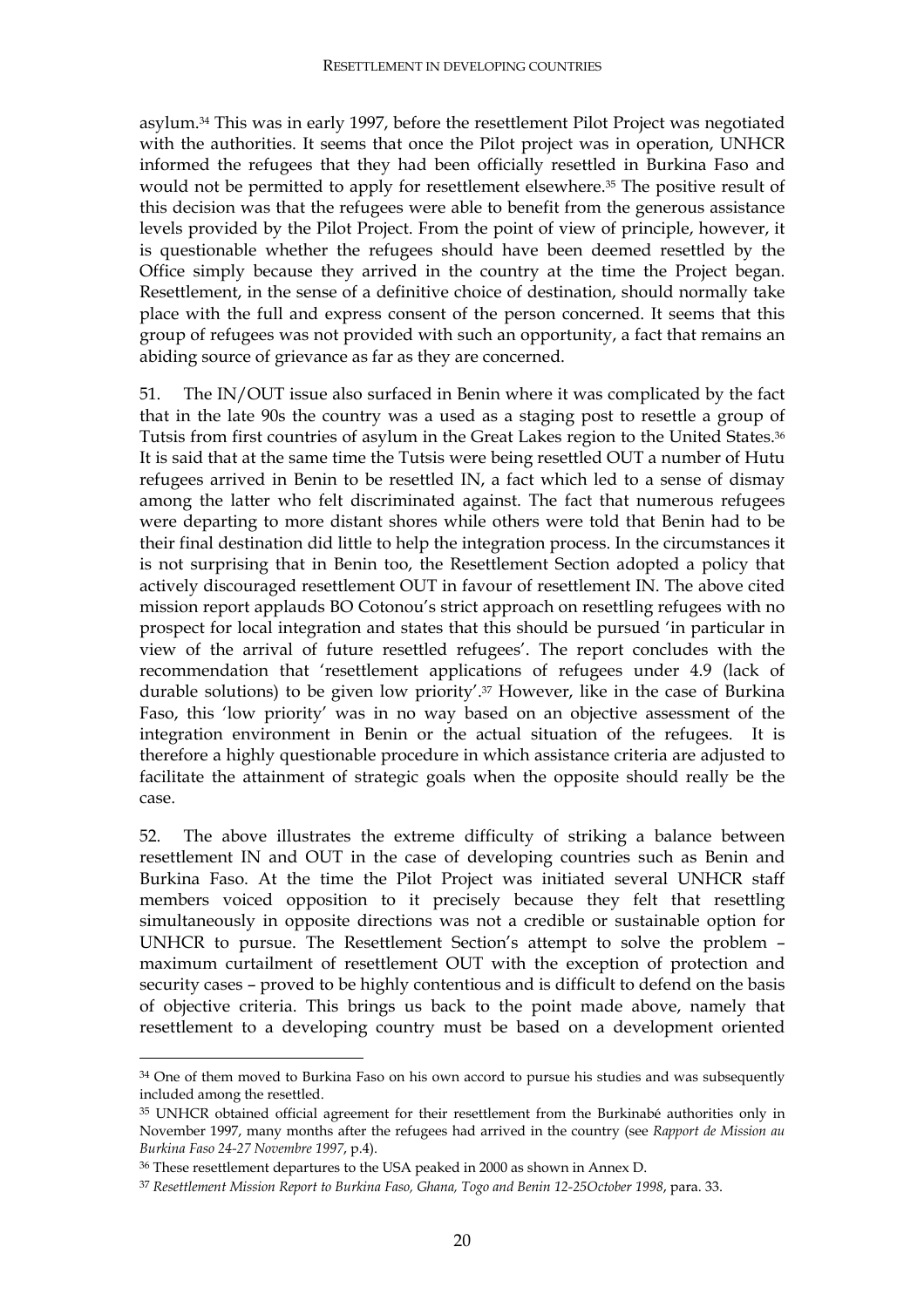integration programme accessible to all refugees in the country and designed in such a way that cases falling into category 4.9 – 'lack of local integration prospects' – no longer arise. Only then can it be justified to disregard applicants under this category.

## **Limited capacity of UNHCR's implementing partners**

53. As noted above, UNHCR's principal implementing partners in the Pilot Project were two government agencies and two NGOs: CNAR and CARITAS in Benin, and CONAREF and CREDO in Burkina Faso. Since January 2003, CPPS (*Centre de Prospective et de la Promotion Sociale*) has assumed responsibility for the education and vocational training sectors in Benin. All remain currently engaged in running the refugee assistance programmes in the two countries whereby the division of labour between the respective government and NGO partners is not always fully transparent.

54. The principal responsibility of the government counterparts was in the legal assistance sector whereby it was noticed that while documentation and paperwork were accomplished as needed very few additional initiatives were devised to facilitate the integration of refugees in the local society or economy. No persistent networking with other potential partners in government, embassies or the private sector was undertaken and no high level interventions were attempted. The entire burden of responsibility rested on minor officials in the agencies concerned who did what they could but were not in any position to influence the higher echelons of government. This meant that the authorities' declared willingness to integrate resettled refugees was not matched by commensurate action and thus had little practical impact.

55. The evaluation team sought to assess the experience and implementing capacity of the governmental and private implementing partners through in-depth interviews with the staff members concerned. Issues raised covered programme materials (LOIs and budgets), assistance practices as well as reporting and filing systems; special emphasis was placed upon the community services sector in the light of the tension between staff and refugees and the series of confrontational events in the recent past, especially in Cotonou.

56. The recent evaluation of the community services function in UNHCR shows that a major share of the responsibility for the integration of refugees lies on the shoulders of the social workers employed in the field. The report defines the crucial protection and assistance role of this sector as follows:

Whether through participatory process and community-based structures, through the targeting of assistance or self-reliance initiatives, the objective of the Community Service function is to ensure that basic physical, social and economic entitlements are accessible equally by all members of the refugee population<sup>38</sup>.

<sup>&</sup>lt;sup>38</sup> CASA Consulting, *The Community Services Function in UNHCR - An Independent Evalution*, Geneva, 2003, p. vii.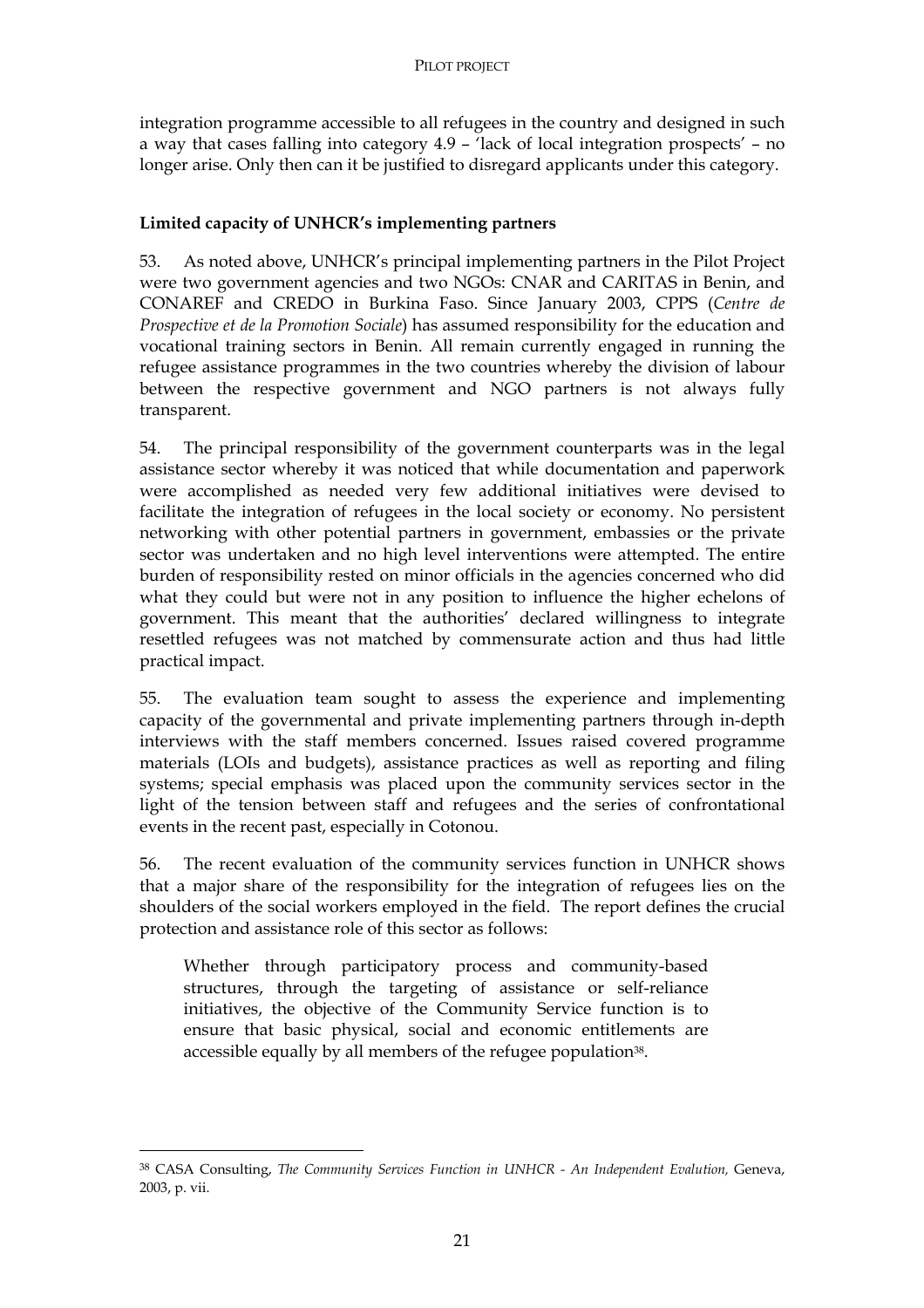57. Despite its importance, however, the community services function has, as pointed out in the report, been significantly eroded within UNHCR in recent years. The relatively low priority now assigned to this sector was tangible in the condition of UNHCR's implementing partners in Benin and Burkina Faso which were clearly understaffed and undertrained, whereby it must be pointed out that the agencies in Burkina Faso, in particular CREDO, appeared to have a significantly higher degree of experience and expertise than those in Benin.

58. In both countries, however, staff dealing with refugees on a day-to-day basis had no knowledge of UNHCR policies on key issues such as women, children and the elderly. They were not acquainted with the content of the UNHCR Community Services Handbook or the recent Resettlement Integration Handbook, a major drawback here being that some of these materials do not appear to be available in French. As a result, staff seemed to have a limited understanding of their role and mission and were not adequately familiar with key concepts which should guide their work, such as 'integration', 'community development', 'vulnerable categories', 'counselling', 'networking' etc. It was particularly noticeable that staff seemed to have little awareness that

refugee participation and self-management are fundamental, assuming a respect for the capabilities of refugees and the belief that, as human beings, they have the right to control their own lives<sup>39</sup>.

59. The consequence of this was evident in the reports submitted. The implementing partners' (and indeed UNHCR's) reports tended to concentrate on what has been delivered, on activities planned or on the budget cuts performed. They do not report the impact of these measures on the assisted population and do not attempt to assess any unintended negative impact they may have. Monthly or annual reports contain no detail on differential access to assistance and/or the effectiveness of the assistance provided. In practical terms this can translate itself into an attitude whereby refugees are expected to be no more than docile recipients of aid; if they protest, as many of them do, they are seen as adversaries who have to be contained. The result is a lack of dialogue and mutual engagement which can lead to a profound degree of distrust and hostility between the two sides. Evidence of such a gulf between refugees and project staff could be seen in Benin; it is undoubtedly a psychological factor which hinders the integration of both resettled and first asylum refugees.

60. The process involved has also been noted in above mentioned community services evaluation which warns that

staff who receive little systematic training in how to do social and situation analysis and lack comparative experience of other refugee settings, may simply overlook or be unsure how to address the range of social problems that invariably emerge.40

<sup>39</sup> Community Services in UNHCR: An Introduction, Geneva, May 1996, p.16.

<sup>40</sup> CASA Consulting, *The Community Services Function in UNHCR - An independent evaluation*, Geneva, March 2003, p. vii.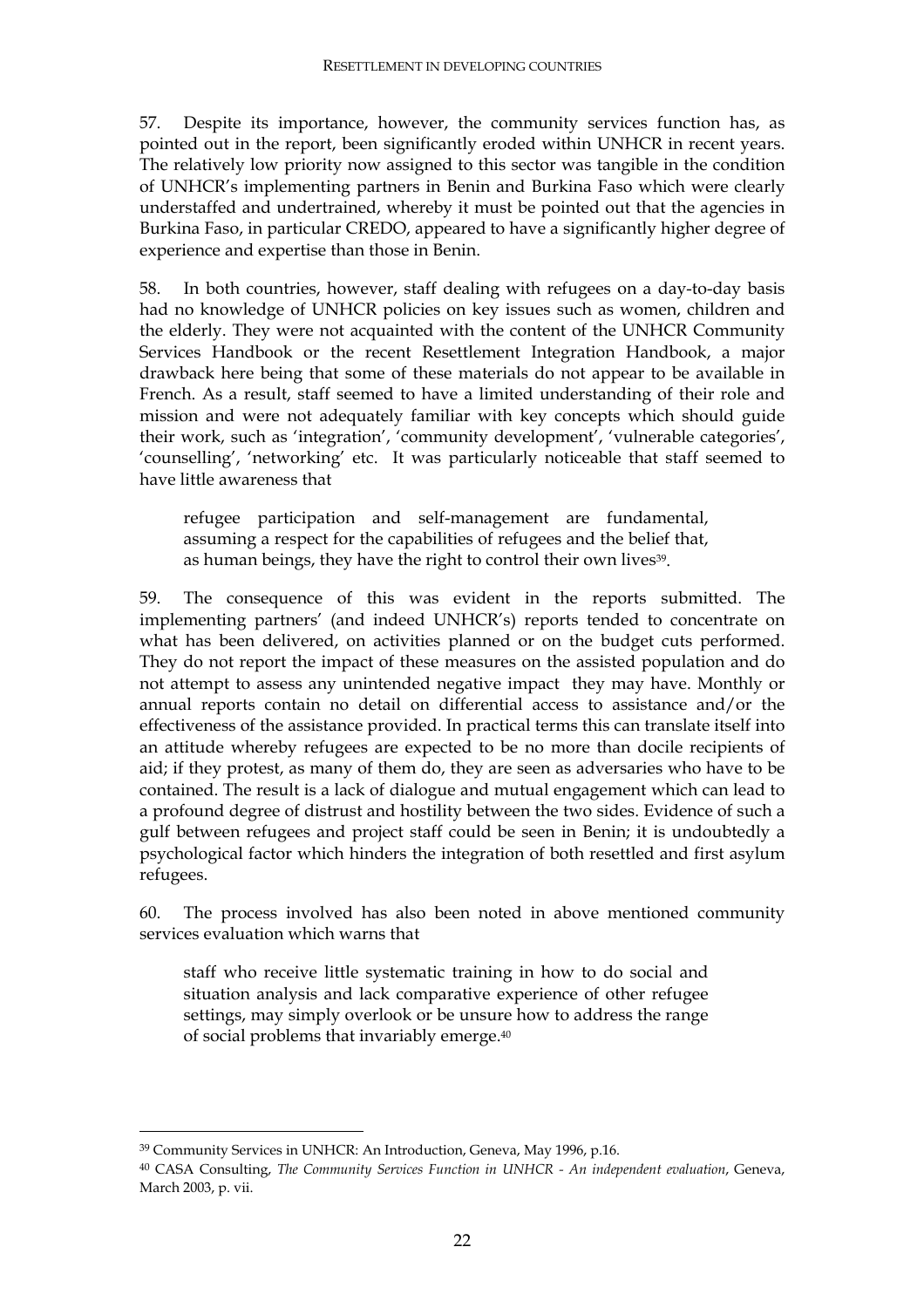61. There is clearly an urgent need for capacity building and staff training among the UNHCR implementing partners in the two countries concerned. This also includes the recently appointed UNHCR national community services officer in Cotonou whose task of supervising and monitoring the implementing partners would thereby be greatly facilitated.

#### **Ineffective micro-credit programme**

62. Over 60 million CFA (US\$ 104,290) were disbursed under the income generation sector of the Pilot Project in Burkina Faso and Benin, with the bulk of these funds allocated to micro-credit programmes.41 However, despite the substantial means made available the programme failed to have the desired impact. Most refugee business ventures collapsed or never got off the ground, reimbursement rates were exceedingly poor, and many loans were used for consumption or onward travel. The main reasons for this poor performance as far as Benin is concerned are explained in a recent report by Kathrine Shamraj, a UNHCR Intern who worked at the Office in Cotonou in the summer of 2003. The principle findings of the report are summarised hereunder.

#### *UNHCR guidelines not observed*

63. The report documents that the Benin microcredit programme as run by the local implementing partner CARITAS was not compatible with professional standards and failed to take account of the guidelines for the micro-credit sector laid down by UNHCR. Most notably, it was administered by the same agency which is also responsible for providing social services and cash assistance to refugees, a combination which can only be problematic. The report concludes:

With no clear-cut separation between financial and social services, the current micro-credit structure discourages repayment, inhibits motivation to succeed to the point where reimbursement is feasible, undercuts future loan applicants, and undermines integration. Unchanged, the current program will continue to discourage refugees from achieving the dignity of financial independence and stability.42

64. A related problem is that CARITAS as an organisation lacks any professional expertise in the micro-credit sector, in contravention to the UNHCR guidelines which state that

UNHCR will provide funding for micro finance programs only when there is a partner with a proven expertise in implementing such programs. Micro finance is best implemented by a focused agency rather than as an add-on to a multi-sector-programmed agency.[…] The planning and implementation of micro-credit and saving schemes require special knowledge and skills for the assessment of the socio-economic context and the profile of the prospective

<sup>41</sup> This amounts to over CFA1 million or some US\$ 1,738 per case.

<sup>42</sup> Kathrine Shamraj, *UNHCR Microcredit Programme in Benin – Report and Recommendations*, Cotonou, August 2003, p.1.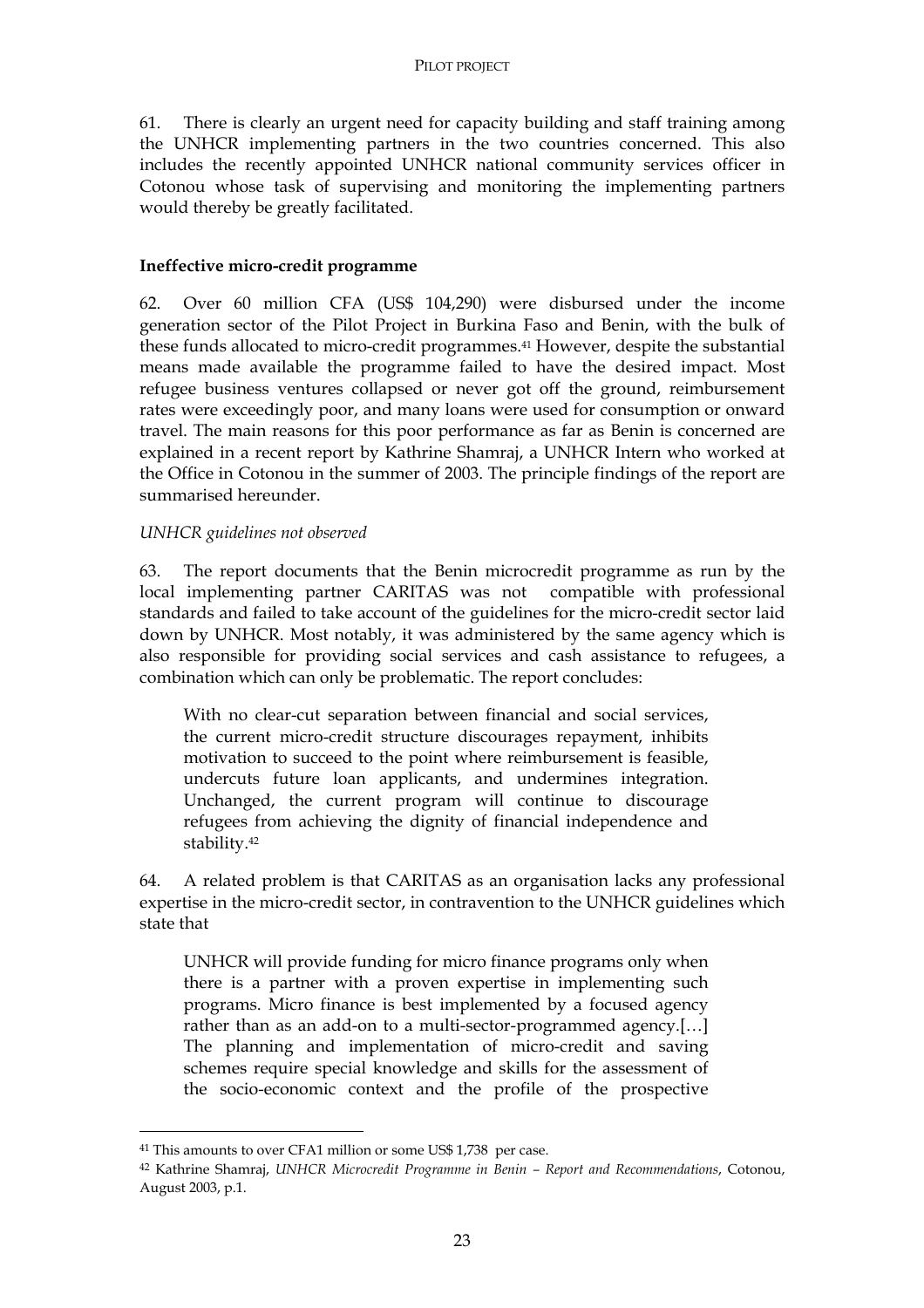target/client group. Also required is meticulous management of program implementation according to proven standardized practices and specific financial and accounting skills.<sup>43</sup>

65. The report shows that there was little evidence of 'specialist knowledge' or 'meticulous management' in the way the project was administered. Weaknesses identified include lack of professional training and evaluation, condescending and disrespectful interviewing methods, incomplete or poor quality applications, excessively long waiting times for decisions and inadequate follow-up. The fact that this programme has been running virtually unchanged now for several years despite its poor results, combined with the fact that the micro-credit funds are not given to Caritas as a refundable line of credit, does not stimulate the organisation to improve its performance or make greater efforts to ensure the reimbursement of loans.

66. Other shortcomings of the programme are the interest-free nature of the loans and the selection criteria for beneficiaries. According to the UNHCR guidelines, charging interest should be compulsory to ensure the expansion of the loan fund and cover operational expenses. Recent experience with micro-credits in Mexico confirmed the crucial importance of charging interest and its role in developing a sense of ownership for the programme among the refugees; this can only be achieved if a specialist organisation runs the micro-credit scheme.<sup>44</sup>

67. With respect to first asylum refugees, the application guidelines in effect in Cotonou require that applicants should have no source of income and that they should not have previously received a scholarship or vocational training from UNHCR. These requirements seem to have had the unintended effect of barring access to loans to refugees who have the qualifications to use them in a profitable way. Instead, they encourage those with no resources and little integration prospects to apply for loans which they then tend to use for consumption since they have no other income to fall back on. In this respect the report mentions the need to consider financial support (rent payments and food supplements) for successful loan applicants in order to avoid them having to use of the loan to cover living expenses**.**

68. With respect to the resettled refugees in both Benin (and Burkina Faso, see below) it is remarkable to note that the bulk of micro-credit loans granted to this group was issued in 2002, years after they first arrived in the country and in the very year their assistance was being phased out.45 The refugees therefore perceived them as their last chance to get financial assistance from UNHCR, and many of them used the 'microcredit' to repay debts, settle rent arrears or leave the country. Moreover, there appears to have been a misunderstanding about the nature of this type of assistance from the very beginning; indeed, the CNAR selection mission in Tanzania had informed the refugees they would receive funding for microprojects, not loans for microcredits!46

 $\ddot{\phantom{a}}$ 

<sup>43</sup> Ibid., p. 3.

<sup>44</sup> Communication with Louis Varese, UNHCR HQ.

<sup>45</sup> See Annex F, disbursements under sector N. (income generation),

<sup>46</sup> Statement by senior CNAR official during debriefing meeting in Cotonou. This statement explained the widespread conviction among the refugees that they were promised grants not loans.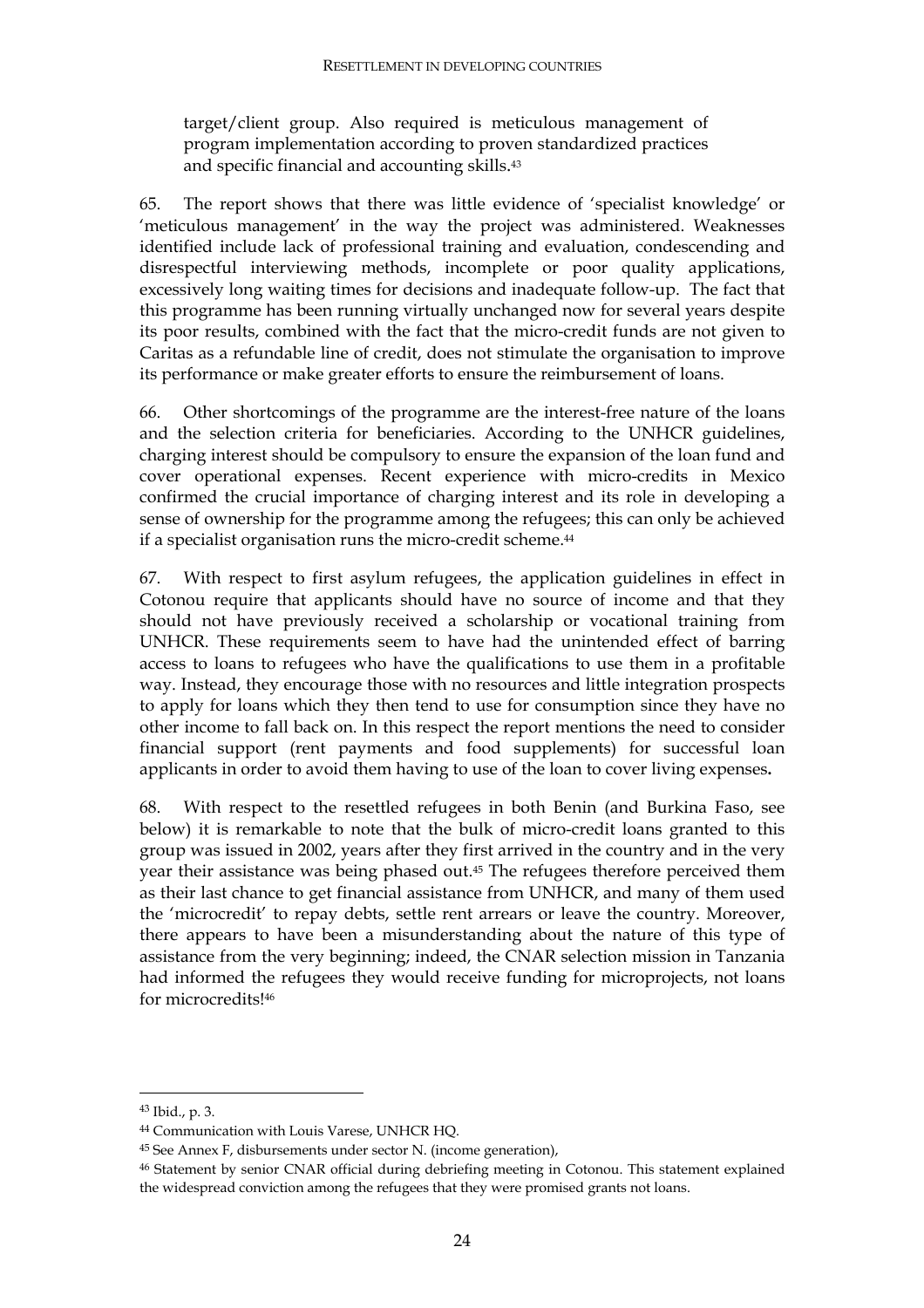#### PILOT PROJECT

*Unfavourable business climate and unmotivated applicants* 

69. It would, however, be unjustified to attribute the poor performance of the micro-credit sector exclusively to the working practices of Caritas. The economic situation of Benin and the high rate of unemployment make for an extremely competitive milieu in which young and old are compelled to engage in small scale business ventures of every kind to survive. The streets of Cotonou are full of "commerçants" trying to sell anything and everything, and the available margin of profit seems to be extremely limited, especially for outsiders. The transport sector is one of the few that is not saturated and some refugees did indeed succeed to establish themselves in this field with the help of Caritas micro credits.

70. With respect to the resettled refugees in particular, another significant drawback concerns their qualifications and professional inclinations. Under the Pilot Project it was assumed that most refugees would attain self-reliance through selfemployment in the small business sector since regular jobs are very hard to find. Micro-credit was therefore made available to virtually all cases and the total funds available were divided up accordingly. Many of the resettled refugees, however, are former 'white collar workers' (office workers, journalists, economists, pharmacists, government official etc.) who have no commercial qualifications and no interest to engage in this activity. Their low motivation, combined with their disaffection with their country of resettlement, certainly increased the failure rate of the micro-credit scheme. It should be pointed out in this context that the implementing partners did try to place such refugees in jobs commensurate with their qualifications but the success rate turned out to be minimal.

71. The Shamraj report concludes by proposing several options to restructure the micro-credit program which are currently being considered by the UNHCR Office in Cotonou. The most promising of these may be to engage in a new partnership with an accredited, professional agency. The report identifies two agencies that may fulfil the basic conditions required for such a programme, i.e. willingness to finance startup (*démarrage)*, ability to finance a range of sectors, and willingness to grant loans under minimal conditions.

## *Disappointing performance also in Burkina Faso*

72. The micro-credit programme in Burkina Faso seemed to exhibit short-comings in some ways similar to those found in Benin, although the evaluation team could not investigate the matter as thoroughly as the UNHCR Intern had been able to do in Cotonou. The agency initially entrusted with the programme for the resettled caseload, the *Réseau des Caisses Populaires du Burkina* (RCPB), had the advantage of being a professional micro-credit agency with a high success rate. It seemed, however, reluctant to commit itself to the programme, doubted the credit worthiness of the refugees and issued only two loans in a two-year period, neither of which was fully repaid. From January 2002, the programme was therefore transferred to the UNHCR implementing partner CREDO (Christian Relief and Development Organisation), with the inevitable drawback that responsibility for grants and loans was thereby assigned to the same agency.

73. Unlike CARITAS Benin, however, CREDO is an agency with professional experience in the micro-credit field, normally charges interest for credit and has achieved a 95% repayment rate for some 5000 loans it has issued to Burkinabé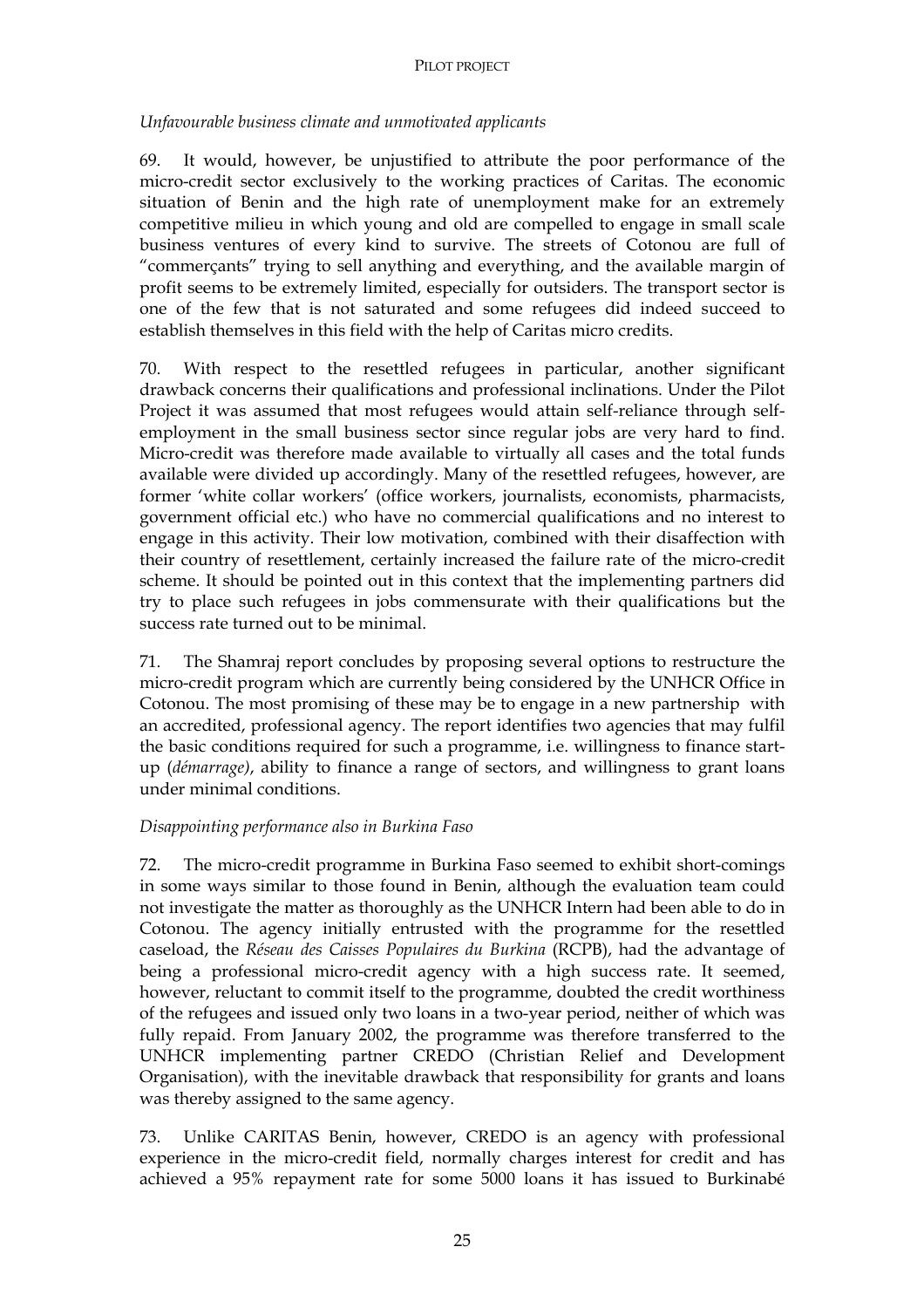nationals. By the time the agency was ready to issue the loans to the resettled refugees, however, it was too late for their experience in this domain to make any difference to the results. The refugees' monthly allowances were being phased out at the time and many were experiencing financial difficulties. The consequence was that, like in Benin, they saw the 'loans' as their final UNHCR assistance entitlement and, almost without exception, used part of the money to settle debts and cover living expenses.

74. Apart from confirming once more the pertinence of the UNHCR guidelines on the topic, the unsatisfactory outcome of the micro-credit schemes in both Benin and Burkina Faso contains a lesson of particular relevance to resettlement situations such as those covered by the Pilot Project. It is clearly unrealistic to assume that poor employment prospects in emerging resettlement countries can be compensated for by routinely offering access to micro-credit to all refugees. Only a limited number of them will have the background, the inclination or the skills to set themselves up as traders in a tight and highly competitive market. This must be taken into account when designing the programme and establishing selection criteria.

### **Resettled refugees reluctant to engage**

75. The most common explanation for the poor performance of the Pilot Project provided by both government staff and NGO implementing partners was the negative attitude adopted by the resettled refugees. Implementing partners in Benin were particularly insistent on this point of view which appeared also to be shared by some UNHCR staff members. The observation was made that the resettled refugees received a very generous level of assistance and were, through the micro-credit scheme, given a privileged opportunity to establish themselves in their countries of resettlement. Instead of making the best of the chance offered, however, the refugees took little initiative, failed in their business dealings, or used their loans for consumption. In doing so they wanted to demonstrate that they could not remain in their current countries of resettlement and had to be resettled elsewhere. In these circumstances any effort made by project staff to facilitate the integration of refugees was supposedly doomed to failure.

76. There is no doubt that most of the refugees were severely disillusioned by the reality they encountered upon arrival in Benin and Burkina Faso, a reality in no way commensurate with what the term 'resettlement' had led them to expect. There is also no doubt that the above-listed shortcomings in the design and implementation of the Pilot Project contributed much to heightening this disillusionment and worsening the relationship between refugees and project staff, a relationship which, in Benin, appears to have reached a level of considerable tension and acrimony. These facts, however, do not mean that the failure of the project is to be attributed primarily to the attitude of the refugees.

77. They are, first of all, not a homogeneous group, but come from a number of different countries and different backgrounds, and the assumption that they are all the same is clearly erroneous. Secondly, when discussing the refugees case by case with the implementing partner, the evaluation team noted that there are in fact a considerable number of refugees who have made very persistent efforts to find employment commensurate with their qualifications; despite numerous attempts and the support of the UNHCR and the implementing partner their search was often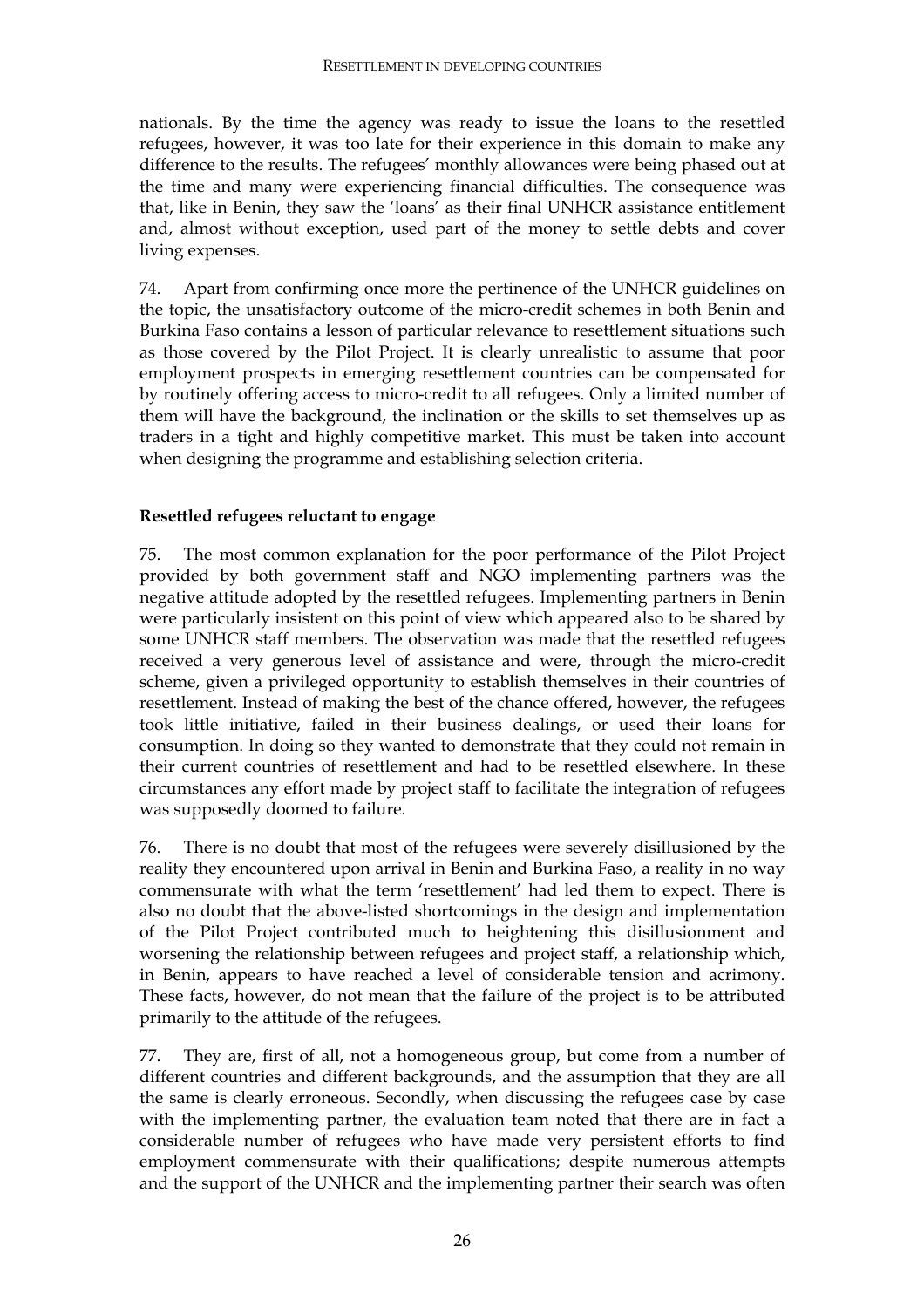fruitless. Lastly, it is necessary to differentiate between various stages which the refugees appear to have gone through in the course of the years they have been in the countries concerned. The following development seems to have occurred:

- an initial stage during which the refugees received a higher level of financial support than they could expect to earn on the labour market; this appears indeed to have been a disincentive to local integration and to have aroused unrealistic expectations
- a second stage when they received funding for micro-projects many of which failed for reasons set out above
- a third stage marked by the termination of UNHCR assistance; by that time those refugees who were able to do so had found sources of support.

78. The income stratification that has arisen among the resettled refugees since UNHCR assistance was phased out reflects the stratification among the refugees of first asylum in that a minority have secured an adequate level of income whereas a majority are facing various levels of penury. As will be examined in more detail in the following section, this stratification reflects the inherent coping capacity of the refugees as well as the socio-economic realities of the countries in which they find themselves.

79. The conclusion is that, as also indicated above, a superior level of funding injected for a limited period of time for the benefit of small group of people is unlikely to make any significant difference to the success of a such a programme. This is especially the case if the programme is also beset by the kind of weaknesses outlined above. The error made by those who believe that the refugees are primarily to blame for its failure resides in the assumption that the availability of such funding alone should be sufficient to make a lasting impact on the refugees' integration potential. This opinion principally reflects disappointment at the refugees' failure to fall in line with preordained assistance arrangements and programme expectations, and therefore says more about the attitude of project staff than that of the refugees.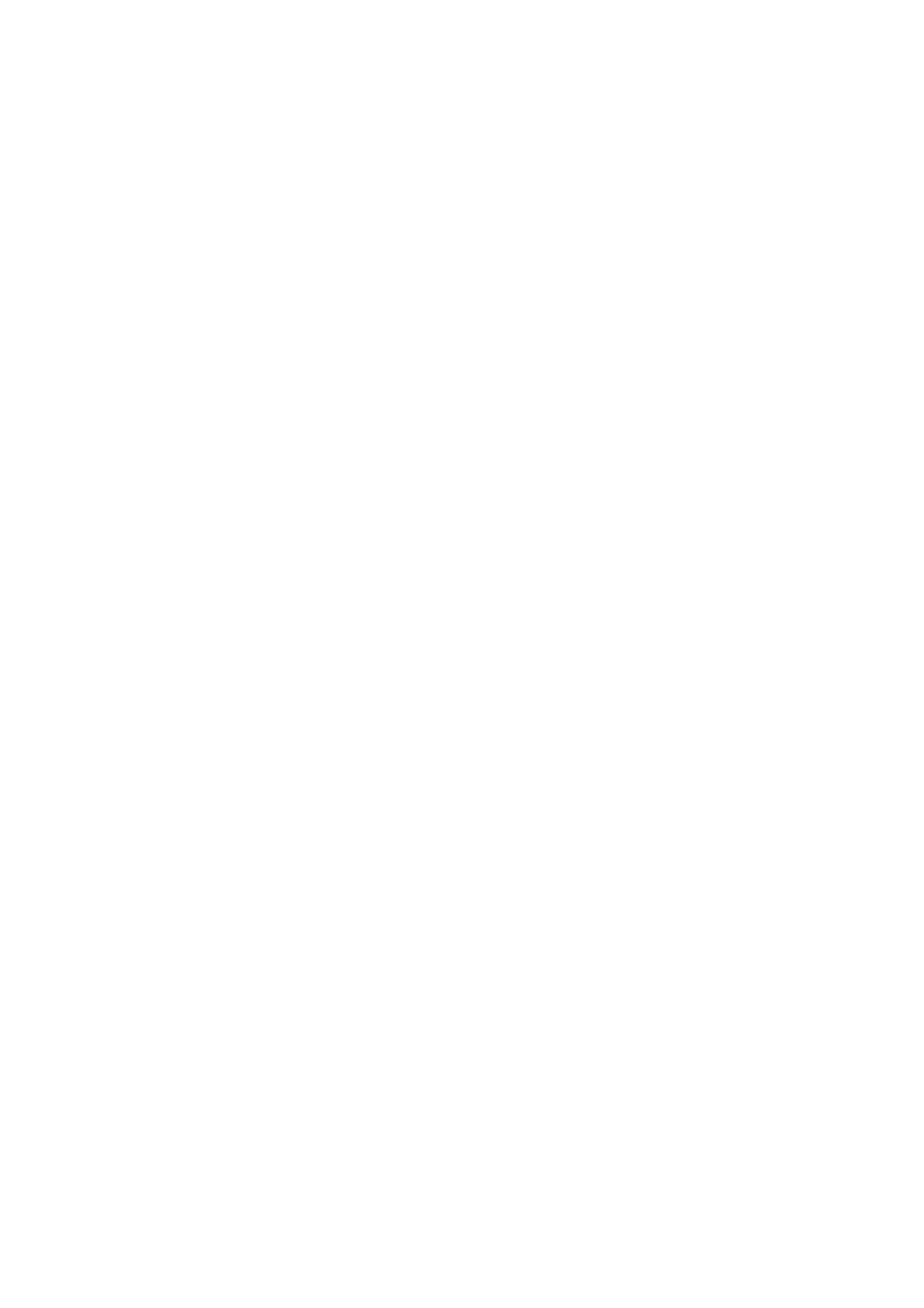## The situation of the resettled refugees

80. A full-scale evaluation of the situation of resettled and first asylum refugees in the two countries would ideally require a socio-economic survey based on scientific indicators which would make it possible to compare their situation with that of the local population. This is a major undertaking requiring a significant research input and goes beyond what is normally intended and resourced in UNHCR evaluations. It should be noted, however, that in-country research of this type is regularly ongoing as part of the poverty reduction strategy process in both Burkina Faso and Benin.47 UNHCR might wish to associate itself more closely with that process for this and other pertinent reasons and ensure that a study of this type be included in the relevant work programmes.

#### **Survey method**

81. For the purpose of this report the evaluation team decided to visit all remaining resettled and a selected number of first asylum refugees<sup>48</sup> in their homes, in order to interview them together with their dependents in a familiar setting and gain a first hand impression of their living conditions. None of the refugee households visited were benefiting from monthly subsistence allowances since these had been discontinued for all resettled refugees; they were, however, still benefiting from basic assistance in the health, education and employment generation sectors at the same rate and under the same criteria as the other refugees hosted in the two countries. Questions revolved around the following topics

- selection and pre-departure orientation (for the resettled)
- reason for flight (for first asylum refugees)
- circumstances of arrival
- type of assistance received
- employment and income situation
- relations with neighbours and the local community
- situation of children and dependents
- health and education issues
- future plans

<sup>47</sup> See for instance CSLP Burkina Faso, p.73-74.

<sup>48</sup> They were selected by CARITAS in Benin and the Refugee Committee in Burkina Faso. In both countries we asked to see a representative sample covering refugees of different nationalities and levels of income.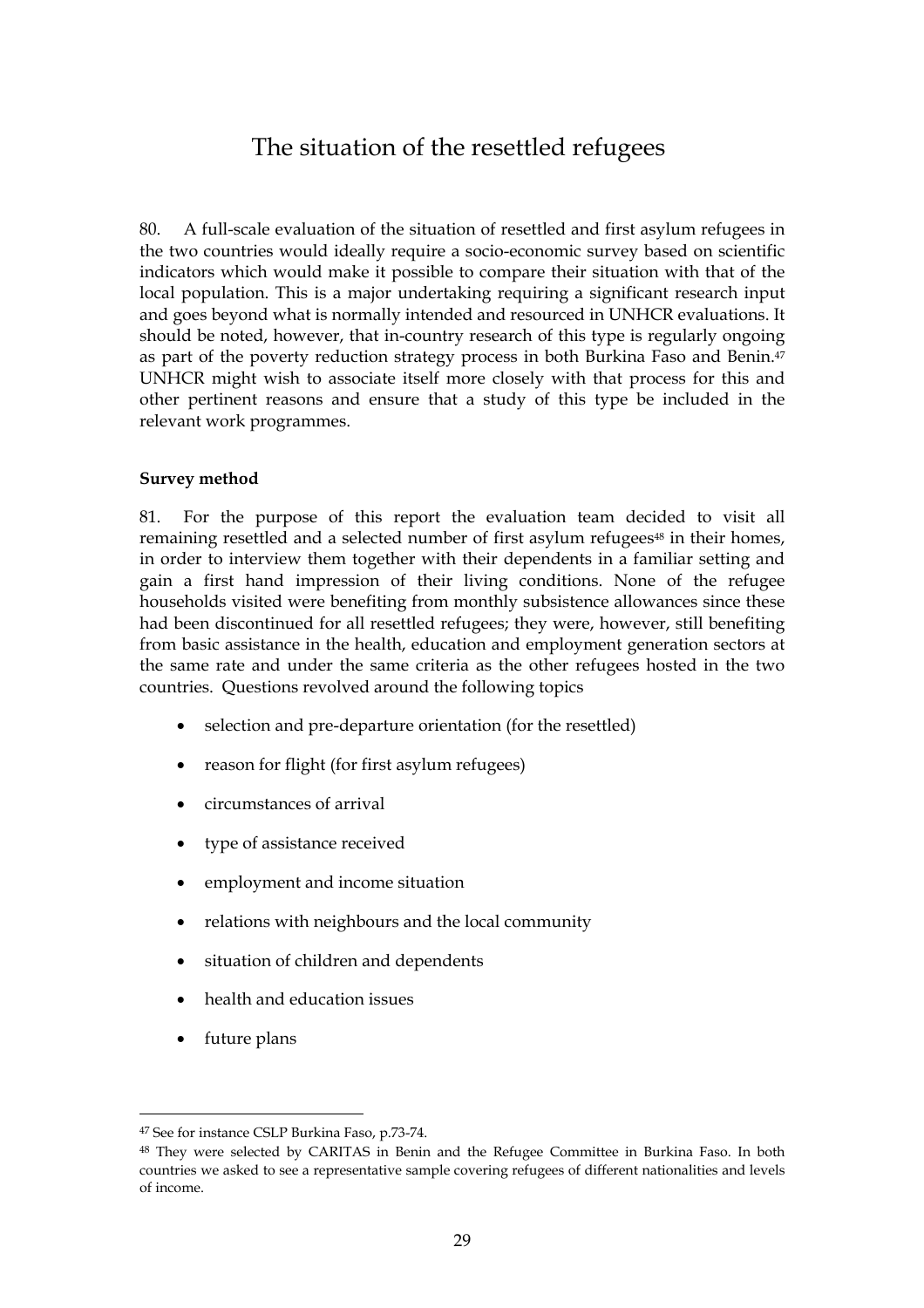82. The refugees were generally delighted to receive a visit at home and pointed out that this was a rare, and in several cases, unprecedented event. They were more than willing to share information and generally spoke in what appeared to be a spontaneous and unpremeditated manner. The evaluation team could, evidently, not be certain to what extent the information obtained was accurate, and in a few cases the impression was gained that the whole truth was not being revealed. For evaluation purposes it was therefore of equal, if not greater, importance to view the domestic environment and the appearance and demeanour of all family members, in particular the children. Special attention was given to

- the quality of the accommodation
- availability of water and sanitation
- type of furniture, equipment and clothing
- food stocks and cooking facilities.

83. Before discussing the findings in detail some general points are of note. The first concerns the difference between Benin and Burkina Faso. The latter is considerably poorer than the former, which may account for the fact that the proportion of resettled cases who departed is greater for Burkina Faso than for Benin (46% as opposed to 32%). The remaining cases, however, appear to be socially better integrated in Burkina Faso than in Benin; relations with the local community as well as with the UNHCR implementing partners seemed to be significantly better. In Benin, a surprising number of refugees seemed to live in fear of some of their neighbours and worried about being targeted by voodoo magic; moreover, the level of trust between them and the UNHCR implementing partners was clearly at a low ebb, as mentioned above.

84. Despite this difference, however, the living conditions and income levels of the refugee households fell into a pattern which applies equally to both countries and, indeed, to both resettled and first asylum refugees. For all households it turned out that the factor which made the greatest difference to the refugees' standard of living was not whether they had found employment but whether they had access to funds from abroad, either through remittances or, less frequently, through trade. The second most important factor was the extent to which they were members of a larger community through which they could pool resources and assist each other. Individual salaries earned from the local labour market were generally found to be insufficient for the upkeep of a family and had to be supplemented from other sources. The same holds true for the poorer section of the local population where every able-bodied member, including the children, need to be engaged in some form wage-earning activity. In doing so they often benefit from an extended community and family network, unlike most refugees who tend to be more isolated and hence have less access to wage-earning opportunities.

85. Another general observation made with respect to both resettled and first asylum refugees in Benin concerned what appeared to the evaluation team to be seriously unmet needs in the health sector. In many homes visited certain family members were evidently unwell and spoke of having no access to proper medical treatment or being unable to afford drugs which had been prescribed for them. The situation in a number homes with many children seemed particularly preoccupying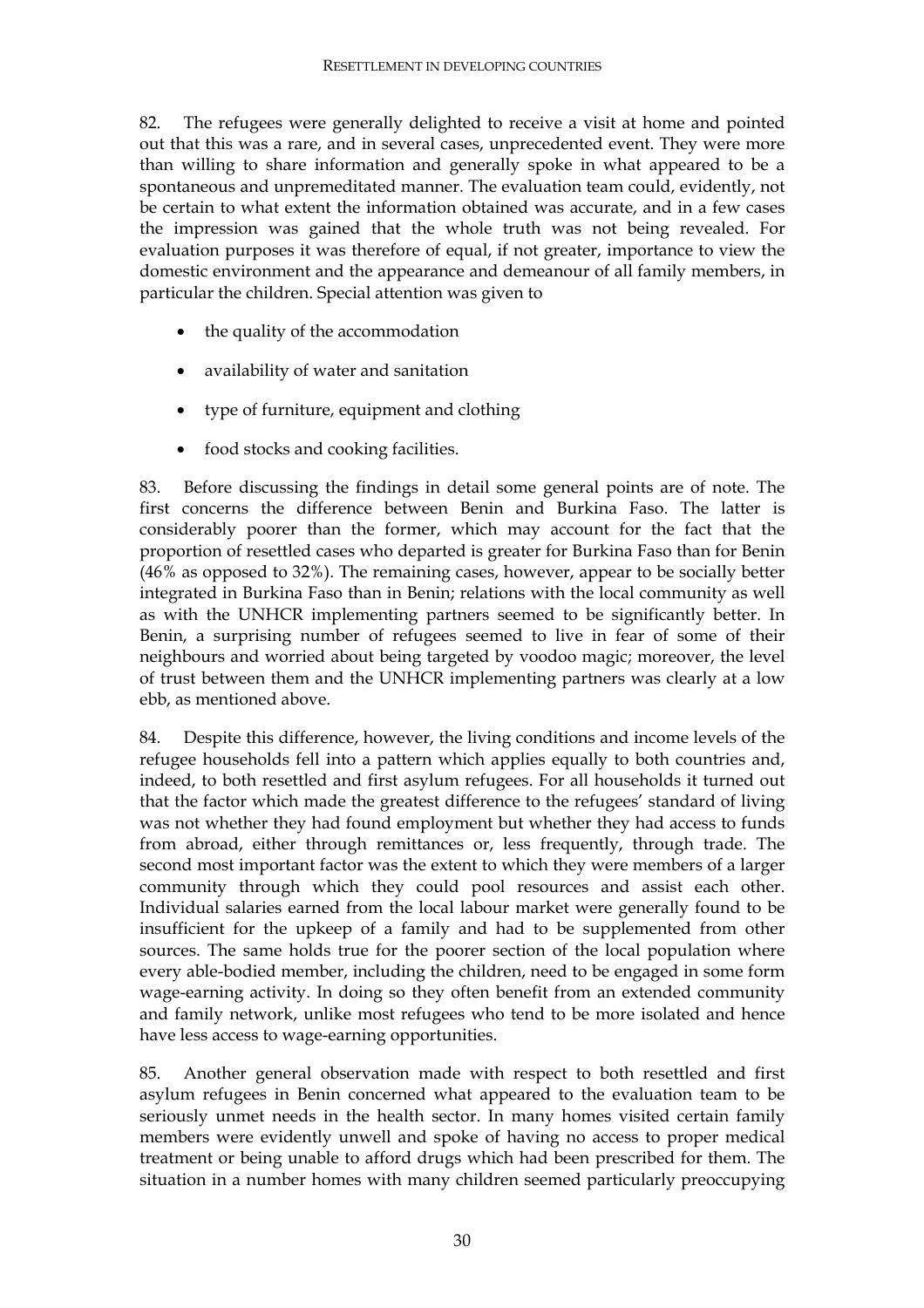as mothers were clearly suffering from ailments and seemed barely able to cope with their responsibilities. The concerns raised by this were confirmed by a recent expert evaluation of the health sector in Benin which noted that the parallel health care system set up by UNHCR's governmental implementing partner CNAR was providing an even poorer service than that available to nationals of comparable income and recommended that it be replaced with a different arrangement as soon as possible.49 While more funds were available for the treatment of resettled than first asylum refugees it is clear that the nature of the system as such – which refugees had been complaining about for some time – must have acted as a further disincentive to integration.

#### **Statistical findings**

86. In the light of the income pattern noted above the refugee households can be roughly divided into the following four categories, in order of their level of income:

- 1. Employed, with foreign or community support
- 2. Unemployed, with foreign or community support
- 3. Employed, without foreign or community support
- 4. Unemployed, without foreign or community support

87. The table below lists the number of cases/persons per category among the resettled refugees. In order to give a complete picture of their situation, two further categories have been added, one for students and one for departed cases. The percentage figures refer to cases rather than persons since this reflects the income situation of the principal breadwinners.

#### **Table 1: Statistical findings on status of resettled refugees**

|                                                  | Cases/persons | % of cases |
|--------------------------------------------------|---------------|------------|
| 1) Employed, with foreign or community support   | 4/13          | 15.0       |
| 2) Unemployed, with foreign or community support | 3/15          | 11.5       |
| 3) Employed, no foreign or community support     | 3/16          | 11.5       |
| 4) Unemployed, no foreign or community support   | 2/2           | 8.0        |
| 5) Students                                      |               | 8.0        |
| 6) Departed                                      | 12/27         | 46.0       |
| Total                                            | 2650          | 100        |

#### **A. Burkina Faso**

<sup>49</sup> Dr. Marie-Claude Bottineau, *Rapport de Mission en République du Bénin, 20-30/8/2003.*

<sup>50</sup> Officially 25 cases but one family member is a student, hence counted under category 5.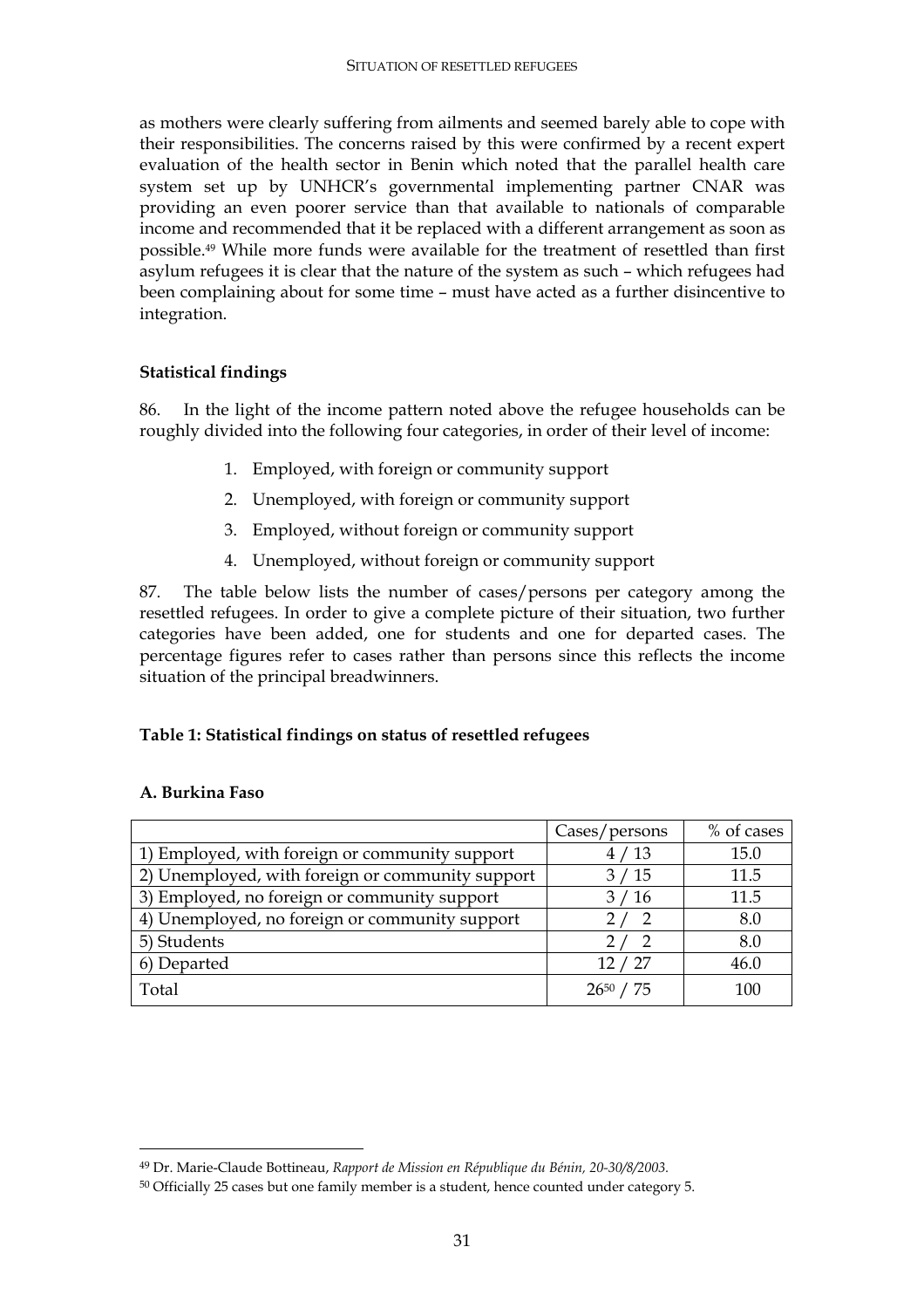#### **B. Benin**

| 1) Employed, with foreign or community support   | 10/53      |     |
|--------------------------------------------------|------------|-----|
| 2) Unemployed, with foreign or community support | 6/16       | 16  |
| 3) Employed, no foreign or community support     |            |     |
| 4) Unemployed, no foreign or community support   | 5/28       | 14  |
| 5) Students                                      | 4/15       |     |
| $6)$ Departed <sup>51</sup>                      | 12/39      | 32  |
| Total                                            | 3752 / 151 | 100 |

#### **C. Total of A. + B.**

| 1) Employed, with foreign or community support   | $, 66^{53}$ | 22  |
|--------------------------------------------------|-------------|-----|
| 2) Unemployed, with foreign or community support | 9/31        | 14  |
| 3) Employed, no foreign or community support     | 3/16        | 5   |
| 4) Unemployed, no foreign or community support   | 7 / 30      |     |
| 5) Students                                      | 6/17        | 10  |
| 6) Departed                                      | 24/66       | 38  |
| Total                                            | 63 / 226    | 100 |

88. As noted above, the refugees are a far from homogeneous group, and the categorisation listed in the table is no more than a rough summary of a complex and diversified picture. It does, however, provide a telling illustration why the Pilot Project, five years after its commencement, must be declared as having failed in its objective to ensure the integration of the refugees into their country of resettlement. Refugees in the first category who are only ones that can be considered economically integrated in their countries of resettlement comprise only 22% of the total, whereas categories 2, 4 and the departed who together must be reckoned among those who failed to integrate amount to a total of 63%. In this it must be considered that the relative success of category 1 is only attributable to a combination of revenue earned from in-country employment with revenue secured from abroad or through communal coping strategies.

89. The most significant category in this respect is the third which comprises cases that are able to survive only on revenue generated from local employment without access to additional support, a condition one would normally expect to be indicative of true economic integration. With only 5% of cases it is, however, numerically the smallest and the situation of the incumbents who all reside in Burkina Faso throws a telling light on the constraints which limit integration potential. One of these is the only refugee to hold a stable public sector job in either country, a position he was only able to secure on account of having worked in Burkina Faso previously; he is, moreover, married to a Burkina national. The other case concerns a refugee with no contacts abroad and no local community who is thus forced to rely only on his

<sup>51</sup> This figure does not include one individual who passed away.

<sup>52</sup> Originally 35 cases, but two families units have split up since arrival and one IC passed away, hence the number counted is 37.

<sup>53</sup> This figure includes 24 members of one extended family of Tchadian origin.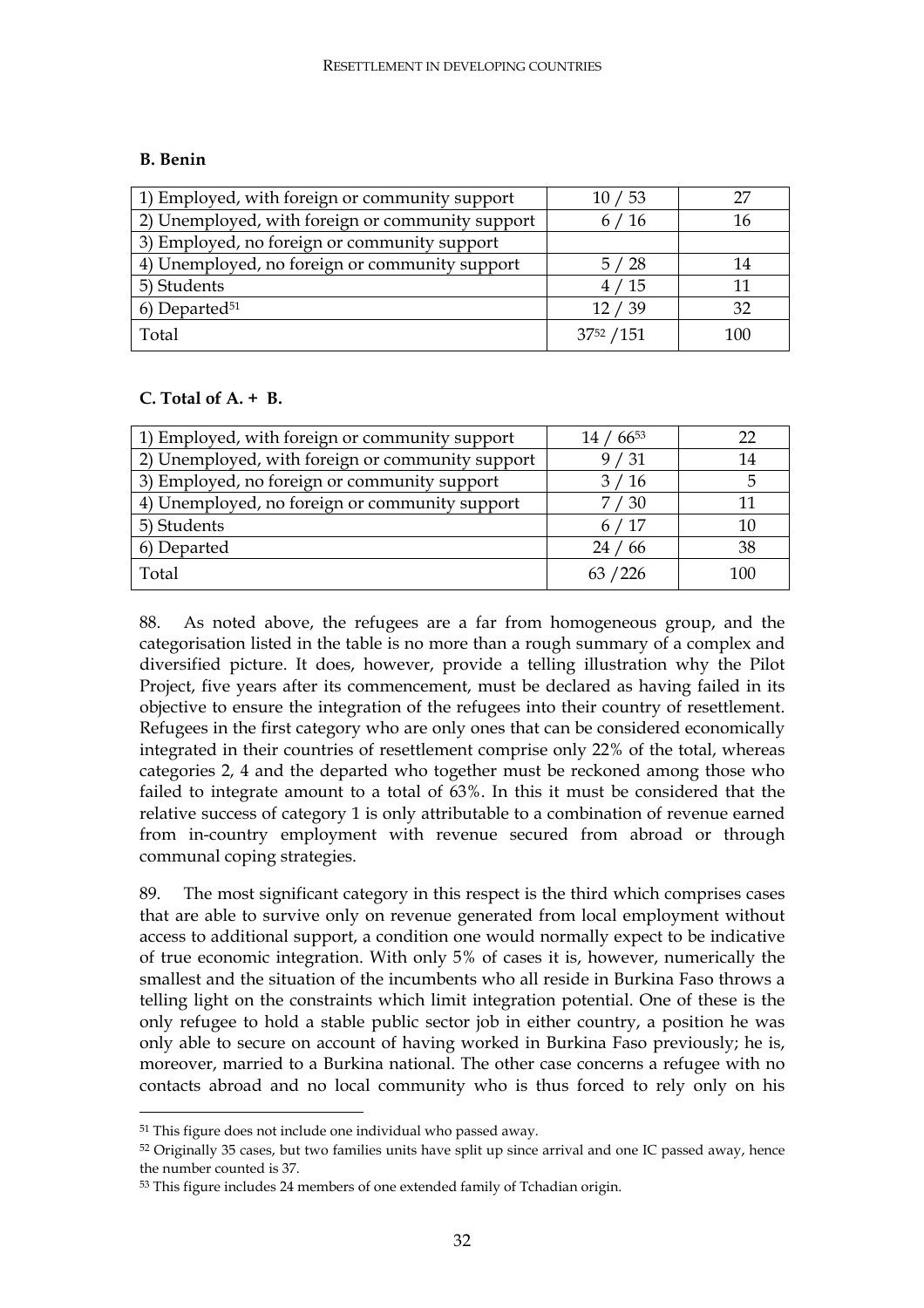meagre salary as a night watchman; as a result, his family is living below the poverty line. These cases illustrate the vital role of prior contacts in the highly competitive labour market as well as the extremely precarious existence likely to be faced by those who have to depend only on a single source of revenue. Foreign and community support are thus indispensable and hence require to be discussed in some more detail.

#### **Types of refugee generated support**

90. Foreign and community support have this in common that they are mostly generated by the refugees themselves. As indicated above, 'foreign support' is of two types. The first and most common consists of remittances sent by relatives or friends most of whom are refugees resettled to Canada or the United States. This points to what is undoubtedly the most important 'secondary benefit' of resettlement to developed countries, namely that it enables refugees to help themselves by transferring a portion of their new found earnings back to those who have been left behind, a phenomenon which has been frequently observed. Relatives or friends in developed countries, or, indeed, in neighbouring countries, may also provide vital contacts to establish trade links, the second type of 'foreign support' for the purpose of this survey.

91. The phenomenon as a whole raises the wider issue of the difference between resettlement to developed and developing countries. Judging by the situation in Benin and Burkina Faso, refugees resettled to the latter are not likely to be in a position ever to provide much secondary benefit to others; instead, they have to depend on it themselves, a fact which inevitably heightens their sense of having been greatly disadvantaged. In the circumstances it stands to reason that refugees with relatives in developed countries should, if at all possible, be enabled to join them there instead of becoming a lasting burden on them as a result of being transferred to a country where their chances of attaining self-sufficiency are minimal. Both Burkina Faso and Benin provide examples of the latter.

92. Several types of community support were in evidence. Generally it can be said that a measure of mutual support could be observed among almost all groups of refugees but in certain cases it seemed to play a far greater role than in others. One concerned the Tchadian refugees in Benin who appeared to be much helped by the existence of a sizeable Chadian community in Cotonou which clearly provided a certain safety net for the needy, the elderly and the unemployed. The other concerned a group of refugees from Equatorial Guinea who were quite isolated in Cotonou but had such close pre-existing links among themselves that they were able to pool resources effectively and manage to make a living through a jointly owned local transport enterprise. The latter were the only group of refugees who were reasonably satisfied with their country of residence, wanted to remain in the region and did not ask to leave. Refugees from the Great Lakes area seemed to be much less closely knit, unable to fall back on larger or more prosperous expatriate communities in either country, and hence more prone to destitution; the same also seemed to apply to Tchadians in Burkina Faso.

93. For the purpose of resettlement to developing countries the lessons from the community support situation are not unexpected. Strong community ties are a key to survival. The chances of success in a resettlement programme are clearly much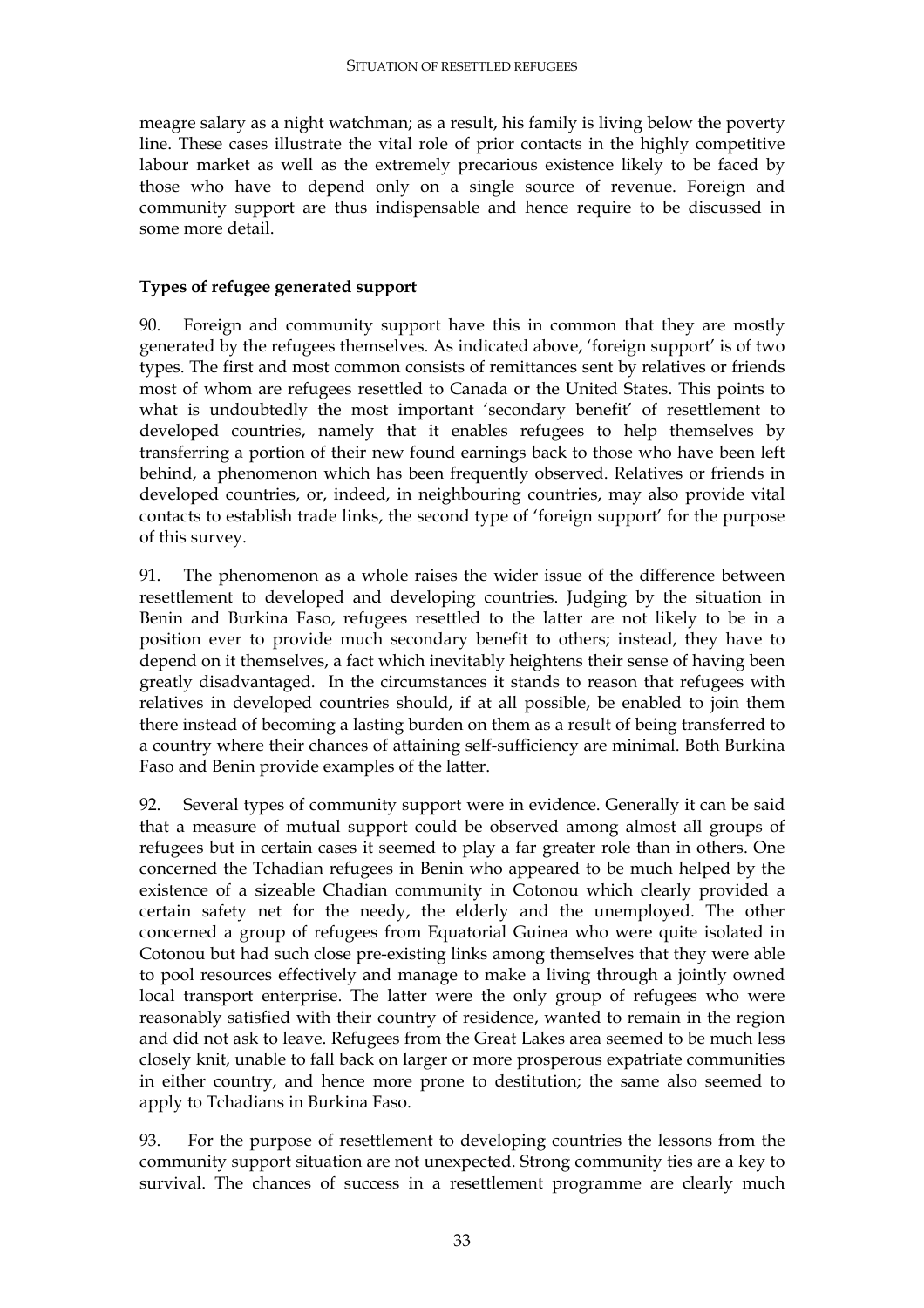enhanced if the refugees involved are closely knit communities or if they can associate with a pre-existing community of their own in the country of destination. This must be taken account in the planning and selection phases, and well-targeted aid programmes could aim to strengthen such links.

#### **Hardship cases**

94. The evaluation team encountered a number of cases who were clearly living in a state of severe material hardship and / or mental distress, while a number of others seemed to be in a vulnerable or highly precarious condition. They include all those in category 4, as well as several in categories 2, 3 and 5, and may be estimated at some 17 cases which is equivalent to 27% of the total number of cases resettled, or 43% of those still remaining in the two countries. This figure is relatively high and provides another indication of the limited level of integration obtained.

95. Four types of cases may be distinguished, whereby several cases fall into more than one type. The first concerns families with many small children living in insalubrious premises and visibly suffering from various degrees of ill health; access to health care was, indeed, the single most important worry for the refugees as a whole. The second type concerns vulnerable groups comprising female headed households, the elderly and the chronically ill or mentally disturbed. None of them were receiving any assistance since allowances for all resettled refugees had been discontinued; at present only one-time payments in cases of special hardship are provided. While some of these refugees have access to income or community support, a few others are quite alone and entirely unable to earn a living. Their cases should be re-examined with a view to finding a more durable source of support. Unaccompanied elderly refugees who are unemployable should be provided with a small pension.

96. The third type concerns single males who have been unable to integrate for a variety of reasons. With three cases, this category is rather small, and it would seem that the majority of single males in this situation probably left to other destinations; indeed 13 out of 23 departed cases are single males. Of those remaining, one is mentally disturbed and two have professional qualifications which are not in demand in Burkina Faso, their country of resettlement. One of them has unsuccessfully tried to embark on different activities whereas the other one has been less flexible. Both returned to Burkina Faso after failing to establish themselves in neighbouring countries and are presently destitute. In the light of their background, Burkina Faso should perhaps have been treated as a temporary haven for them in absence of any other venue, but not as a durable solution. The fourth and final type concerns students whose allowances were discontinued before they had completed their studies; their situation is discussed in more detail below.

#### **Students and educational matters**

97. A number of issues must be raised under this heading. There is, first of all, the situation of children at primary and secondary school. Both resettled and first asylum refugees receive funding for registration and school uniforms but, in Benin at least, no support is provided for the purchase of school books. The evaluation team found the lack of books to be a serious handicap which heightens the likelihood of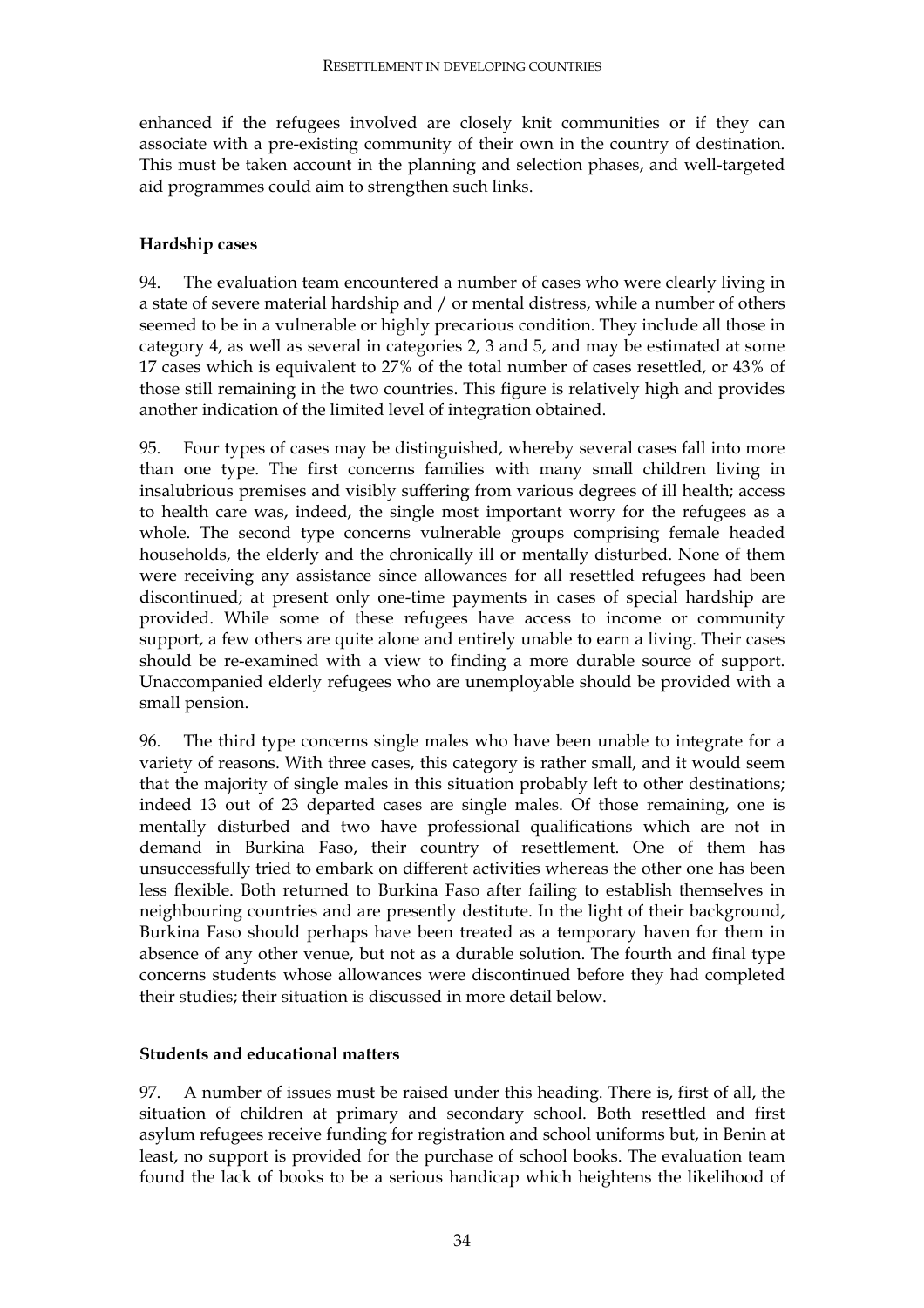failure especially among children at secondary school and those taking their baccalaureat. The inclusion of a funding component for school books is therefore very much recommended.

98. The second point concerns the situation of students at university and in vocational training. It appears it was decided in 2002 to suspend all further monthly assistance to resettled refugees as of December of that year. This also included students who had not yet completed their education and who were therefore faced with the termination of their assistance in mid-stream. A decision of this kind is likely to be highly counterproductive as is endangers the students' success and, with it, the investment made by UNHCR in their education. It is therefore recommended that scholarships of students should be reinstated with immediate effect until they have fulfilled all requirements for their graduation, including the submission of their dissertations (*mémoire de thèse*). In more than one case it was found that the subject of the latter could be usefully oriented towards a topic likely to enhance the employability of the student concerned.

99. The issue of access to university also concerns the younger children of refugees currently resettled in Benin and Burkina Faso. Several of them show academic promise and may well achieve sufficiently good results to allow for university entrance. These students should be considered eligible for DAFI scholarships on the same basis as other refugees.

#### **Departed cases**

100. As indicated in the table above, 12 cases/27 persons out of 26 cases/73 persons left Burkina Faso, and 12 cases/39 persons out of 38 cases/153 persons left Benin. This amounts to 46% and 32% of cases respectively. Over half those who left are single males which is probably due to the fact that being single they are more mobile and require less resources to be on the move.

101. The fate of most of the departed is unknown but the prime reason for the high level of onward movement is clearly that the refugees concerned did not see a future for themselves in their countries of resettlement. This can be gleaned from letters addressed to UNHCR by some of the departed refugees in which they requested to be resettled elsewhere, or, failing that, to be returned to their countries of first asylum because they found themselves unable to make a living. Needless to say, these requests were not granted by the Office. Secondary resettlement was ruled out in any case and return to the first country of asylum could not be countenanced either. The evaluation team was, furthermore, informed by some of the remaining resettled refugees that those who left had departed because they saw no integration prospects for themselves. Considering the circumstances the refugees were found to be living in there is no reason to doubt these reports.

102. A number of departed refugees have reportedly asked for assistance in other Branch Offices, notably the UNHCR Office in Ghana, whereas others are said to have returned to Tanzania, their first country of asylum. Some Burundian refugees requested to be repatriated despite the ongoing conflict in their country of origin because they preferred to return rather than remain in a situation which they considered to be hopeless. It is not unlikely that some cases, the single males in particular, might have joined the migrants who are reportedly crossing the Sahara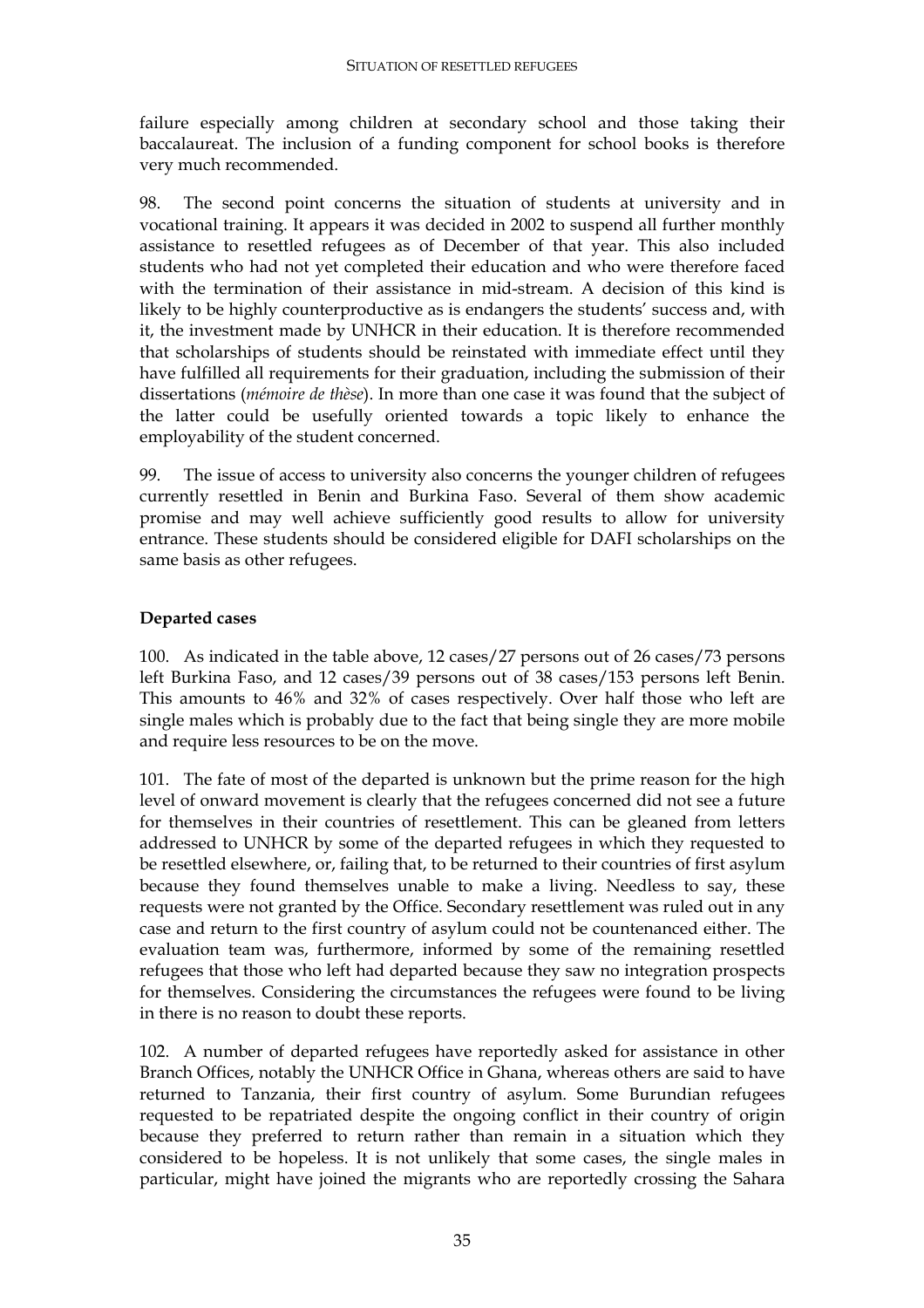via Niger and Libya in the hope of clandestine entry into Europe. The situation shows that resettlement in developing countries, if not managed successfully, may encourage refugees to engage in potentially hazardous journeys to uncertain destinations and swell the ranks of those trying to cross borders 'in an irregular manner.'

#### **Refugee participation**

103. The key role played by refugees and refugee organisations in facilitating the integration of refugees in traditional countries of resettlement is well known. The employment of refugee community workers is, moreover, part of UNHCR policies and has taken place in many countries where it has been shown to ease the work of implementing partners and help establish a greater atmosphere of trust between project staff and beneficiaries. In the light of this it was surprising that the documents setting out the plans for the implementation and administration of the Pilot Project did not at any stage foresee a role for refugees in this process. As noted above, the entire project was established in a top down manner, with refugees as mere recipients who were expected to fit in with the assistance parameters established for them<sup>54</sup>

104. When this was discussed with the UNHCR Branch Office it was stated that attempts had recently been made to set up a refugee committee in the country but this had proved unworkable on account of disagreements among the refugees themselves. In Burkina Faso, on the other hand, a refugee committee had been established successfully. The latter is indeed functioning well, as witnessed by the evaluation team.

105. It is clear, however, that these measures have been undertaken recently and could not have had any impact on improving the Pilot Project. Moreover, the 2002 project evaluation made by the Resettlement Section which recommends the resumption of the resettlement into Burkina Faso and Benin as of 2003 still makes no mention of refugee involvement in the design or implementation of activities. A factor which might have made the latter somewhat problematic is the preferential treatment granted to resettled refugees as opposed to those of first asylum. They were always treated as a group apart, and it is not easy to see how refugees of first asylum should have been willing to come forward to help integrate those who were receiving a much better deal than they had had themselves. This shows once more the potentially divisive consequences of giving one group of refugees more privileges than another.

#### **UNHCR's continuing responsibility**

106. The Pilot Project was, as the name indicates, an experiment aimed at exploring the feasibility of something that had not been attempted before. It is therefore not surprising that it exhibited the weaknesses characteristic of such ventures. The intentions were highly commendable, the staff involved did their best to make it succeed and many lessons have been learned. It was, moreover, successful to the extent that the refugees were indeed resettled in an environment where they are safe.

<sup>54</sup> See chapter on Pilot Project.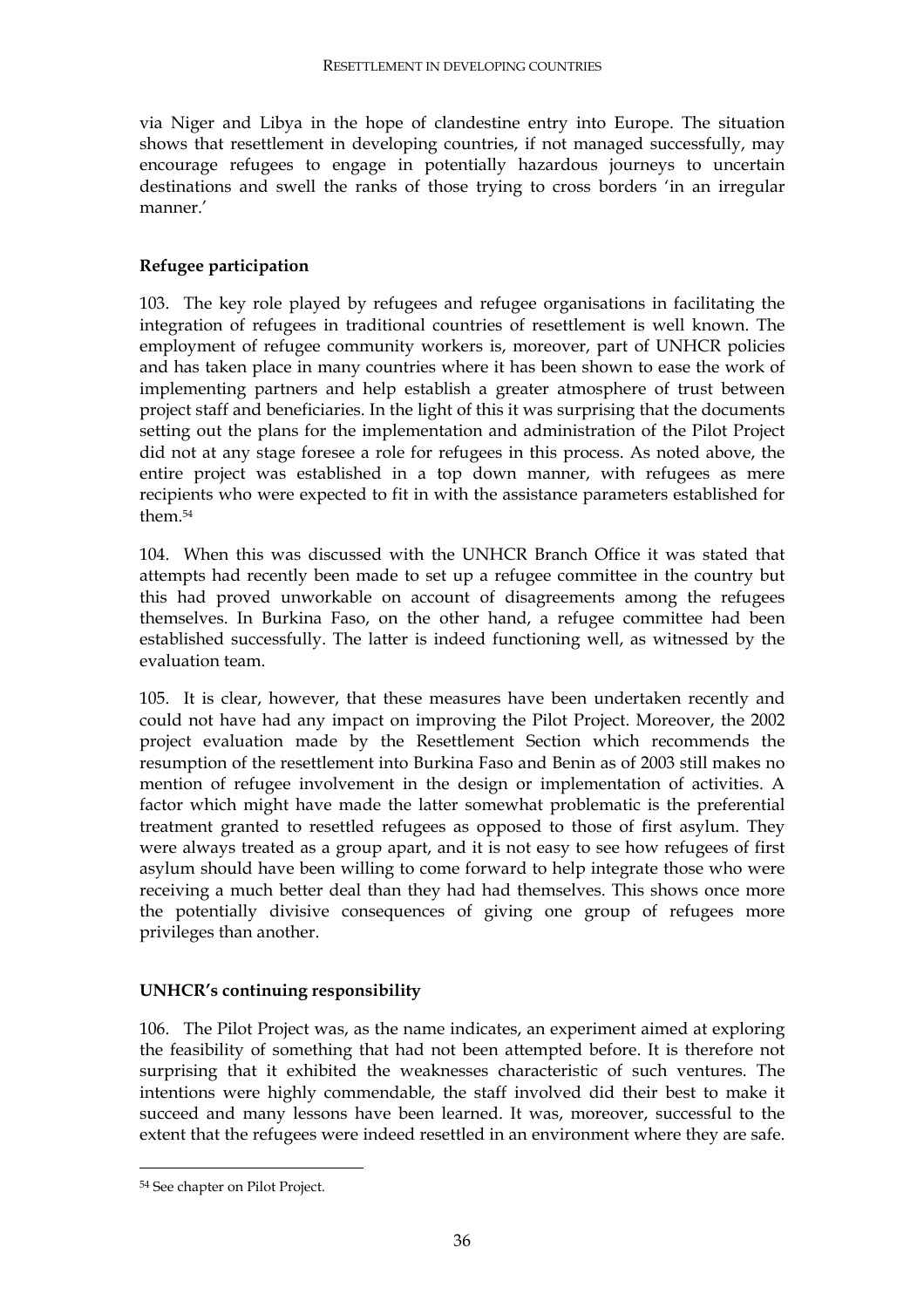It is also the case, however, that majority of them are now facing a life of dire poverty. The anguish and distress they are experiencing as a result is made all the worse by their conviction that their current situation has not been brought about by their own choosing but by their having been made to participate in an experimental enterprise which was poorly conceived and likely to fail. Sadly, it cannot be denied that their perception of the situation corresponds to the facts.

107. This outcome has not been unexpected. When the project was first conceived many UNHCR staff members expressed doubts about the wisdom of resettling refugees in countries that were known to be poor and devoid of resources. In 2000, the Canadian integration consultant who was posted to Benin and Burkina Faso wrote in the conclusion to her mission report that 'the uncertainty over the end results of (the refugees') economic integration and the uncertainty concerning the prospects of vulnerable cases causes us to view the long-term viability of this project with some degree of alarm.'55 Three years later, it must be said that these worries have been born out. If the primary concern of evaluations is 'the impact of UNHCR's work on the rights and welfare of refugees' the conclusion of this evaluation cannot but be that the impact of the Pilot Project has been seriously detrimental for two groups of refugees in particular: those who could have been resettled elsewhere, including in particular a considerable number of the refugees resettled from Tanzania; and those who would most probably not have been resettled to Benin and Burkina Faso if adequate selection criteria had been established. The latter include

- refugees who are not part of a group and have no pre-existing local community in the countries concerned (e.g. Sudanese, Somalis and Eritreans)
- refugees whose professional qualifications are not required in the countries concerned (e.g. petro-chemical engineering in Burkina Faso)
- elderly refugees, women heads of household and other vulnerable cases
- refugees with close family ties in traditional resettlement countries.

108. The failure of the Pilot Project to secure durable integration prospects for the majority of resettled refugees is rendered more complex by the fact that no contingency plan has been established to deal with such an eventuality. The UNHCR BO in Benin considers that the resettled refugees should, from now on, be treated no differently from refugees of first asylum. This means that they should not be assisted further except for basic health and one time emergency grants. This approach is sensible in that it thereby ends the discrimination between the two groups of refugees; it, however, implicitly absolves UNHCR of all residual responsibility for the refugees who include numerous children liable to face a lifetime of abject poverty as a result of decisions taken by UNHCR; if the Office had adopted a different policy such a situation would simply not have arisen. This evaluation therefore takes the view that UNHCR must accept a degree of continuing responsibility for the well being of these people.

109. In determining what this means in practise it is equally important, however, to point out that for a minority of resettled refugees, i.e. some 22% of the total, the Pilot

<sup>55</sup> Sylvie Moreau, *La Réinstallation et l'Intégration des Réfugiés au Bénin et au Burkina Faso*, Mars 2001, p.29.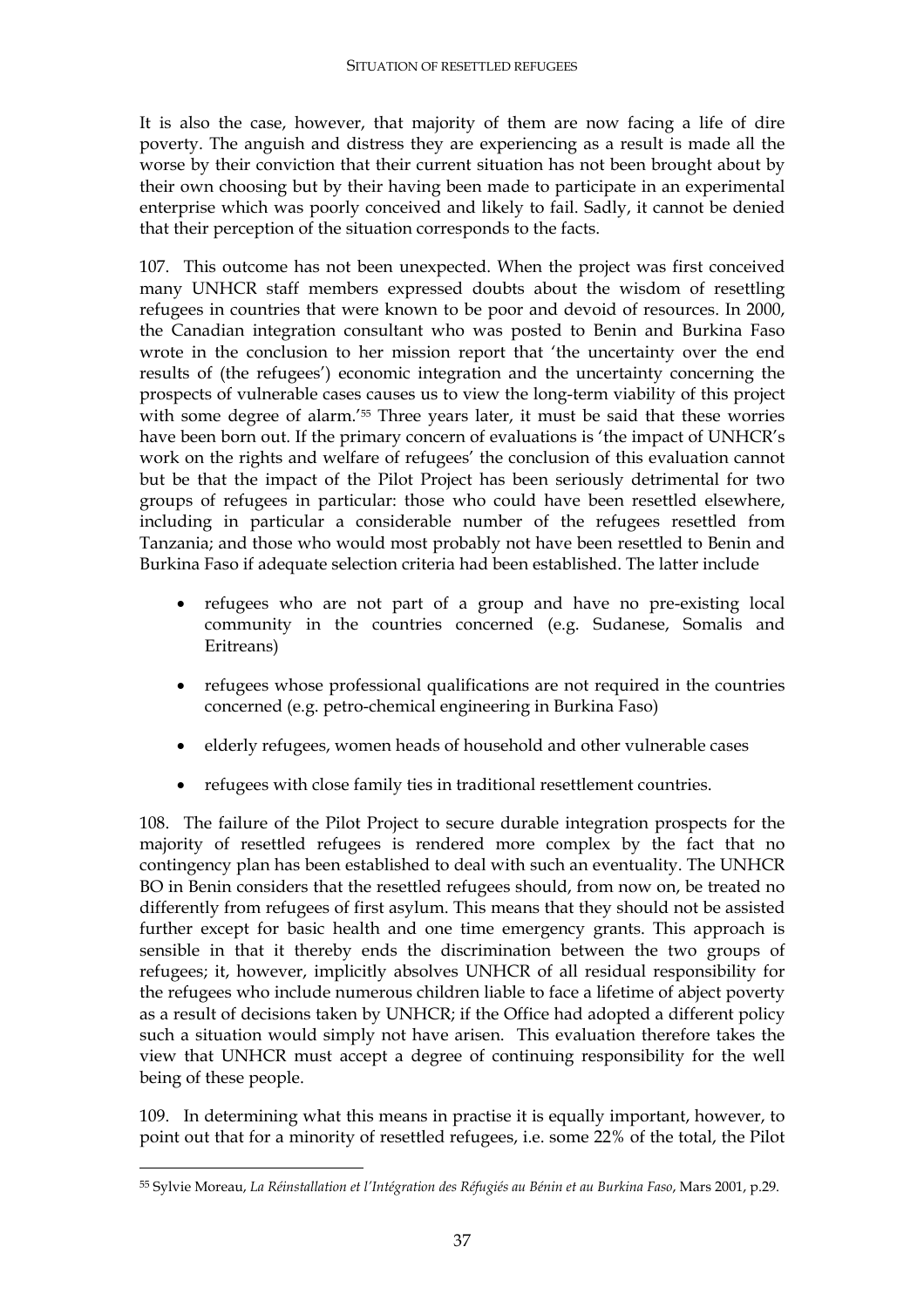Project did provide a durable solution. These include refugees who could not, or did not wish to be, resettled elsewhere, as well as those who did manage to integrate successfully for the reasons set out above. This shows that Burkina Faso and Benin can, indeed, play a positive role in the resettlement process, provided that adequate selection criteria are put in place. The two countries may also provide a temporary protection space for refugees who do not fit these criteria but need to leave their country of first asylum before a more suitable destination can be identified. The Governments of Benin and Burkina Faso are, moreover, prepared to continue receiving resettled refugees provided they are properly selected and genuinely willing to settle there. While this will always be a small minority there is no doubt that such cases exist.

#### **Recommendations**

110. Taking account of these various factors – the overall failure of the Pilot Project and its partial success, the continuing responsibility of UNHCR for the fate of the resettled as well as the severely limited potential of Benin and Burkina Faso as resettlement countries – this evaluation proposes a package of measures to address the current situation. They fall into two kinds: measures to be taken with immediate effect to mitigate the difficulties of the resettled refugees which should, if at all possible, be extended to all refugees in the two countries, and measures designed to improve the integration prospects of ALL refugees in the two countries so as to provide a more solid basis for any future resettlement initiatives. The latter takes account of the lessons learnt from the Pilot Project and approaches local integration primarily as a development issue, in line with the High Commissioner's DLI initiative. It is the subject of the final section of this report.

**1. Considering UNHCR's continuing responsibility for the welfare of the refugees resettled under its auspices in Benin and Burkina Faso, the following measures should be undertaken by the Office and, if possible, extended to all refugees hosted in the two countries:** 

- **a. The children of destitute families should be provided with a monthly education grant, a measure of particular importance for families with many children; all school children should be also provided with school books, in addition to school uniforms and registration costs which are covered at present (US\$ 21,000 per annum for a total of 80 children of resettled refugees in both countries).**
- **b. Scholarships for resettled refugees who have not completed their studies should be reinstated at the full level until they have graduated.**
- **c. Elderly, sick, women heads of household, or otherwise unemployable refugees should be provided with a minimal level of monthly assistance to cater for their basic needs (US\$5,000 per annum for 10 persons).**
- **d. UNHCR and the local authorities should jointly devise a strategy to enhance the employment prospect of qualified resettled and first asylum refugees; this should include a special appeal to UNDP Offices concerned so as to promote the employment of qualified refugees as UNVs.**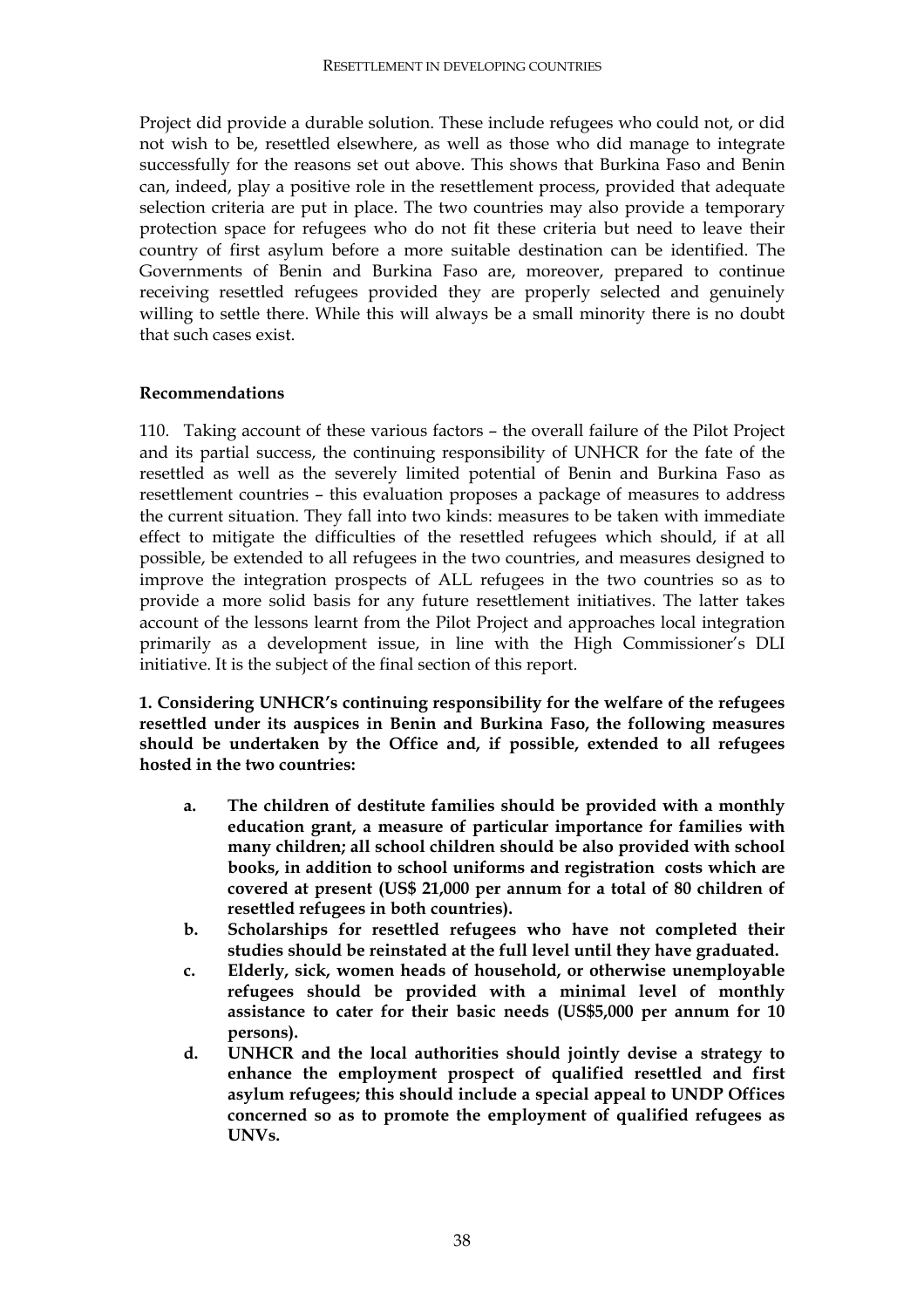### **e. Children of resettled refugees in Benin and Burkina Faso should be deemed eligible for DAFI scholarships on the same terms as other refugees and be kept informed of this opportunity.**

#### **Action: West Africa Desk, Resettlement Section, RO Benin**

111. The objective of this recommendation is to provide refugees in need with a minimal safety net, prevent families from falling into destitution and put the education, training and employment prospects of them and their children on a more secure footing.

#### **2**. **A case-by-case review of the resettled refugees should be undertaken to determine who may qualify for secondary resettlement under criterion 4.9 of the UNHCR Resettlement Handbook (refugees without local integration prospects for whom voluntary repatriation will not become an option in the foreseeable future). Action: Resettlement Section, RO Benin**

112. Cases to be considered under this recommendation above should include the chronically ill, single heads of households as well as those who despite proven efforts on their part, have not been able to establish themselves in a manner appropriate to their educational and employment backgrounds. Consideration should also be given to those among them who have had to depend on remittances from relatives in traditional resettlement countries; it is evidently very much in their interest that they should be reunited with these relatives in circumstances which will enable them to cater for their own needs rather be dependent on them for the foreseeable future. Opening the gate to secondary resettlement is evidently likely to be a highly divisive step, and the criteria to be applied have to be carefully thought through, well explained and strictly applied. It is, however, the only way to be fair to those refugees who find themselves in potentially permanent jeopardy as a result of decisions taken by UNHCR.

#### **3. Taking account of the improved repatriation prospects in the Great Lakes Region, UNHCR should actively consider employing qualified refugees from the region who are currently in Benin and Burkina Faso to assist it in implementing the operation.**

#### **Action: Desk, Central Africa and Great Lakes Region**

113. The evaluation found that there is a considerable reserve of underused talent and expertise among the refugees residing in Benin and Burkina Faso, both among the resettled and those of first asylum. There is no doubt that some of them would be very well placed to help UNHCR in organising and running the major repatriation operations which are currently being envisaged.

**4. The Community Services Function in the UNHCR Regional Office in Benin should be strengthened through a) the urgent training of existing local UNHCR and implementing partners' staff, and their familiarisation with relevant UNHCR standards and policies, (including programme, reporting and basic budget training); b) the urgent identification and training of three refugee community workers and their employment by the implementing partner in both Benin and Burkina Faso under a newly created budget line; c) the deployment of an international Community Services Officer to supervise and monitor all activities in this sector.**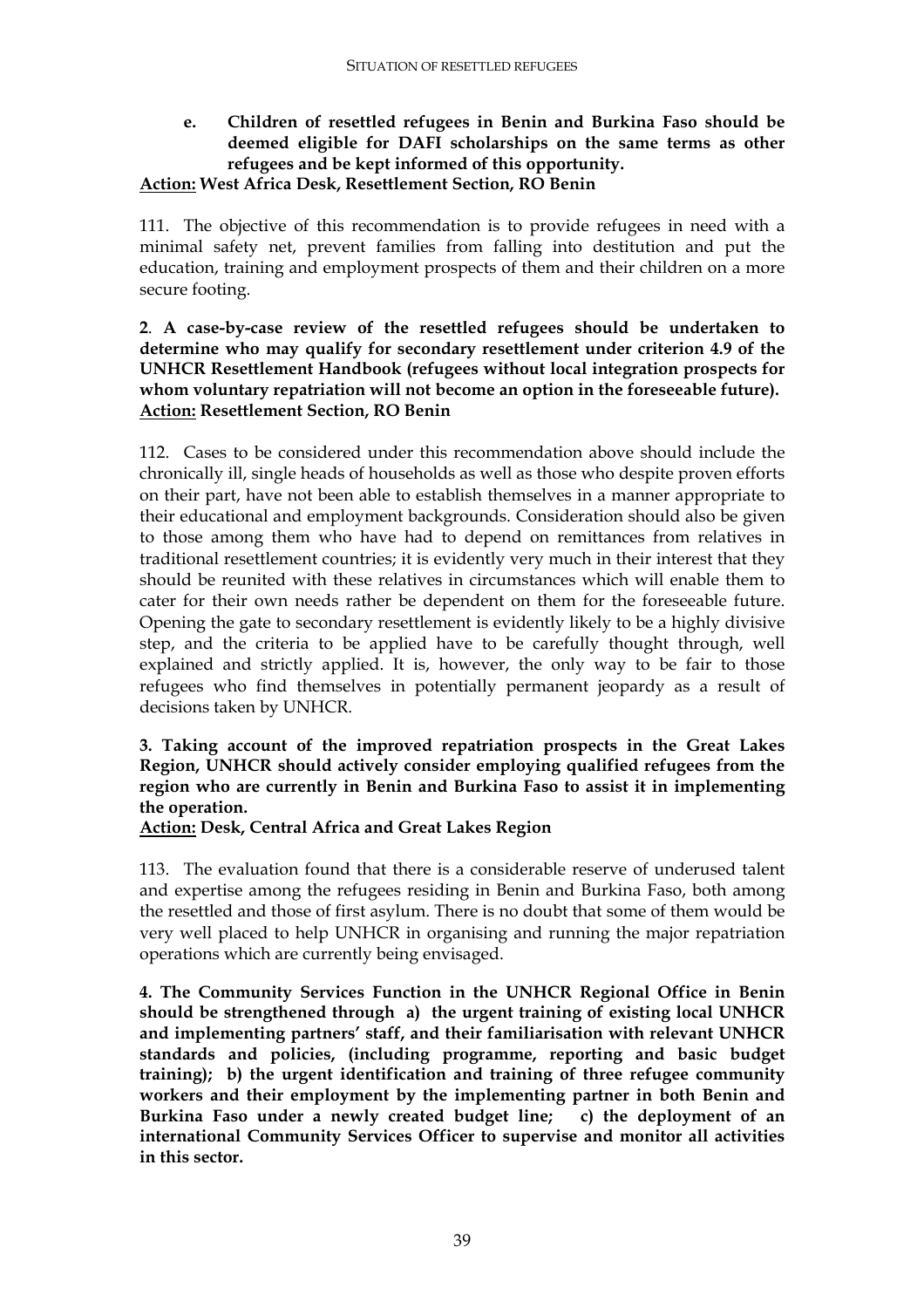#### **Action: West Africa Desk, Health and Community Development Section, RO Benin**

114. Considering the shortcomings witnessed in the community services sector as well as the urgent need for staff training and support there is no doubt that these measures would do much to ease the pressure on the Office, improve the services rendered and thus remove some of the tension which currently exists between refugees and project staff in Cotonou. The deployment of an international Community Services Officer would also enhance the ability of the Office to train, monitor and support implementing partners in the other countries covered by the Regional Office, notably Burkina Faso. As a matter of principle all training materials and manuals concerning the Community Services function should be made available in French.

#### **5. Refugee resettlement to Benin and Burkina Faso should not be resumed until a comprehensive integration programme as outlined in recommendations 6- 15 can be introduced; until such time only cases for whom there is no other solution should be moved to these countries for purpose of temporary protection. Action: Resettlement Section**

115. Both the governments of Benin and Burkina Faso appeared willing to continue receiving resettled refugees provided those selected were genuinely willing to establish themselves there. In the light of the circumstances encountered, however, this evaluation cannot recommend the resumption of the programme in the near future. The deteriorating economic situation especially in Burkina Faso also strongly militates against this course of action. Instead, efforts should be made to plan a solid integration programme in the longer term by applying the principles of the DLI approach to urban refugees in these countries. As outlined in the following pages, this is a complex and labour intensive process which is offset, however, by the potential benefits it may bring to all refugees in the countries concerned.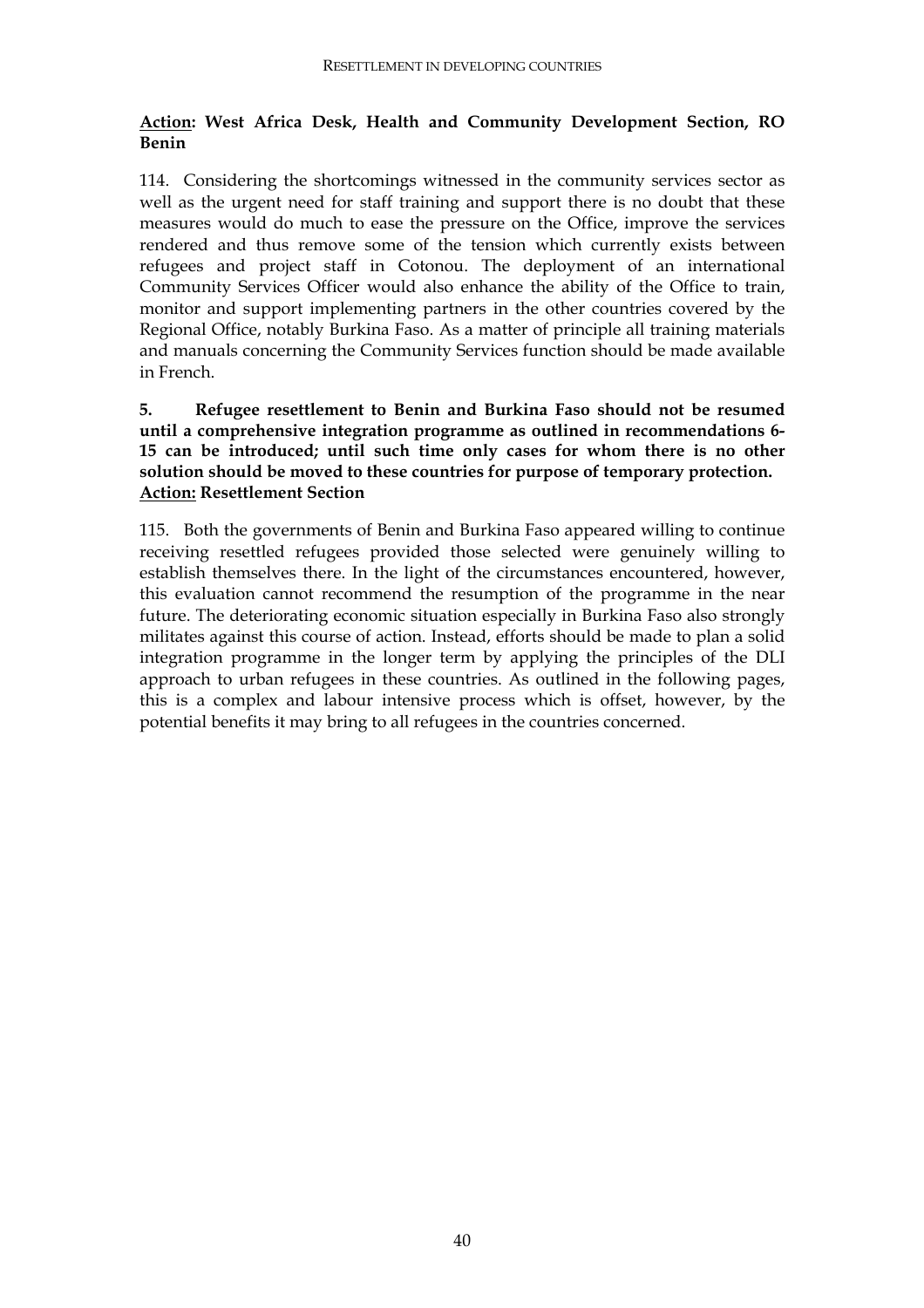## Resettlement to developing countries: lessons learnt and the way ahead

#### **A high risk enterprise**

116. The experience of the Resettlement Pilot Project in Burkina Faso and Benin shows that refugee resettlement to developing countries must be approached with great caution for a number of reasons. Chief among these are the following:

- the government concerned may not have the resources and experience to set up an integration programme which corresponds to standards such as those outlined in the International Handbook to Guide Reception and Integration;
- in the absence of a qualified and well-resourced government counterpart UNHCR risks having to involve itself in a long-term integration programme which may, nevertheless, fail to secure an adequate degree of welfare and self-reliance for the refugees concerned;
- refugees may not be motivated to establish themselves in countries with low life expectancy, poor employment prospects and dysfunctional health and educational services; this may further diminish the chance of the programme to achieve its objectives;
- attempts to enhance the programme by providing resettled refugees with more support than those of first asylum are potentially divisive and may have little durable impact;
- programme failure risks exposing refugees and their children to a lifetime of destitution;
- in the event of failure, UNHCR rather than the government will be perceived by the refugees as being the party responsible and may face the obligation to take remedial measures which may require yet more resources;
- programme failure may lead to irregular movement as refugees decide to leave their resettlement country for other, potentially more promising destinations; in doing so refugees may expose themselves to serious risks;
- in the absence of true integration prospects, resettling refugees to developing countries may amount to no more than moving a protracted refugee situation from one territory to another.

117. It should be said in this context that UNHCR has also in previous decades experienced problems when organising resettlement to new and untried destinations. In the 1970s, attempts were made to resettle Hmong refugees from Thailand to China and Argentina. In both cases the refugees faced serious integration problems and UNHCR was obliged to engage in complex and costly efforts to rectify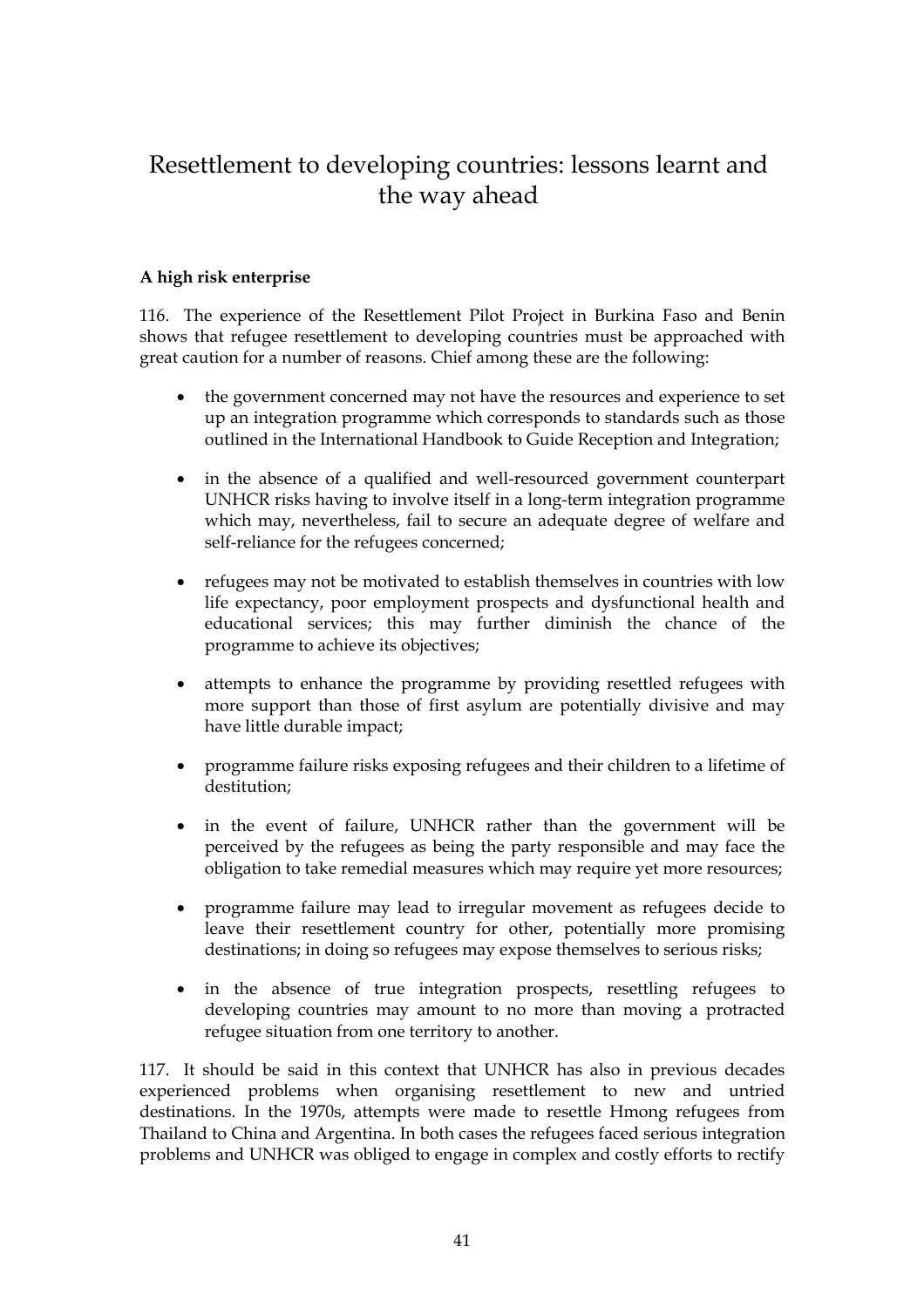the situation.56 In the event, it appears that all those resettled to Argentina had to be moved to other countries. The difficulties more recently encountered with resettlement pilot projects organised in Chile and Brazil under the Trust Fund for Enhancing Resettlement Activities also go to indicate that such ventures have to be organised only after the most careful scrutiny. None of these resettlement destinations are, however, as poor as Benin and Burkina Faso, a fact which gives the lessons to be learnt form this Pilot Project an added measure of significance.

118. In this context it is not without interest to point out the interface between the role of rich countries as traditional resettlement destinations on the one hand, and the impact of their economic policies on poor countries such as Benin and Burkina Faso on the other. The prospect of economic growth in the latter is severely curtailed by the low world market price of their sole export commodity, cotton, which is brought about by the agricultural subsidies paid by the rich countries to their farmers, as noted above.57 Refugees resettled to these rich countries assume a small but not insignificant role in the redistribution of global wealth by sending remittances back to friends and relatives left behind in countries of asylum and countries of origin. Refugees resettled in poor countries, however, are unlikely ever to be able to provide this kind of support; rather, they will have to depend on it themselves, like many of those resettled to Burkina Faso and Benin. Resettling refugees in developing countries is thus not only risky from a protection point of view, but also unwise from a macro-economic perspective since it does nothing to redress the global imbalance of wealth.

119. One of the justifications for resettling African refugees in African countries was the 'potential benefit' of the local population being 'ethnically, religiously and / or culturally more similar to the refugees.'58 The experience of the Pilot Project shows that the reality is more complex than this argument appears to suggest. Somalis, Sudanese or Eritreans, for instance are likely to integrate more easily in London than Ouagadougou because the former harbours sizeable communities from these countries while in the latter they are likely to find themselves quite isolated. As also indicated above, the existence of community links is a determining factor in the integration process and it may well outweigh any general similarity between the local population and the refugees. The fact that multi-cultural communities have by now arisen in most traditional resettlement destinations makes these far more capable of absorbing refugees from distant shores than many countries which are, geographically and ethnically speaking, much nearer to their place of origin.

120. However, despite the potentially negative consequences listed above, resettlement to development countries should not be discounted altogether. The experience of Burkina Faso and Benin has shown that such resettlement has the potential to provide a durable solution to those refugees who cannot or do not want to be transferred to traditional resettlement countries, especially if they can fall back on the support of pre-existing communities of their own in their country of destination, or if the refugees form a closely knit group likely to engage in mutual support. In Benin, moreover, there seems to be a possibility to accommodate refugee farming communities since there is an abundance of underused land available.

<sup>56</sup> Personal communication from Raymond Hall, UNHCR Headquarters.

<sup>57</sup> See footnote 21; the United States of America, by far the most important traditional resettlement country, is also the most important source of rich-country farming subsidies.

<sup>58</sup> Jens Kofod, *Evaluation of UNHCR's Fund for Enhancing Resettlement Activities*, Geneva 2001, p.8.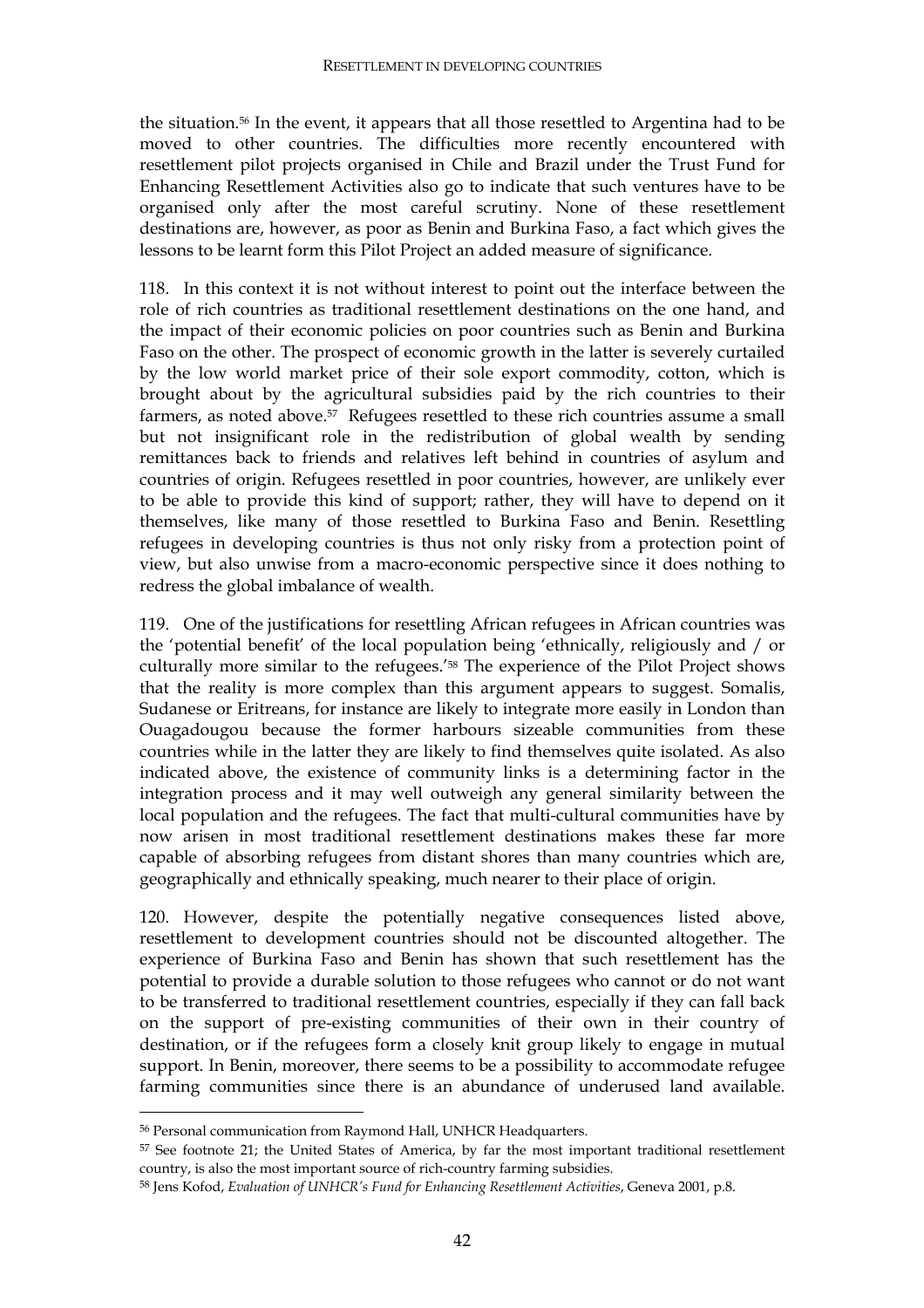Considering the above, the question arises how and under what circumstances the option of resettling refugees to developing countries should be resorted to, how its benefits can be maximised and the potential for failure be kept to a minimum. For this purpose it is recommended that this type of resettlement should only be countenanced if

- it includes a burden-sharing component whereby the donor community provides additional support to the country concerned in recognition of its readiness to accommodate resettled refugees; and
- it is linked to an integration programme benefiting all refugees in the country concerned by means of a strong development component as outlined in the High Commissioner's recent DLI (Development through Local Integration) initiative.

121. These two closely interlinked aspects are discussed further below, with a view to formulating a set of relevant recommendations which are set out at the end of this section.

#### **A strategic approach to resettlement**

 $\overline{a}$ 

122. The discussion paper referred to above defines the strategic use of resettlement as

'the planned use of resettlement in a manner that maximises … the benefits other than those received by the refugee being resettled. Those benefits may accrue to other refugees, the hosting state or the international protection regime in general.'59

123. It is clear that when resettling refugees to developing countries the need for such secondary benefits is particularly acute. The main beneficiaries thereof should be the 'other refugees', namely the first asylum refugees who find themselves in the same country. Rather than being excluded from the integration programme established for the resettled as has been the case for Benin and Burkina Faso, they should benefit from it in equal measure since they face exactly the same problems and constraints. Using regional resettlement strategically therefore means first and foremost using it as a tool to enhance the integration prospects of ALL refugees in the country concerned. The extremely difficult conditions faced by many refugees in developing countries, no least on account of UNHCR's severally limited financial resources, makes such enhancement more than desirable.

124. The supplementary resources required to achieve this end should be presented to donors as their contribution to a burden sharing exercise based upon recognition of the hosting state's positive asylum and refugee policy – an indispensable precondition for any resettlement operation – as well as upon appreciation for its readiness to accommodate resettled refugees despite the limited resources at its disposal. The host state should therefore be the other recipient of the 'strategic benefits' to be obtained. The said discussion paper does indeed recommend the

<sup>59</sup> *The Strategic Use of Resettlement – A Discussion Paper Prepared by the Working Group on Resettlement* (re. WGR/03/04Rev3), para. 6.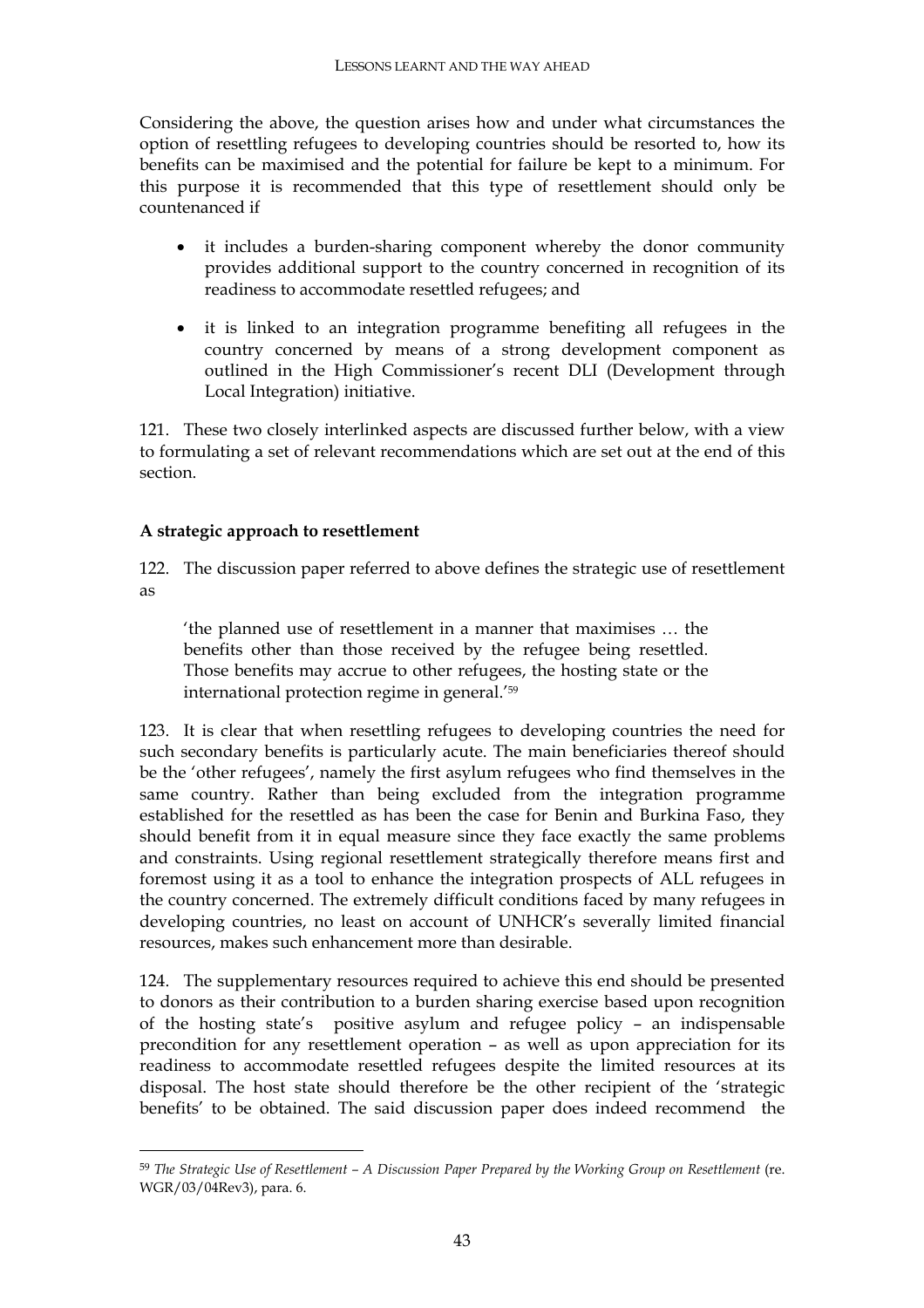provision of international multilateral or bilateral financial assistance 'when resettlement is to a developing country.' However, it foresees this only 'to offset some of the initial arrival costs' and hence presents it as a short-term measure targeted exclusively at the resettled caseload. The lessons of Benin and Burkina Faso have shown, however, that the key problem in such resettlement is the long-term integration programme which can, moreover, not be conducted without taking into account the country's refugees situation as a whole. This shows that in this particular case local integration and resettlement, two durable solutions normally distinguished from each other, de facto overlap and require identical long-term commitments on the part of UNHCR, the host government and the donor community.

125. An integration programme in a developing country is, moreover, by definition a developmental challenge which can only succeed with the help of the type of measures envisaged in the DLI (Development through Local Integration) initiative adopted by the High Commissioner. The latter is part of a 'Convention Plus' approach whose principal aim is the development of multilateral 'special agreements' to complement the 1951 Convention. It foresees the provision of development assistance 'to achieve more equitable burden-sharing and to promote self-reliance of refugees and returnees in

- countries hosting large numbers of refugees;
- countries of origin in the context of reintegration; and
- refugee-hosting communities facilitating local integration in remote areas'.<sup>60</sup>

126. To make this approach applicable to the type of integration challenge faced in Benin and Burkina Faso it should be extended to include refugee-hosting communities not only in 'remote areas' but also in urban areas and, most notably, in the capital cities where most urban refugees are usually to be found and where resettled refugees are most likely to establish themselves. The term Convention Plus remains highly pertinent thereby because such additional development oriented assistance will only be made available to those countries whose implementation of the 1951 Convention is such that the legal dimension of local integration is fully assured and they are therefore deemed to be suitable resettlement destinations for refugees. In addition, it must be stated that there is no reason to exclude urban refugees in developing countries from the benefits of a Convention Plus approach. Many live in extremely precarious circumstances, and the possibility of extending Convention Plus specifically to urban situations should be reviewed in the context of UNHCR's revised policy on urban refugees.<sup>61</sup>

127. Exploratory discussions how such an approach would work in practice have been conducted with a number of interlocutors during the evaluation mission, most notably donor representatives, government counterparts and UNDP staff. In this respect it was clear from the outset that development projects targeted specifically at urban refugees are neither feasible nor desirable. Instead, such a programme would

<sup>60</sup> *Framework for Durable Solutions for Refugees and Persons of Concern*, Core Group on Durable Solutions, UNHCR, Geneva, 2003, p3.

<sup>61</sup> The draft document *Protection, solutions and assistance for refugees in urban areas – guiding principles and good practice* (Evaluation and Policy Analysis Unit, July 2003) refers only in passing to the input of 'development-oriented agencies' (see p.15).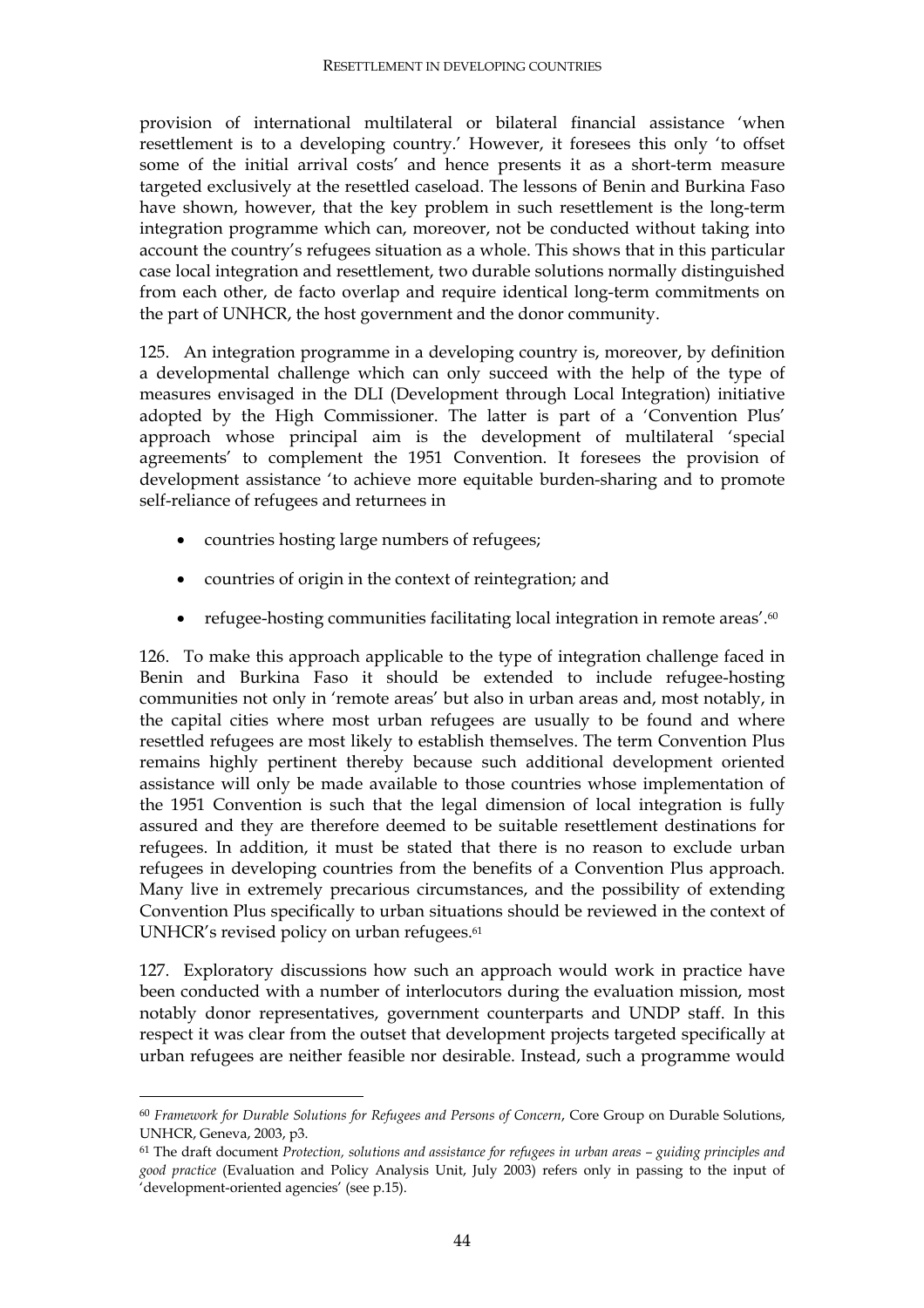principally take the form of **compensation arrangements** within the overall framework of the poverty alleviation strategy negotiated by the country concerned. This formula has the advantage that it is flexible enough to be applied also to situations involving small numbers of refugees such as the Pilot Project. Donors would provide additional inputs into specified sectors of the strategy in return for government initiatives aimed at facilitating the integration of refugees. The latter might include

- the provision of shelter for refugees (plots of lands, cheap but adequate housing, preferential mortgages rates, etc.);
- the provision of quotas for refugee employment in designated sectors; and
- the inclusion of refugees in bilaterally funded training and job creation schemes.62

128. The objective of the scheme is not only to facilitate refugee integration but also to channel benefits to the hosting state in such a way as to bring it and its population tangible rewards for a generous asylum policy. A essential precondition for this scheme to work, however, is that the resettled refugees should be selected upon the basis of criteria that take into account their integration potential and their willingness to remain in the country concerned and hence their potential to become an asset to their new environment. The number of refugees who fulfil such criteria is likely to be limited, certainly in the initial stages. This does not, however, in any way diminish the need for, or relevance of, such an approach since its principal aim is to improve the integration prospects of all refugees in the country concerned. Only then does an adequate basis for a resettlement programme exist.

129. The following section contains a set of recommendations on how such a programmes could be put into practice, with illustrative reference to the situation in Benin and Burkina Faso. The recommendations take account of the lessons learnt from the Pilot Project and include certain principles of the DLI approach, in particular the stages of implementation as detailed in the above cited document *Framework for Durable Solutions.*<sup>63</sup> Reference is also made to UNHCR's response to the recent evaluations concerning refugee women, refugee children and the community services function since a number of recommendations made in these documents tally those proposed hereunder.

#### **Recommendations**

**6. Clear criteria should be established to select developing countries suitable for emerging resettlement whereby equal weight should be given to legal protection and socio-economic factors; the latter should take account of the principles established in the International Handbook to Guide Reception and Integration.** 

**Action: Resettlement Section** 

<sup>&</sup>lt;sup>62</sup> It has to be said that since budget aid appears to be increasingly replacing project aid, schemes of this nature may become a rarity.

<sup>63</sup> See pages 25-26.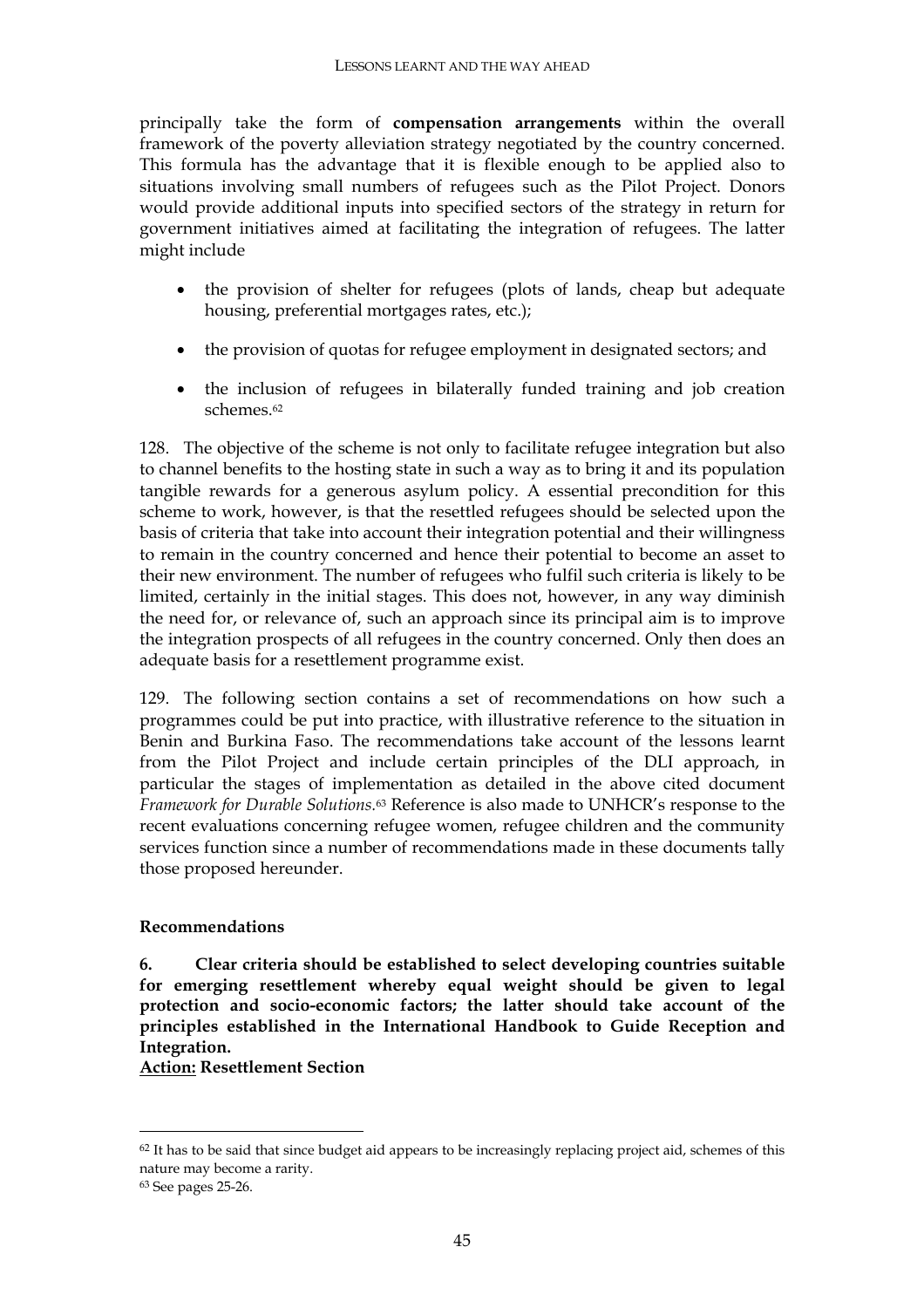130. As noted above, Benin and Burkina Faso were selected as emerging resettlement countries principally on the basis of protection related criteria: neither was refugee producing, and both had signed and implemented the international legal instruments concerning refugees; their socio-economic integration prospects, however, were not examined in any detail. The experience of the Pilot Project has shown that considering the economic difficulties faced by developing countries close attention must be given to this issue whereby the International Handbook to Guide Reception and Integration can serve as a useful resource. As stated by the latter, the following key factors have to be taken into account when selecting suitable placements for resettled refugees:

- availability of secure and affordable housing;
- access to employment opportunities;
- presence of appropriate cultural and religious support;
- commitment of community participation;
- sufficient infrastructural capacity ;
- availability of key resettlement services (e.g. medical care, employment counselling, services for survivors of trauma or torture);
- partnership potential through NGOs, local service agencies, civic or religious organisations;
- attitude and environment (i.e. extent to which the community exhibits and openness to strangers and a respect for cultural and religious diversity).64

131. Of equal importance is the capacity of the receiving country to establish a sound integration programme which, according to the Handbook, should

- be clearly planned, with clear guidelines for assessment and ongoing monitoring of refugee communities;
- incorporate ways to engage refugees in decision making;
- be flexible to changing domestic and external factors;
- have a range of placement options taking account of the needs of different groups of refugees; and
- undertake advance assessment and preparation of placement communities.<sup>65</sup>

 Lack of resources and limited governmental infrastructure mean that developing countries cannot, as a rule, be expected to design and implement a sophisticated integration programme. In these circumstances, UNHCR must be

<sup>64</sup> See *Refugee Resettlement – An International Handbook to Guide Reception and Integration*, UNHCR, Geneva, 2002, p.61.

<sup>65</sup> Ibid., p.67.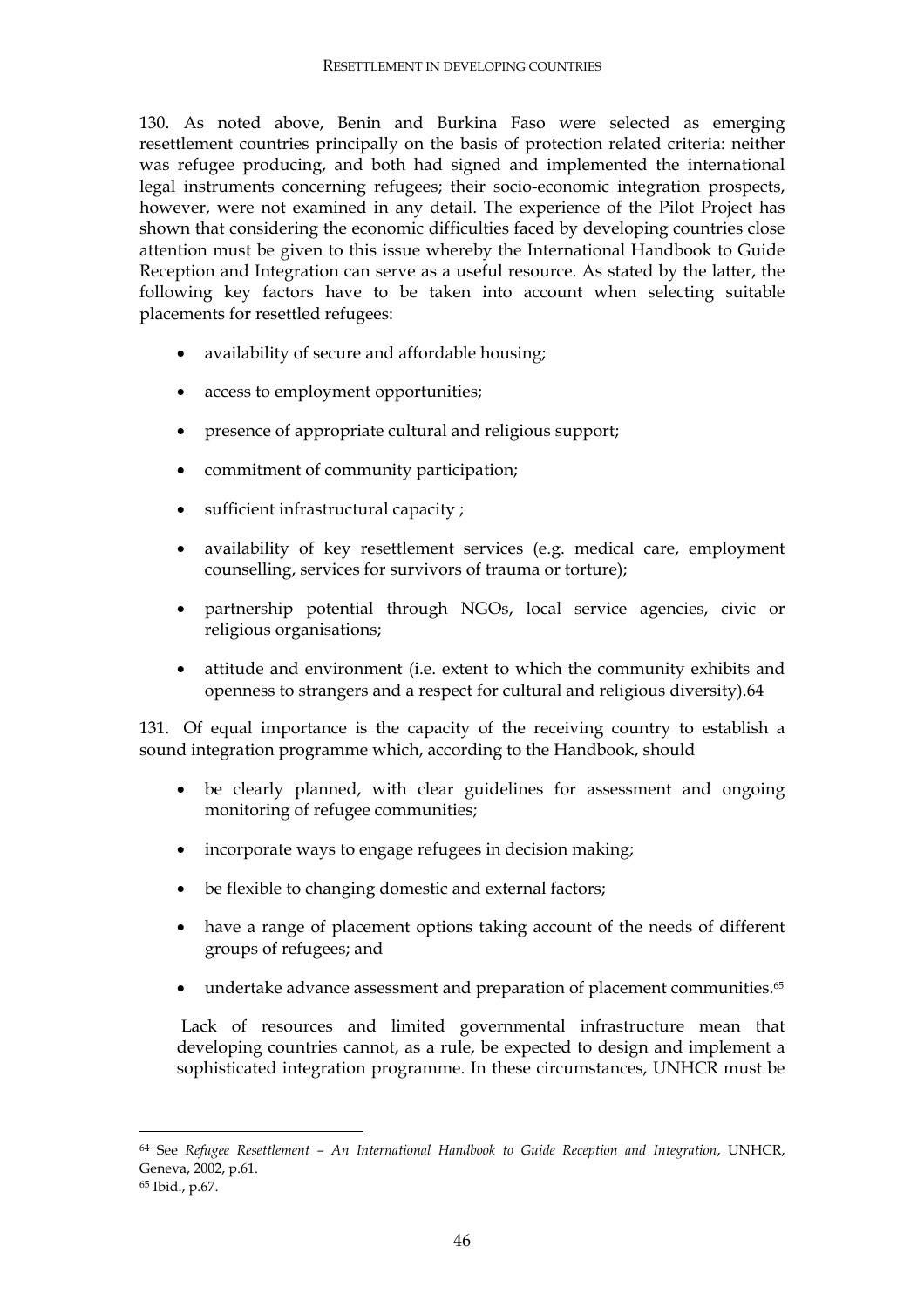prepared to involve itself in the process to the extent and for the duration required, otherwise the programme should not be attempted.

#### **7. Resettlement to developing countries should be only be undertaken if it can be used strategically by attracting additional donor support in order to enhance the integration prospects of ALL refugees in the country concerned. Action: UNHCR**

132. The idea of providing such supplementary donor input, both bilateral and multilateral, was favourably received by donor representatives in Benin and Burkina Faso with whom this matter was raised. The Danish mission in Ouagadougou seemed particularly receptive to the idea. Enabling refugees to integrate better in developing countries and thus reducing the incentive for onward or 'irregular' movement is, moreover, an objective likely to be favoured by donor countries at the present time.

133. The proposal also aligns itself with the recommendation to 'develop capacity building programmes with new resettlement countries involving training as well as 'twinning' and related support' stated in the Agenda for Protection (Goal 5, Objective 5), but it goes much further than that since it takes into account the integration needs of all refugees in the country. Considering the situation encountered in Benin and Burkina Faso this is unavoidable as many first asylum refugees live in abject poverty and the assistance UNHCR is able to provide for them is minimal. In Benin in particular a more solid local integration programme for refugees in that country would seem to be a dire necessity, especially since the cessation of food distribution in the refugee camp of Kpomassè. Had such a programme been in place the demonstrations organised by refugees outside the UNHCR Office in Cotonou during May and June 2003 might not have been as virulent or disruptive.

**8. Since resettlement to developing countries is primarily an integration challenge assistance programmes to this end should be designed within the framework of UNHCR's DLI (Development through Local Integration) initiative, incorporated where possible into Convention Plus agreements, and planned as well as monitored by administrative units professionally concerned with integration programmes; for this purpose the DLI approach should be made applicable also to urban refugees. Action: UNHCR** 

134. The Benin/Burkina Faso Pilot Project was primarily administered by the Resettlement Section in UNHCR Headquarters. However, resettlement staff in Headquarters should not be expected to design and run what is de facto an integration programme in the field. Overall responsibility for such programmes should be assigned to a specialised unit such as the Reintegration and Local Settlement Section while at field level they should not be treated as separate entities like the Pilot Project but instead be fully integrated into the ongoing country programme since all refugees are intended to benefit equally. This recommendation implies, furthermore, that the DLI strategy and the Convention Plus approach be extended to cover also the needs of urban refugees in developing countries since resettled refugees are most likely to be accommodated in urban settings.

**9. In view of the high risk of failure, resettlement programmes to developing countries must be based upon a detailed feasibility study which should aim to**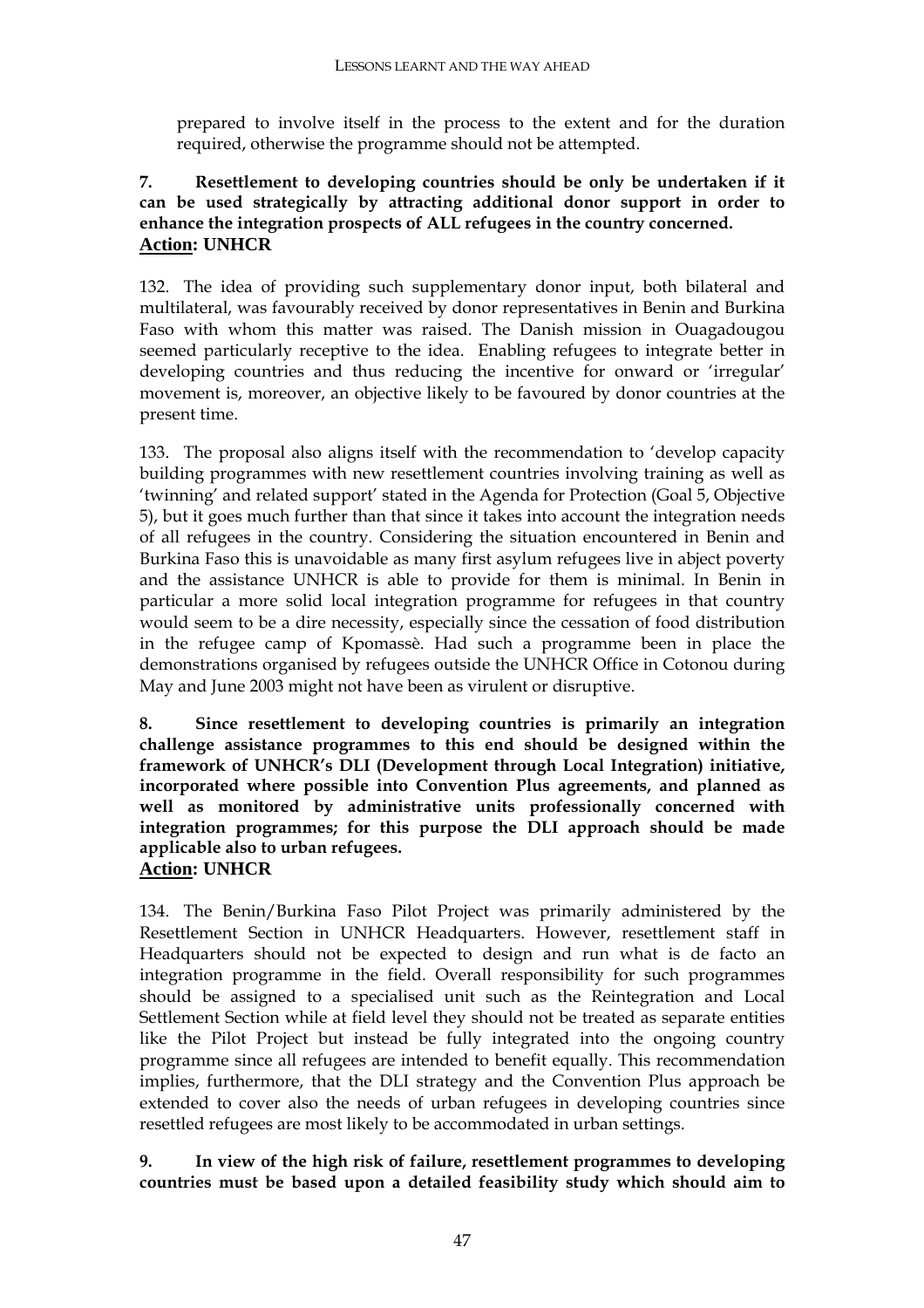**examine integration prospects, establish appropriate selection criteria for refugees as well as draw up relevant information and orientation materials for refugees and UNHCR staff involved in the resettlement process; refugees must be fully and accurately informed of conditions and declare themselves ready to proceed on that basis.** 

135. As mentioned above, the lack of these initiatives was among the key weaknesses of the Pilot Project. In this context it is worth noting that earlier evaluations have remarked upon the need for a UNHCR situation analysis tool to provide the basis for field level planning and programming and that this appears now to be in the process of being designed.66 In developing this tool its possible use in planning such a resettlement programme should be taken into account. For planning purposes reference could also be made to the socio-economic surveys on poverty related issues routinely undertaken as part of Poverty Alleviation Strategies. It would clearly be in UNHCR's interest that such surveys should be made to develop a full and detailed understanding of the situation of refugees in the countries concerned.

136. As far as selection criteria are concerned, the experience of the Pilot Project has shown that the refugees most likely to integrate are those who can rely on support from a pre-existing community of their own in the resettlement country as well as those who arrive as integrated communities willing and able to support each other. Particular attention should be given to selecting refugees with skills needed in the resettlement country on the understanding that the host government will undertake the necessary steps to facilitate their employment.

**10. In order to facilitate access to development funding, resettlement-cumintegration programmes in the countries concerned should be incorporated into Poverty Reduction Strategies and designed to attract bilateral funding in the longer term; donors should be encouraged to provide additional input into designated segments of the strategy to compensate for governmental measures aimed at facilitating the socio-economic integration of refugees, particularly in the employment sector.** 

137. The Poverty Reduction Strategies currently being negotiated with donors and the World Bank in Burkina Faso and Benin make no mention of refugees. Exploratory discussions with diplomatic missions and government counterparts indicate, however, that some donors are in principle ready to provide additional input into designated sectors of such strategies to compensate for governmental measures taken to provide enhanced employment opportunities for refugees. A concrete example discussed in Burkina Faso concerned the possibility of quotas to be set aside for refugee teachers in return for additional donor support granted to the education sector of the poverty alleviation strategy; this could be envisaged as there is a shortage of teachers in the country and some refugees clearly have the necessary qualifications for the purpose. In the present circumstances refugee employment in the public sector is, however, virtually impossible to attain. If such a programme is set up it might also include teacher-training component for refugees in the sectors where shortages exist.

<sup>66</sup> See *UNHCR Response to the Three Evaluations,* p.10.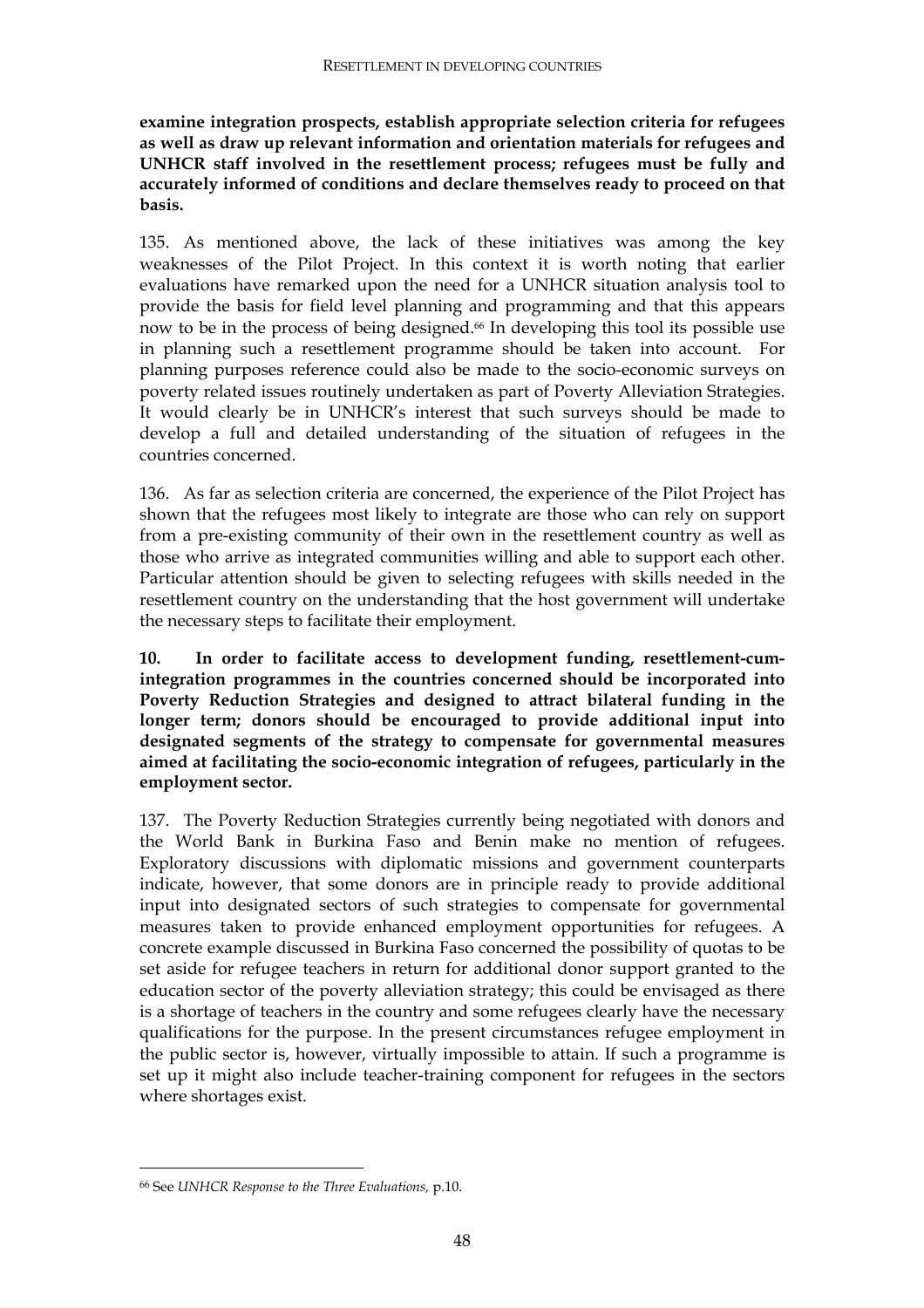138. Donors also appeared ready to include refugee beneficiaries in project aid schemes currently under bilateral negotiation. Specific examples discussed in Benin concerned a multi-year training and job creation programme implemented by GTZ67 as well as a small business management programme planned by the EU Commission, both of which could also benefit refugees. Generally, UNHCR should aim to go beyond the very limited number of actors engaged in the Pilot Project by seeking the participation of the many government departments, NGOs and donors who are actively involved in the long-term development strategies. The need for UNHCR to generate a more expanded partnership base has also been stressed in the recent evaluations mentioned above.<sup>68</sup>

139. Concerning Poverty Evaluation Strategies, a general point of note is that their implementation lays great emphasis on the concept of 'good governance'. UNHCR may wish to investigate to what extent a positive asylum and refugee policy and a respect for the principles of international protection form part of the good governance concept. If so, this would give the Office an added reason to associate itself more closely with the elaboration of these strategies and to ensure that the needs of refugees are integrated in the overall plan.

**11. Resettlement/integration programmes with a development component must be primarily negotiated in the field, require a long-term, multi-year planning horizon and active governmental support; a strong and continuous UNHCR field presence is indispensable if this process is to maintain momentum and succeed; UNHCR staff involved should be given training so as to become familiar with the working practices of key actors in the development field.** 

140. As is well known, development programmes are normally subject to a multiyear planning and implementation cycle and the incorporation of a refugee assistance dimension into such a cycle will inevitably require time. The developmental dimension of the refugee integration programme here envisaged may require a minimum of two years to be initiated during which time the government must be seen to be taking the lead. This will not happen without a strong and continuous advocacy role on the part of UNHCR and requires staff well versed in the development field and able to motivate government counterparts and donor representatives to engage in a new and untried venture.

141. In the case of the Pilot Project lack of field staff and staffing continuity may have hindered UNHCR's monitoring role. The UNHCR Office in Burkina Faso was about to close when the Project was set up and the Benin Office was for some time headed by a succession of Liaison Officers on mission. The staffing situation in Benin improved since January 2002 when Cotonou made into a Regional Office but even then it appeared that staff resources are fully consumed by attending to pressing day-to-day matters and little time is left to engage in the long and complex negotiations required to secure partnerships in the development field. The operations plan for 2004 mentions that UNHCR is involved in implementation of the UNDAF plan in Benin<sup>69</sup> but there appeared to be little tangible evidence of progress in the

<sup>&</sup>lt;sup>67</sup> The GTZ training programme concerned is a multi-year project which is currently being planned. If a refugee quota can be incorporated into future training cycles (i.e. 2005-7) German government funding could be solicited in order to offset the costs involved.

<sup>68</sup> See ibid., p.11.

<sup>69</sup> *Plan des operations par pays 2004, Bénin,Burkina Faso, Niger, Togo*, p.3.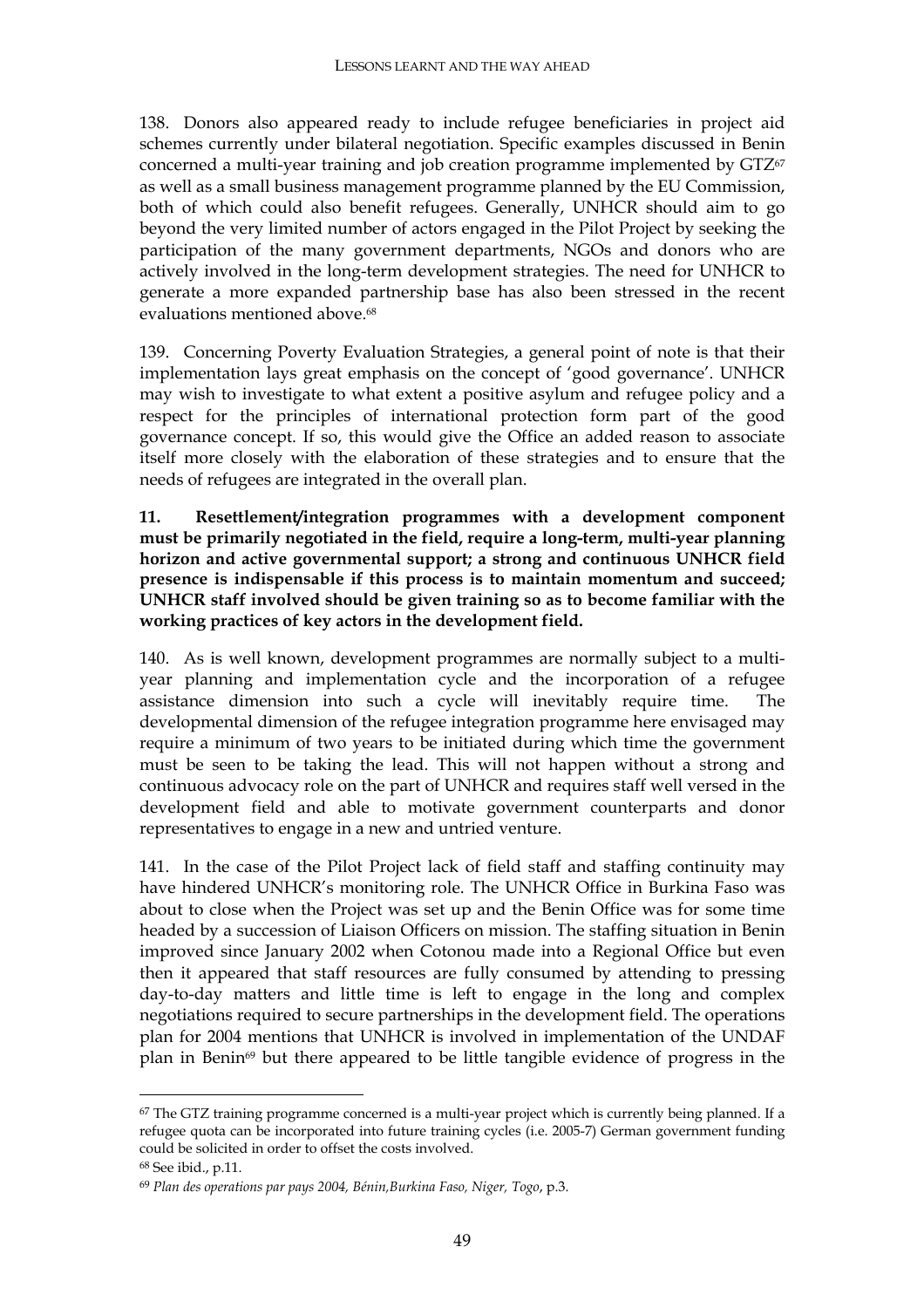field. Moreover, the new Poverty Alleviation Strategy Documents for both Benin and Burkina Faso were being elaborated just at the time the evaluation mission took place but UNHCR seems not have participated in this process in any way.70

142. The impression is unavoidable that UNHCR has to give a higher degree of priority to involving itself in development initiatives of this nature at field level so as to widen its partnership base and establish the network necessary for an initiative such as DLI to take hold. This also requires training initiatives to help UNHCR staff familiarise themselves more with the working practises and jargon of key actors in the development field, in particular UNDP, the World Bank, the European Union and USAID. Only in this way can UNHCR staff perform the much invoked 'catalytic role' to secure development funding for the benefit of refugees.

**12. The programme must be put on strong institutional foundations through a) the establishment of a multi-year monitoring and evaluation procedure involving all key actors; and b) regular consultations with interested NGO and civil society partners; and c) secondment of experts from other countries with similar experience (South-South model).** 

**Action: Host government, UNHCR, NGOs and donors.** 

143. For the purpose of the monitoring and evaluation procedure, a three-pronged approach is recommended:

an inter-ministerial committee should be set up by the host government and meet on a regular basis for planning and evaluation purposes; the main aim here is to ensure the active involvement and support of line ministries associated with the development process (Ministry of Planning, Labour etc.); the committee should also include concerned local NGOs and civil society representatives involved in planning, implementing and monitoring the project, with a view to preparing the ground for full in-country ownership of the programme in the longer term.

an in-country round table for donors should be convened on an annual basis to monitor the project and take corrective action. In the case of the Pilot Project such round tables were convened only at the beginning (in 1999); thereafter the momentum was lost and the project disappeared from view as far as local donor representatives are concerned;

an annual beneficiary based evaluation should be conducted by UNHCR in order to assess the appropriateness and effectiveness of the assistance measures of the project and their impact on the lives of the refugees; in the case of the Pilot Project, evaluations concentrated primarily on issues of policy and procedure and the actual situation of the refugees was not addressed in any detail.

 $70$  According to UNDP Ouagadougou, a major Round Table on development is planned in Burkina Faso in December 2003 in connection with the issue of the new Poverty Allevation document.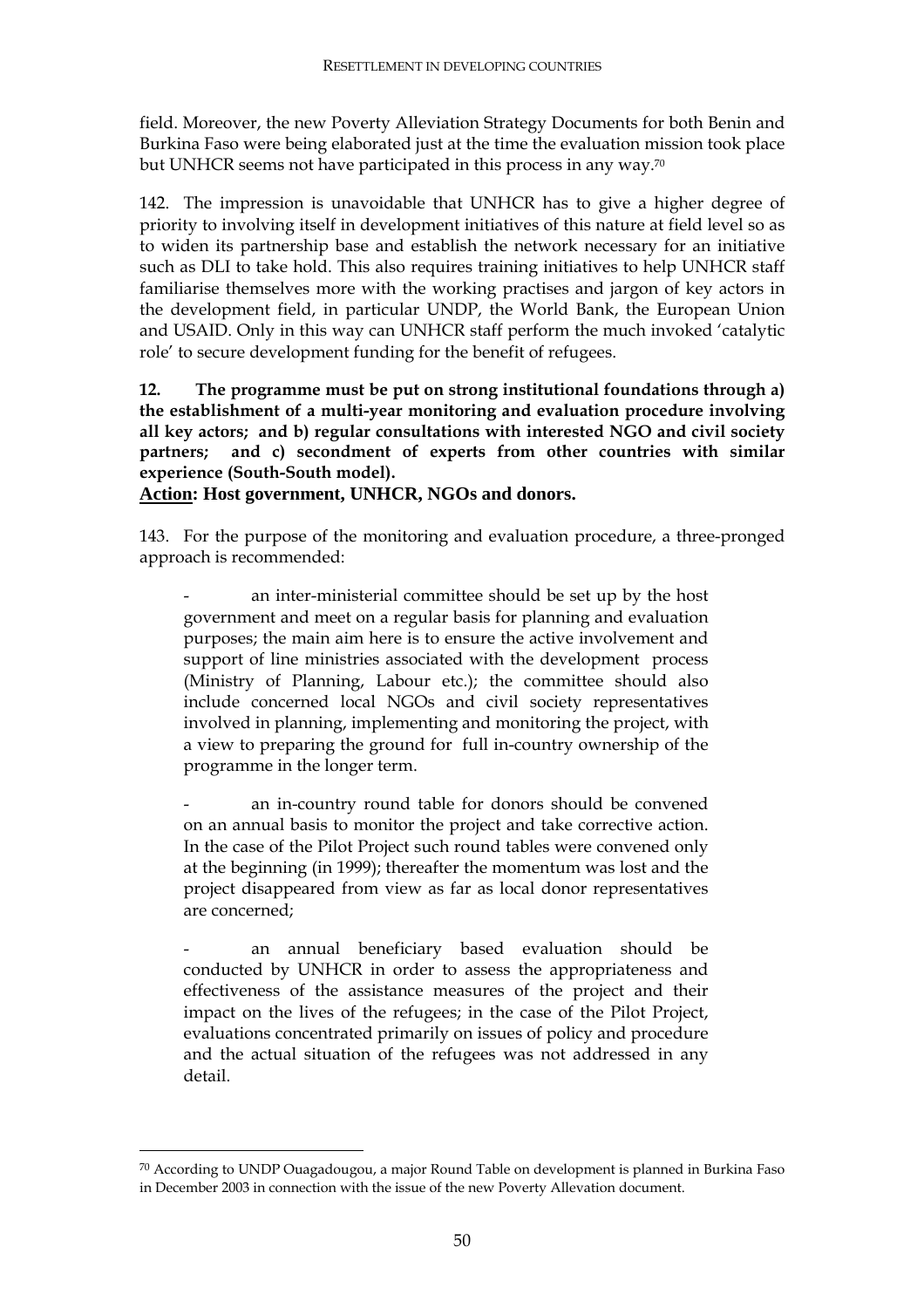144. Assistance and expert advice during the implementation stage may also be obtained through the secondment of staff with refugee integration experience from other countries. Preference should thereby be given to staff from countries where refugees find themselves in conditions comparable to those of the emerging resettlement country concerned. The experience of staff from Central and Eastern Europe may be of particular value in this respect since they have recently had to establish new refugee support structures, with limited resources and institutional constraints not unlike those found in some developing countries.

#### **13. Refugees should be directly involved and employed in the planning and implementation of the project.**

145. It is well known that former refugees and refugee community organisations play a vital and institutionalised role in facilitating the reception and orientation of refugees in developed countries. In the case of the Pilot Project, however, such a role was not foreseen at any stage in the planning or implementation process. When planning future projects of this kind qualified refugees should be identified, trained, and, if possible, encouraged to set up an NGO that may serve as implementing partner for reception and orientation purposes.

#### **14. The community services sector is likely to play a key role in facilitating the integration of refugees; implementing partners in this sector therefore need to be adequately staffed, well trained and professionally supervised.**

#### **Action: UNHCR (in particular Health and Community Development Section) and host government)**

146. Counsellors represent the human face of a refugee assistance programme and their role is therefore crucial to its success. Several recent evaluation reports have pointed out the need to increase the number and strengthen the profile of community services offers and to prioritise the establishment of training programmes for community services staff. UNHCR has, moreover, recognised that the gradual reduction of community services officers posts in recent years has weakened its programme delivery and that such posts should be reinstated in the near future to the extent possible.71

147. As pointed out above, in the case of the Pilot Project the weakness of the community services sector, especially in Benin, had a seriously detrimental effect. Inadequate staffing levels, lack of training, ignorance of basic UNHCR standards and policies as well as contradictory information on assistance entitlements issued by different actors contributed much to the creation of an acrimonious atmosphere in which refugees and project staff perceived each other as adversaries rather than partners; these factors are also largely responsible for the failure of the micro-credit schemes.

**15. The needs-based protection planning and capacity building project recently submitted for funding to the European Union should be utilised to design a comprehensive DLI programme for urban refugees in Benin and Burkina Faso along the lines proposed in recommendations 6-14 above.** 

**Action: UNHCR (Department of International Protection, West Africa Desk)** 

<sup>71</sup> See UNHCR Response to the Three Evaluations, p.6-8.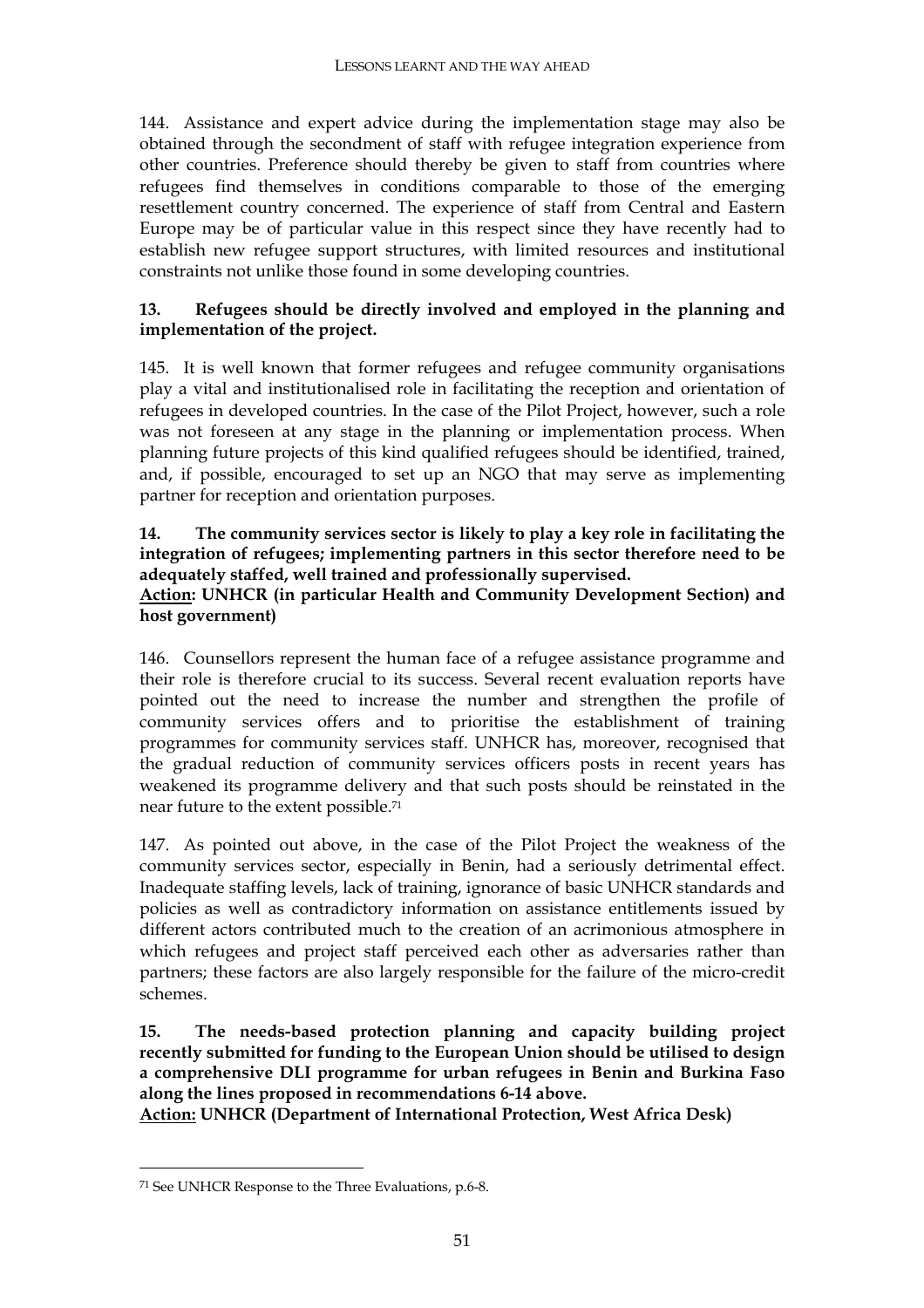148. The project entitled 'Needs-based protection planning as a precursor to targeting capacity building initiatives in selected African countries'72 is scheduled to include an 'in-depth assessment of the integration level of refugees and a feasibility study on opportunities for self-reliance.' Target countries selected for the exercise are Benin, Burkina Faso, Kenya and Tanzania. If funded, the project would provide an excellent opportunity to engage in the planning process recommended above, with the aim of designing and funding a comprehensive integration programme in Benin and Burkina Faso which draws on developmental strategies and offers improved prospects to all refugees, those of first asylum and the resettled.

<sup>72</sup> See undated UNHCR position paper with this title (issued in autumn 2003).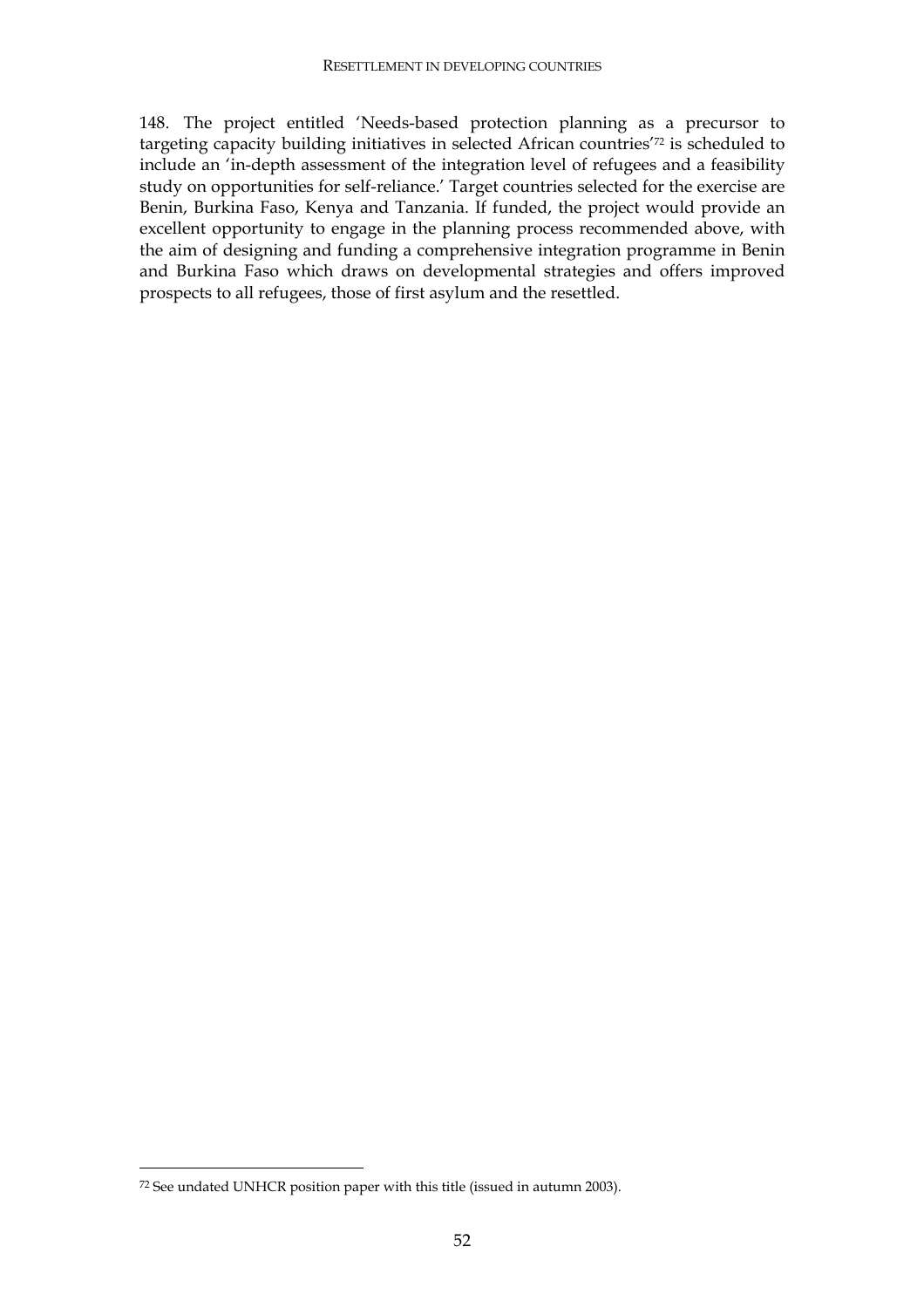## Annex A. Terms of Reference

#### **Evaluation of the resettlement programmes established in two emerging resettlement countries: Benin and Burkina Faso**

#### **Background**

Following the establishment of the Working Group on Resettlement in 1995, UNHCR was requested by the Nordic countries to identify alternatives which would ensure the resettlement of more refugees and especially to diversify resettlement opportunities available to refugees. A Trust Fund was created, financed by the Nordic countries, for the achievement of these objectives and particular focus was put on the need to diversify resettlement opportunities.

In line with above, UNHCR initiated consultations with various governments and concluded agreements with six emerging resettlement countries (Benin, Burkina Faso, Chile, Brazil, Ireland and Iceland) to start pilot resettlement programmes.

Burkina Faso and Benin's overall political stability and the effective incorporation of international conventions' provisions relating to the status of refugees into their national legislation, as well as both Governments' willingness to offer resettlement opportunities to refugees contributed to the establishment of resettlement pilot programmes in these two countries, which were eventually launched in 1998. The implementation of the respective programmes was made possible by contributions from the UNHCR Trust Fund for Resettlement. The Governments of Burkina Faso and of Benin made available to UNHCR 200 and 240 places respectively for an initial period of two years.

The relevance of the resettlement programmes in the emerging countries has been reinforced recently by the High Commissioner's focus on expanding resettlement as a tool of protection and as a durable solution. The Agenda for Protection reiterates the concept by calling on UNHCR "to work to expand the number of countries engaged in resettlement" and "to develop capacity-building programmes with new resettlement countries, involving training, as well as "twinning" and related support". The evaluation is expected to provide a systematic and empirically-supported analysis of the work of UNHCR, governments and operational partners in the emerging resettlement countries, specifically, in Benin and Burkina Faso, and to what a degree the objectives of the resettlement programmes have been met. It should include specific recommendations as to how to strengthen and improve the programmes. In particular, the evaluation will:

1. Outline the historical context and the protection environment which brought about UNHCR's decision to seek to engage new countries in resettlement polices and in negotiating with these the establishment of resettlement programmes.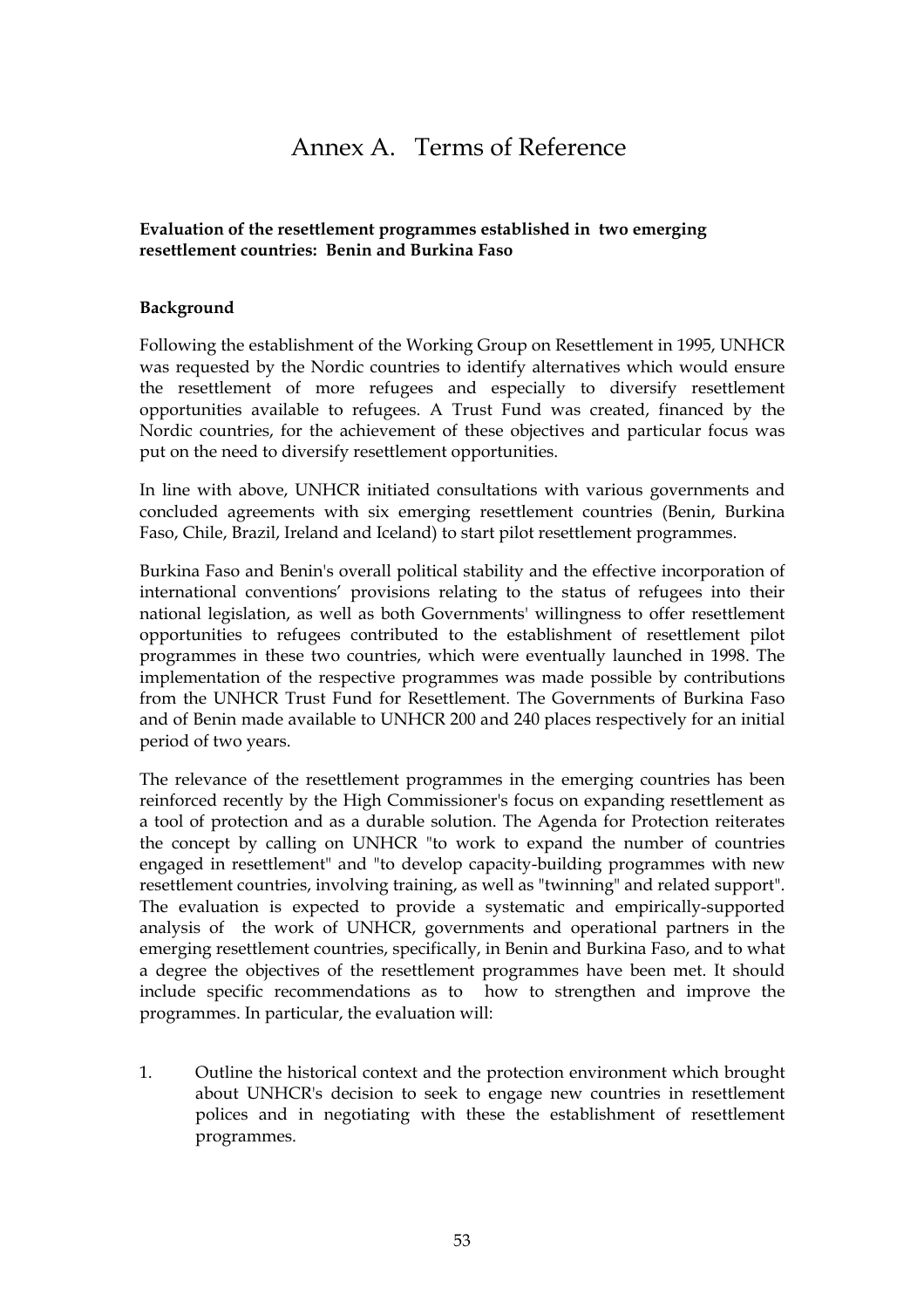- 2. Identify the specificity of Benin and Burkina Faso as resettlement countries in comparison with the "traditional" resettlement countries.
- 3. Outline UNHCR's management structure and responsibilities in terms of monitoring the implementation of the programmes during the period 1998- 2002, both at Headquarters and at country level.
- 4. Identify possible gaps and weaknesses in the management systems and procedures which may have impacted on the regular implementation of the programmes.
- 5. Analyze the profiles of the resettled refugees and assess to what an extent resettled refugees have attained self-sufficiency and eventual local integration, and identify what factors have (or have not) facilitated the achievement of this goal.
- 6. Assess to what an extent the legal, material, and socio-economic conditions surrounding the resettled refugees differ from those of other recognized refugees and asylum seekers , and how such differences may have impacted upon the level of assistance, the treatment and the relations between the different categories of refugees.
- 7. Assess how the programmes aimed at the integration of resettled refugees can be aligned with the assistance provided and the efforts being made for the local integration of other refugees present in the countries.
- 8. Make recommendations concerning the future orientation of the UNHCR programmes to assist resettled refugees in attaining self-sufficiency and local integration, in the *short*, *medium* and *long* term. These should include actions required by the governments, UNHCR , implementing partners and refugees.
- 9. Make recommendations concerning the design and establishment of similar programmes in other emerging resettlement countries

#### **Methodology**

The evaluation team will aim to begin its work immediately, for a duration of 6-8 weeks .

The evaluation will be undertaken by a team of two persons, comprising one expert who is conversant with overall refugee and resettlement issues, and one expert in integration issues.Both experts have proven skills and experience in issues relating to resettlement. The evaluation will be undertaken in accordance with UNHCR's evaluation policy. It will, therefore, involve extensive consultation with refugees (both resettled and recognized refugees in respective countries) and other stakeholders.

The evaluation will be guided by a Steering Committee consisting of key stakeholders within UNHCR (Resettlement Section, the Desk covering these countries and EPAU), and chaired by the Head of Resettlement Section. The Steering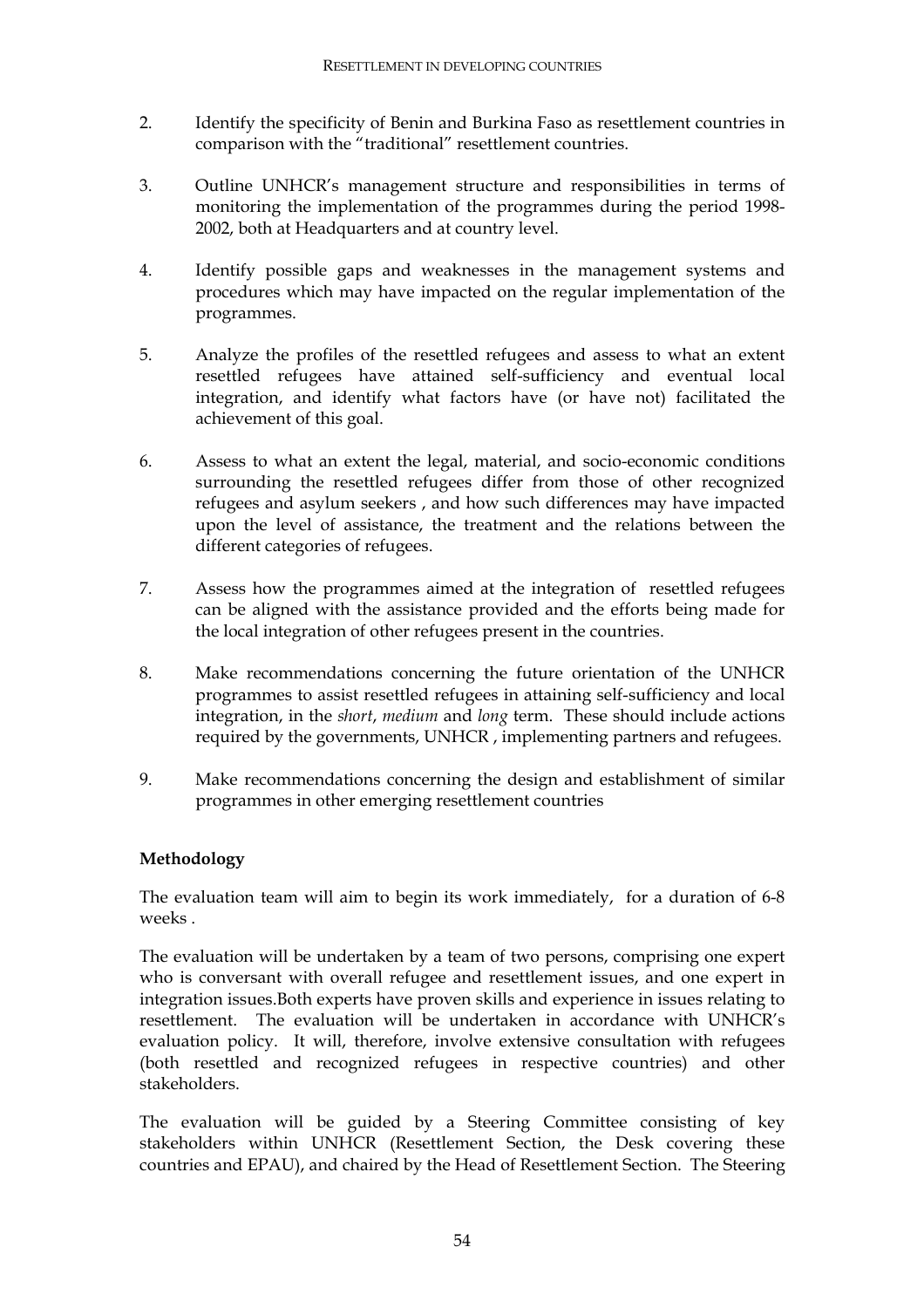Committee will approve the terms of reference for the review, approve the selection of an evaluation team, monitor the progress of the project and ensure that its findings and recommendations are effectively utilized.

The evaluation team will undertake interviews and research at UNHCR's Geneva Headquarters and will undertake missions to Benin and Burkina Faso.

The report of this evaluation project will be placed in the public domain. UNHCR will not exercise any editorial control over the report but will provide comments on the draft and will proofread and format the report prior to publication. UNHCR reserves the right to publish a response to the report and to attach it as an annex to the report. The team may be asked to provide an interim and/or final briefing in Geneva on the findings, recommendations and methodology of the evaluation project.

After the completion of the project, the team will be asked to prepare a brief 'lessons learned' report, analyzing the way in which the evaluation was managed and undertaken. This report will be used to enhance UNHCR's evaluation procedures and methods.

Following the completion of the evaluation report, the Department of International Protection will prepare a management response to the review, explaining how its findings and recommendations will be utilized. The Steering Committee for the project will also be asked to make recommendations in this respect. The findings and recommendations of the project may be used as a basis for national or regional workshops, briefings to donor states, the Executive Committee and NGOs, and for training purposes.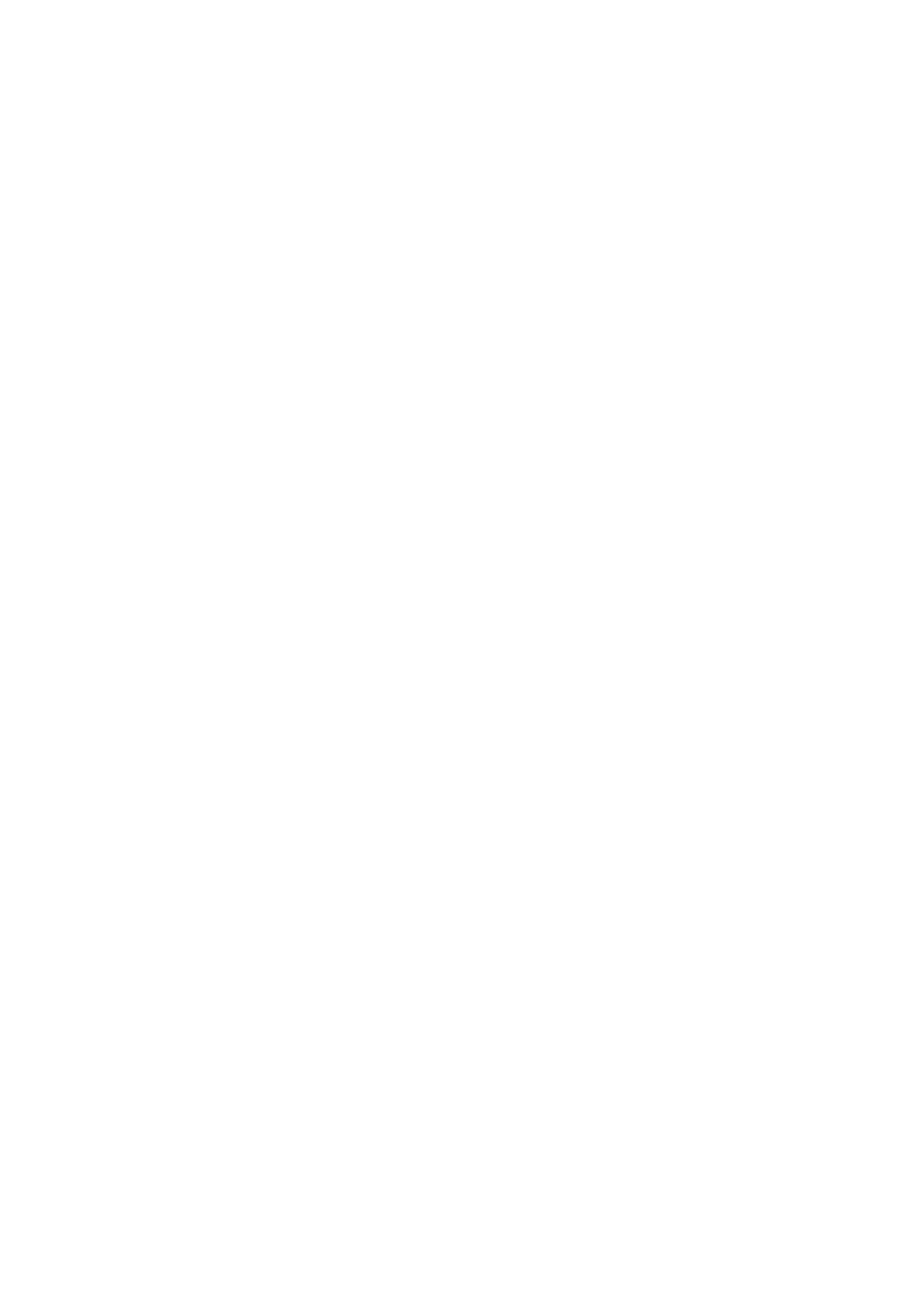## Annex B. Persons met

### **UNHCR Headquarters, Geneva**

| Thierno Oumar Bah       | Head of Desk for West and Central Africa              |
|-------------------------|-------------------------------------------------------|
| Myriam Baele            | <b>Resettlement Officer</b>                           |
| Monique Bamu-Ekoko      | Senior Resettlement Officer                           |
| Justine Brun            | Programme Officer, Resettlement Section               |
| Anita Bundegaard        | Special Advisor on External Relations                 |
| Jeff Crisp              | Head, Evaluation and Policy Analysis Unit             |
| Loan Tuyet Dam          | Senior Desk Officer, Desk for West and Central Africa |
| Eva Demant              | Chief, Resettlement Section                           |
| Khassim Diagne          | Senior Policy Research Officer, Africa Bureau         |
| Jean-François Durieux   | Head, Convention Plus Unit                            |
| Erika Feller            | Director, Department of International Protection      |
| Michel Gaudé            | Representative, UNHCR RO Cotonou                      |
| Raymond Hall            | Head, Europe Bureau                                   |
| Niels Harild            | Chief, Reintegration and Local Settlement Section     |
| Arjun Jain              | <b>Training Officer</b>                               |
| Joyce Mends-Cole        | Senior Coordinator for Refugee Women                  |
| Kamel Morjane           | <b>Assistant High Commissioner</b>                    |
| <b>Shelly Pitterman</b> | Head, Human Resources Section                         |
| Christiane Sartre       | Senior Resettlement Assistant                         |
| Louis Varese            | Senior Desk Officer, Americas Bureau                  |
| Jean-Noel Wetterwald    | Head, Donor Relations Section                         |
| Nyorovai Whande         | Senior Community Services Officer                     |
| Alemtsehai Zeleke       | <b>Community Services Officer</b>                     |

### **Benin**

| André Daniel Agueh, | Coordinateur, CARITAS                                          |
|---------------------|----------------------------------------------------------------|
| Angelita Cecere,    | Acting Representative, UNHCR RO Cotonou                        |
| Maureen J. Dowds,   | Right to Play                                                  |
| Mohamadou El Habib, | Représentant de la FAO                                         |
| Jörg Hahmann,       | Conseiller Technique, GTZ                                      |
| Karim Jabbar,       | Chargé de Programme, Délégation de la Commission<br>Européenne |
| Aldric Koja,        | Conseiller Juridique, CNAR                                     |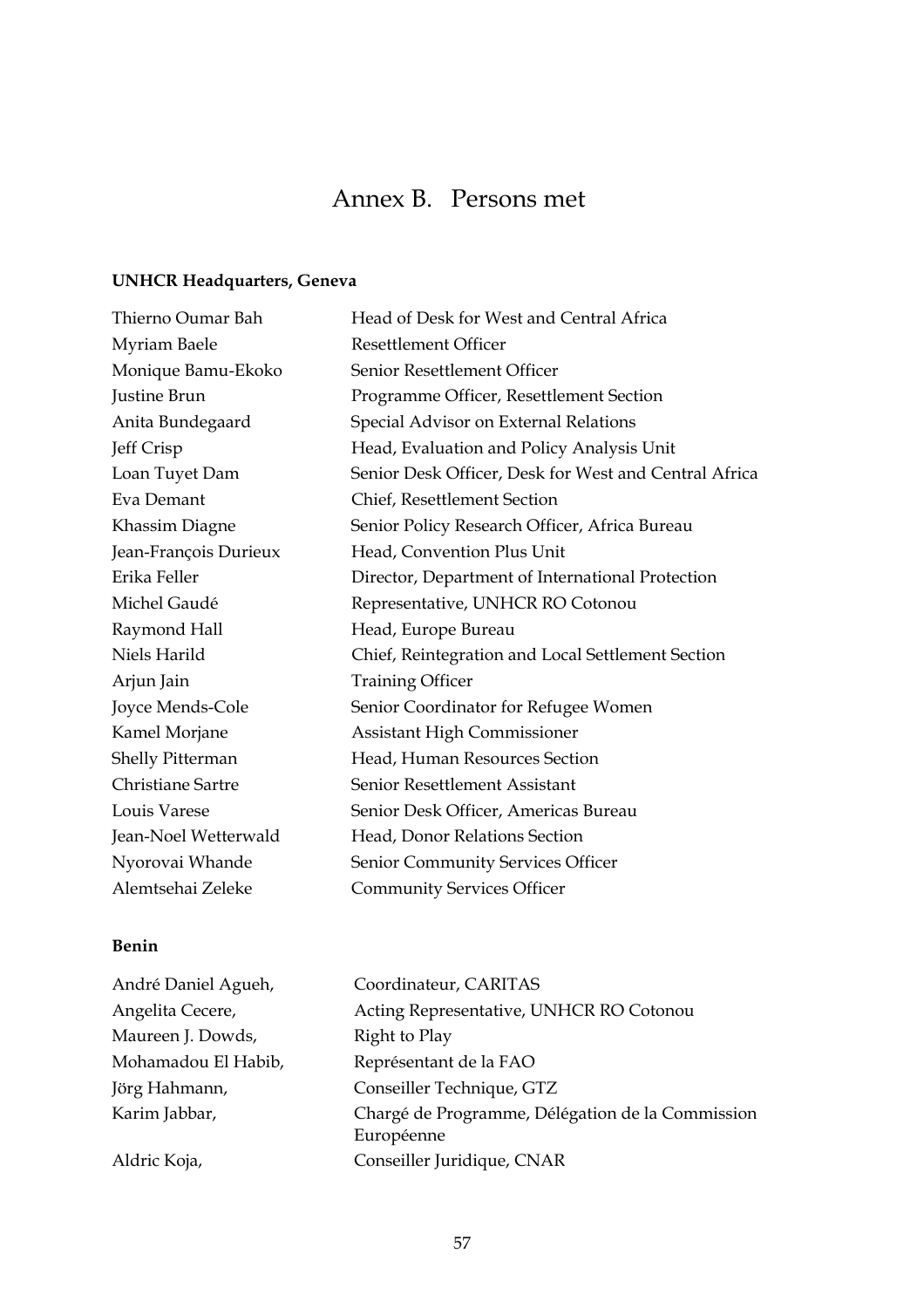#### RESETTLEMENT IN DEVELOPING COUNTRIES

| Damien S. Monnou,     | Administrateur Civil, Ministère de l'Interieur                                |
|-----------------------|-------------------------------------------------------------------------------|
| Cécile Muller,        | Association Française des Volontaires du Progrès                              |
| Wayne E. Neil,        | Ambassadeur des Etats Unis                                                    |
| Franco Nulli,         | Ambassadeur, Union Européenne                                                 |
| Alain Peters,         | African Refugee Foundation                                                    |
| Stephan Röken,        | Conseiller, Ambassade d'Allemagne                                             |
|                       | Sonia van Nispen tot Sevenaer, Chef de Poste Adjointe, Ambassade des Pays-Bas |
| Katherine M. Shamraj, | <b>UNHCR</b> Intern                                                           |

Home visits to 31 refugee households (25 resettled and 6 first asylum)

#### **Burkina Faso**

| Elisabeth Bailey,         | Deuxième Secrétaire, Ambassade des Etats Unis           |
|---------------------------|---------------------------------------------------------|
| Paul Bonnefoy,            | Conseiller économique, Délégation de la Commission      |
|                           | Européenne                                              |
| Jacques Gérard,           | Conseiller, Ambassade de France                         |
| J. Anthony Holmes,        | Ambassadeur des Etats Unis                              |
| Joseph Kienon,            | Chef du Projet CREDO-HCR                                |
| Christian Lemaire,        | Représentant Résident, PNUD                             |
| Moise Napon,              | Secrétaire Général, CREDO                               |
| Daouda Sawadogo,          | Fédération des Caisses Populaires du Burkina (FCPB)     |
| Laurentin Somda,          | Coordinateur, CONAREF                                   |
| Flemming West,            | Premier Conseiller, Ambassade de Danemark               |
| Antonio Garcia Velázquez, | Ambassadeur, Union Européenne                           |
| Koté Zakalia,             | Directeur de Cabinet, Ministère des Affaires Etrangères |

Home visits to 20 refugee households (12 resettled and 8 first asylum)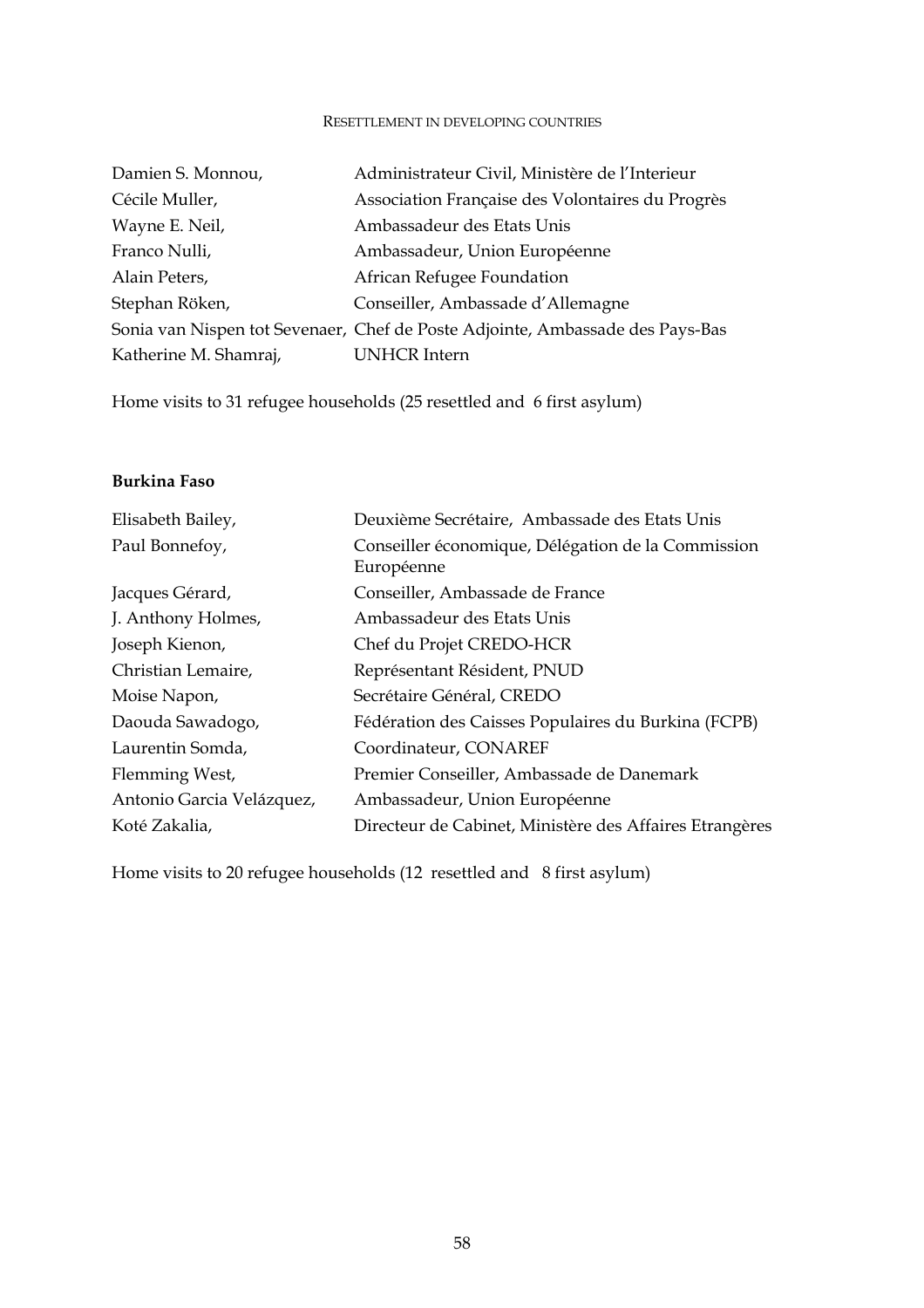# Annex C. Refugees resettled to Benin & Burkina Faso

 **BURKINA** 

|              |                          |           | <b>FASO</b>  |            |           |
|--------------|--------------------------|-----------|--------------|------------|-----------|
|              |                          |           |              |            |           |
|              |                          |           | 1998         |            |           |
|              |                          |           | June         | Burundi    | 5/23      |
|              |                          |           |              | Rwanda     | 1/8       |
|              |                          |           | August       | Tchad      | 1/1       |
| <b>BENIN</b> |                          |           | November     | $\rm RDC$  | 1/1       |
|              |                          |           | December     | <b>RDC</b> | 2/3       |
|              |                          |           |              |            |           |
| 1999         |                          |           | 1999         |            |           |
| April        | Rwanda                   | $1/1*$    | March        | Sudan      | 1/1       |
| June         | Rwanda                   | 3/11      | April        | Eritrea    | $1/1*$    |
|              | RDC                      | 1/1       | June         | Burundi    | 1/3       |
| July         | Sudan                    | 2/7       |              | Somalia    | 1/1       |
| August       | Uganda                   | 1/1       |              | <b>RDC</b> | $3/4*$    |
| September    | Burundi                  | 2/3       | July         | <b>RDC</b> | 1/1       |
| November     | Sierra Leone             | 1/1       |              | Rwanda     | 1/1       |
|              |                          |           | August       | Eritrea    | $-$ /4 FR |
|              |                          |           | September    | Rwanda     | 2/3       |
|              |                          |           |              |            |           |
| 2000         |                          |           | 2000         |            |           |
| March        | <b>RDC</b>               | 1/6       | January      | Sudan      | 1/5       |
| April        | <b>Equatorial Guinea</b> | $4/4*$    | February     | <b>RDC</b> | $-2$ FR   |
| May          | Burundi                  | 1/3       | April        | <b>RDC</b> | 3/10      |
| June         | Algeria                  | 1/1       |              |            |           |
| July         | <b>Equatorial Guinea</b> | $-$ /3 FR | <b>TOTAL</b> |            | 25/72     |
|              | $-1$ $1$                 | $A$ $A$   |              |            |           |

| <b>BURKINA FASO</b> |       |
|---------------------|-------|
| Burundi             | 6/26  |
| Eritrea             | 1/5   |
| <b>RDC</b>          | 10/21 |
| Rwanda              | 4/12  |
| Somalia             | 1/1   |
| Sudan               | 2/6   |
| Tchad               | 1/1   |
| <b>TOTAL</b>        | 25/72 |

| <b>Contract Contract Contract Contract Contract Contract Contract Contract Contract Contract Contract Contract Co</b><br><b>Service Service</b><br><b>Contract Contract Contract Contract Contract Contract Contract Contract Contract Contract Contract Contract Co</b> |
|--------------------------------------------------------------------------------------------------------------------------------------------------------------------------------------------------------------------------------------------------------------------------|
|--------------------------------------------------------------------------------------------------------------------------------------------------------------------------------------------------------------------------------------------------------------------------|

| $1/1*$<br>March<br>April<br>Rwanda<br>Sudan<br>Rwanda<br>Eritrea<br>3/11<br>April<br>June<br><b>RDC</b><br>1/1<br>Burundi<br>June<br>Sudan<br>2/7<br>Somalia<br>July<br>August<br>1/1<br><b>RDC</b><br>Uganda<br>2/3<br>September<br>Burundi<br><b>RDC</b><br>July<br>November<br>Sierra Leone<br>1/1<br>Rwanda<br>August<br>Eritrea<br>September<br>Rwanda | 1/1<br>$1/1*$<br>1/3<br>1/1<br>$3/4*$<br>1/1<br>1/1<br>$-$ /4 FR<br>2/3<br>1/5 |
|-------------------------------------------------------------------------------------------------------------------------------------------------------------------------------------------------------------------------------------------------------------------------------------------------------------------------------------------------------------|--------------------------------------------------------------------------------|
|                                                                                                                                                                                                                                                                                                                                                             |                                                                                |
|                                                                                                                                                                                                                                                                                                                                                             |                                                                                |
|                                                                                                                                                                                                                                                                                                                                                             |                                                                                |
|                                                                                                                                                                                                                                                                                                                                                             |                                                                                |
|                                                                                                                                                                                                                                                                                                                                                             |                                                                                |
|                                                                                                                                                                                                                                                                                                                                                             |                                                                                |
|                                                                                                                                                                                                                                                                                                                                                             |                                                                                |
|                                                                                                                                                                                                                                                                                                                                                             |                                                                                |
|                                                                                                                                                                                                                                                                                                                                                             |                                                                                |
|                                                                                                                                                                                                                                                                                                                                                             |                                                                                |
| 2000<br>2000                                                                                                                                                                                                                                                                                                                                                |                                                                                |
| 1/6<br>March<br><b>RDC</b><br>Sudan<br>January                                                                                                                                                                                                                                                                                                              |                                                                                |
| $4/4*$<br><b>Equatorial Guinea</b><br><b>RDC</b><br>February<br>April                                                                                                                                                                                                                                                                                       | $-2$ FR                                                                        |
| Burundi<br>1/3<br><b>RDC</b><br>May<br>April                                                                                                                                                                                                                                                                                                                | 3/10                                                                           |
| 1/1<br>Algeria<br>June                                                                                                                                                                                                                                                                                                                                      |                                                                                |
| <b>TOTAL</b><br><b>Equatorial Guinea</b><br>$-$ /3 FR<br>July                                                                                                                                                                                                                                                                                               | 25/72                                                                          |
| $1/1*$<br>August<br>Tchad                                                                                                                                                                                                                                                                                                                                   |                                                                                |
| November<br><b>Equatorial Guinea</b><br>$-$ /4 FR                                                                                                                                                                                                                                                                                                           |                                                                                |
| <b>BURKINA FASO</b><br>December<br>Tchad<br>3/3                                                                                                                                                                                                                                                                                                             |                                                                                |
| $-$ /23 FR<br>Tchad<br>Burundi                                                                                                                                                                                                                                                                                                                              | 6/26                                                                           |
| <b>RDC</b><br>1/5<br>Eritrea                                                                                                                                                                                                                                                                                                                                | 1/5                                                                            |
| <b>RDC</b><br>$-$ /1 FR<br>Rwanda                                                                                                                                                                                                                                                                                                                           | 10/21                                                                          |
| Rwanda                                                                                                                                                                                                                                                                                                                                                      | 4/12                                                                           |
| 2001<br>Somalia                                                                                                                                                                                                                                                                                                                                             | 1/1                                                                            |
| <b>RDC</b><br>3/16<br>Sudan<br>May                                                                                                                                                                                                                                                                                                                          | 2/6                                                                            |
| <b>RDC</b><br>Tchad<br>2/17<br>June                                                                                                                                                                                                                                                                                                                         | 1/1                                                                            |
| <b>TOTAL</b><br>5/18<br>Burundi                                                                                                                                                                                                                                                                                                                             | 25/72                                                                          |
| $2/10**$<br><b>RDC</b>                                                                                                                                                                                                                                                                                                                                      |                                                                                |
| Rwanda<br>$-1/1$                                                                                                                                                                                                                                                                                                                                            |                                                                                |
|                                                                                                                                                                                                                                                                                                                                                             |                                                                                |
| <b>TOTAL</b><br>35/141                                                                                                                                                                                                                                                                                                                                      |                                                                                |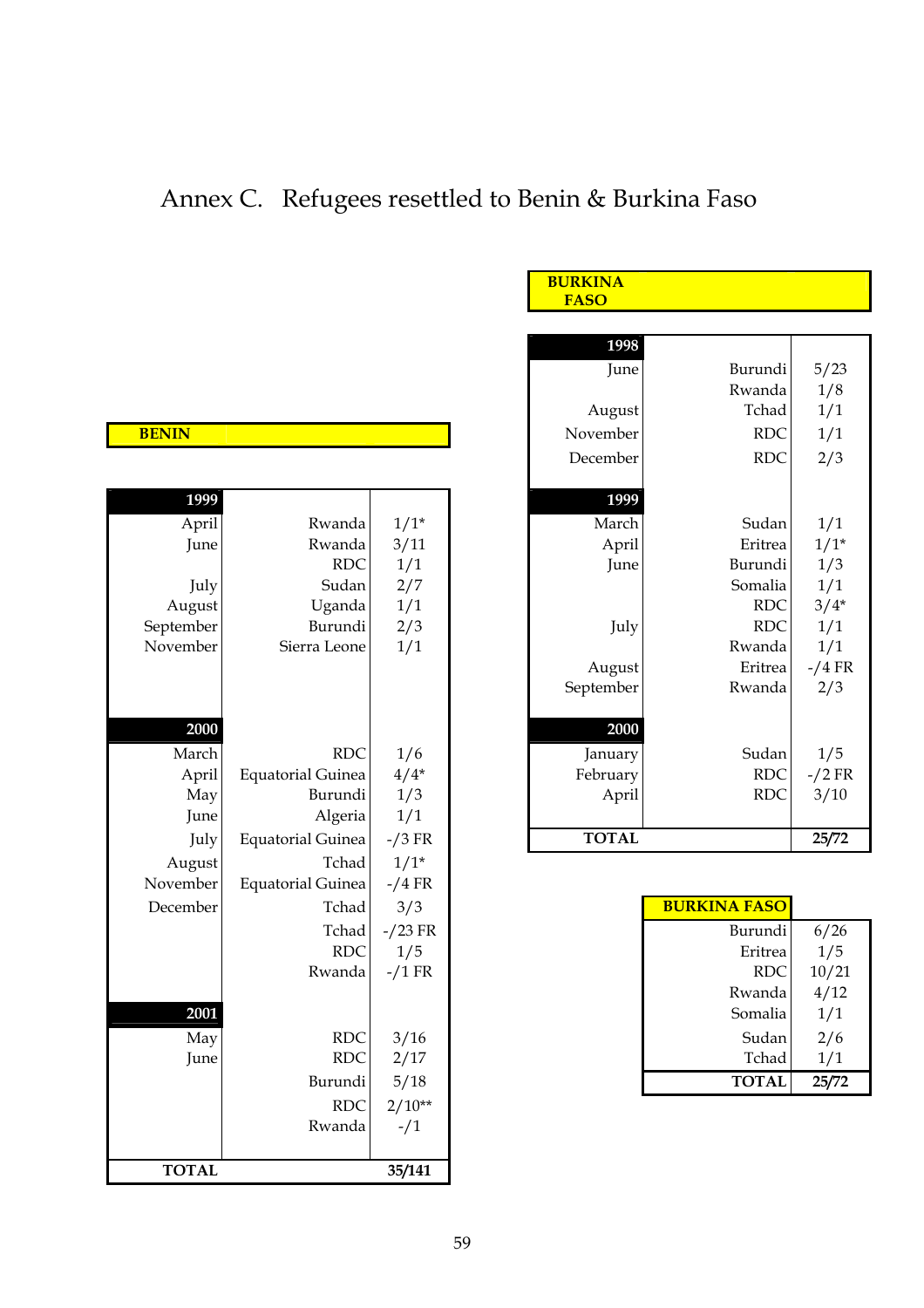#### RESETTLEMENT IN DEVELOPING COUNTRIES

| <b>BENIN</b>             |        |
|--------------------------|--------|
| Algeria                  | 1/1    |
| Burundi                  | 8/24   |
| <b>Equatorial Guinea</b> | 4/11   |
| <b>RDC</b>               | 10/55  |
| Rwanda                   | 4/14   |
| Sierra Leone             | 1/1    |
| Sudan                    | 2/7    |
| Tchad                    | 4/27   |
| Uganda                   | 1/1    |
| <b>TOTAL</b>             | 35/141 |

Uganda 1/1 **\*** plus subsequent Family Reunification -/xx

**TOTAL** 35/141 **\*\*** plus spouse from Rwanda in one family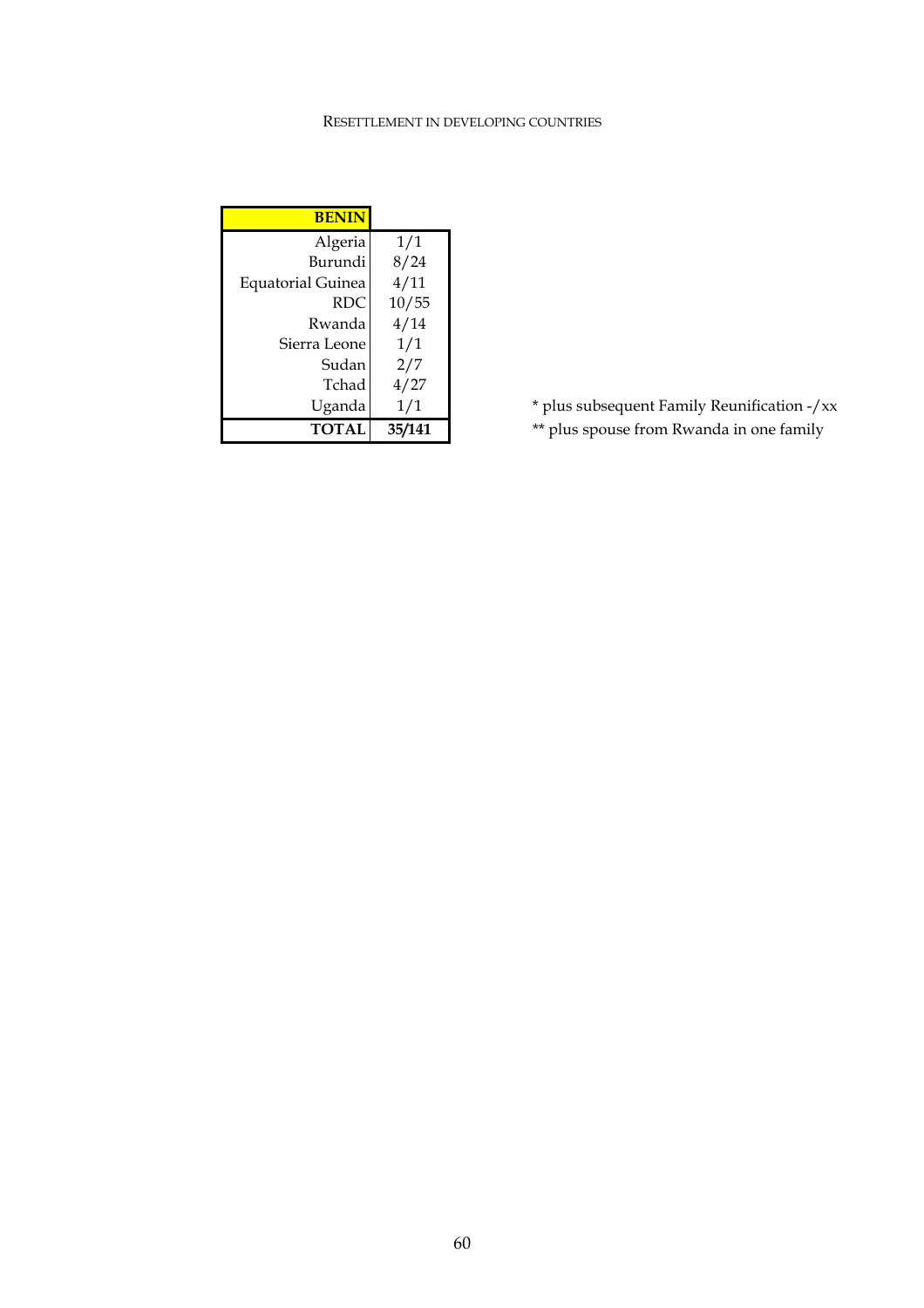|            | <b>BENIN</b> |        |         |         |         |                             |      |
|------------|--------------|--------|---------|---------|---------|-----------------------------|------|
|            | 1996         | 1997   | 1998    | 1999    | 2000    | 2001                        | 2002 |
| <b>BDI</b> |              |        |         |         | 41      |                             |      |
| <b>CHD</b> |              |        | <br>10  |         |         |                             |      |
| <b>CMR</b> |              |        |         |         |         |                             |      |
| COB        |              |        |         |         | <br>5   |                             |      |
| <b>COD</b> |              |        |         |         | <br>789 |                             |      |
| ETH        |              |        |         |         |         |                             |      |
| <b>NIG</b> | 78           | <br>29 | <br>314 | <br>317 | <br>64  |                             |      |
| <b>RWA</b> |              |        |         |         | <br>59  | ,,,,,,,,,,,,,,,,,,,,,,,,,,, |      |
| SUD        |              |        |         |         |         |                             |      |
| <b>TOG</b> | 14           | <br>63 |         | 43      | <br>595 |                             |      |
| <b>ZRE</b> |              |        |         | ς<br>   | <br>10  |                             |      |
|            | 99           | 93     | 332     | 373     | 1567    | 184                         |      |

Annex D. Refugees resettled from Benin and Burkina Faso

*BURKINA FASO* 

|                  | 1996 | 1997  | 1998   | 1999 | 2000                           | 2001 | 2002 |
|------------------|------|-------|--------|------|--------------------------------|------|------|
| <b>BDI</b>       |      | 12    | 15     |      |                                |      |      |
| <b>CHD</b>       |      | 23    | 33     | 6    |                                |      |      |
| <b>CMR</b>       |      | 10    | 11     | 2    |                                |      |      |
| GHA              |      | З     |        |      |                                |      |      |
| $\overline{ICO}$ |      |       |        |      |                                |      |      |
| <b>IRN</b>       |      |       |        |      |                                |      |      |
| <b>MAU</b>       |      |       | 2      |      |                                |      |      |
| NIG              |      |       |        |      | ,,,,,,,,,,,,,,,,,,,,,,,,,,,,,, |      |      |
| <b>RWA</b>       |      | 24    |        |      |                                |      |      |
| <b>SUD</b>       |      |       |        |      |                                |      |      |
| <b>TOG</b>       |      | g     | <br>12 |      |                                |      |      |
| ZRE              |      | 2<br> | <br>   |      |                                |      |      |
|                  |      | 84    | 90     | 8    |                                |      |      |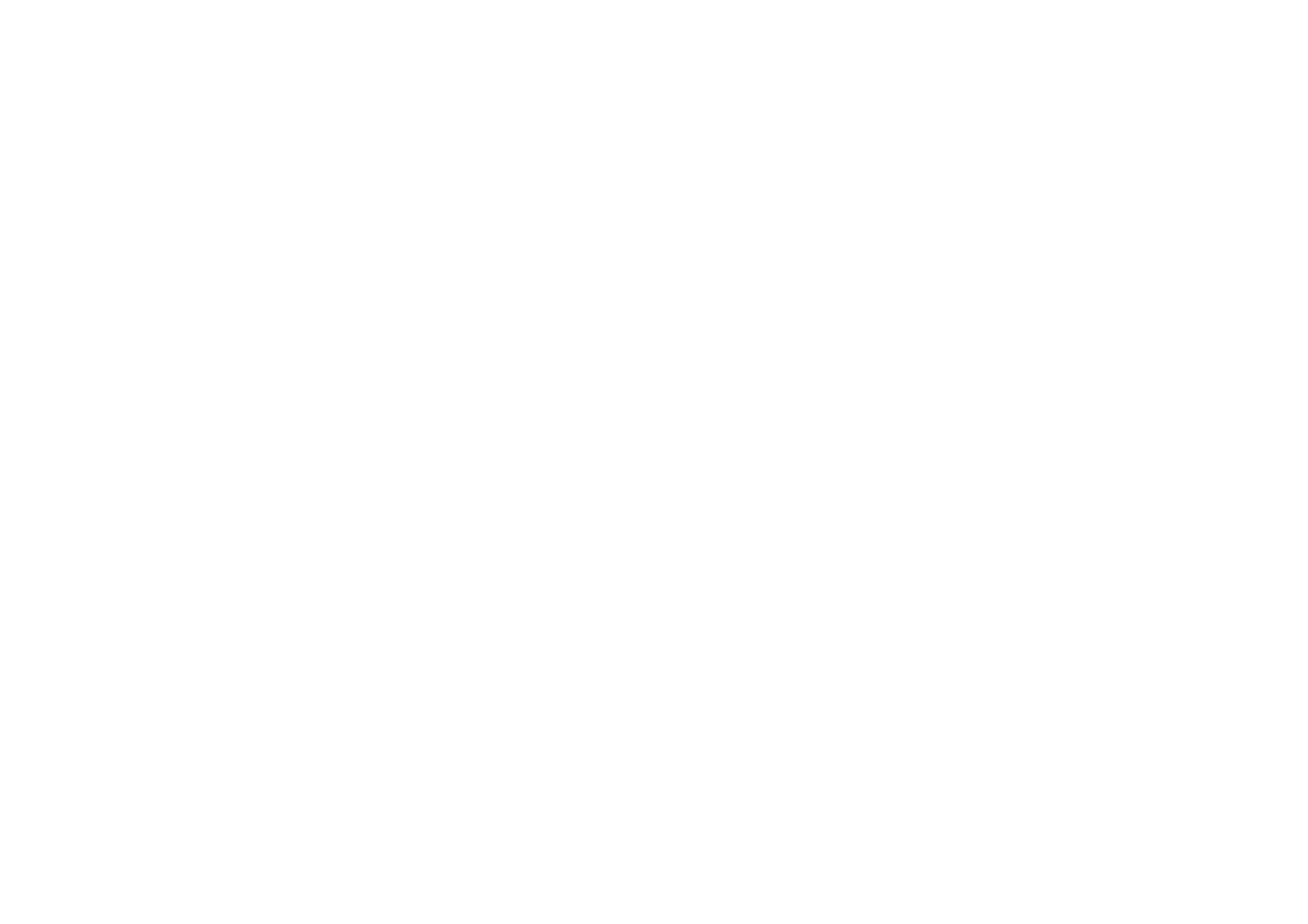| Annex E. Refugee statistics by country of origin, 1998 - 2003 |  |  |  |  |  |  |  |  |
|---------------------------------------------------------------|--|--|--|--|--|--|--|--|
|---------------------------------------------------------------|--|--|--|--|--|--|--|--|

| <b>BENIN</b>             | 1992 | 1993    | 1994   | 1995   | 1996  | 1997  | 1998  | 1999           | 2000           | 2001            | 2002            | <b>Jun-03</b>   |
|--------------------------|------|---------|--------|--------|-------|-------|-------|----------------|----------------|-----------------|-----------------|-----------------|
| <b>ALGERIE</b>           |      |         |        |        |       |       |       | 7              | $\overline{7}$ | 7               | 7               |                 |
| <b>ANGOLA</b>            |      |         |        |        |       |       |       | 1              | $\mathfrak{Z}$ | 3               | 3               | 3               |
| <b>BURUNDI</b>           |      |         |        |        |       |       |       | 95             | 111            | 132             | 134             | 138             |
| <b>BURKINA FASO</b>      |      |         |        |        |       |       |       | 6              | 9              | $\,8\,$         | 8               | 8               |
| <b>BOSNIE</b>            |      |         |        |        |       |       |       |                |                | $\mathfrak{Z}$  | $\mathfrak{Z}$  | 3               |
| REP. CENTRAFRICAINE      |      |         |        |        |       |       |       | $\overline{2}$ | 6              | 33              | 52              | 58              |
| <b>TCHAD</b>             |      |         |        |        |       |       |       | 239            | 369            | 427             | 455             | 461             |
| <b>CAMEROUN</b>          |      |         |        |        |       |       |       | 48             | 51             | $\overline{52}$ | $\overline{54}$ | $\overline{54}$ |
| <b>CONGO BRAZZAVILLE</b> |      |         |        |        |       |       |       | 383            | 1,238          | 1,241           | 1,243           | 1,246           |
| CONGO DEMOCRATIQUE       |      |         |        |        |       |       |       | 163            | 674            | 811             | 872             | 877             |
| <b>COMORES</b>           |      |         |        |        |       |       |       |                | $\mathbf{1}$   | $\mathbf{1}$    | $\overline{2}$  | $\overline{2}$  |
| <b>CUBA</b>              |      |         |        |        |       |       |       |                | $\mathbf{1}$   | $\mathbf{1}$    | $\overline{2}$  | $\overline{2}$  |
| <b>GUINEE EQUATORIAL</b> |      |         |        |        |       |       |       |                | 10             | 11              | 13              | 13              |
| <b>ETHIOPIE</b>          |      |         |        |        |       |       |       | 11             | 15             | 14              | 16              | 16              |
| <b>GHANA</b>             |      |         |        |        |       |       |       |                |                |                 | $\mathbf{1}$    | $\mathbf{1}$    |
| <b>GUINEE BISSAU</b>     |      |         |        |        |       |       |       |                | $\sqrt{2}$     | $\mathfrak{B}$  | $\mathfrak{Z}$  | $\mathfrak{B}$  |
| <b>GUINEE</b>            |      |         |        |        |       |       |       |                | $\bf 4$        | 9               | 9               | 9               |
| <b>COTE D'IVOIRE</b>     |      |         |        |        |       |       |       |                | $\mathbf{1}$   | $\mathbf{1}$    | 18              | 60              |
| <b>IRAQ</b>              |      |         |        |        |       |       |       |                | $\overline{4}$ | $\overline{4}$  | $\overline{7}$  | $\overline{7}$  |
| <b>LIBERIA</b>           |      |         |        |        |       |       |       |                | $\overline{2}$ | $\overline{2}$  | 6               | 6               |
| <b>NIGER</b>             |      |         |        |        |       |       |       | $\mathbf{1}$   | $\overline{2}$ | $\overline{2}$  | $\mathcal{P}$   | $\mathfrak{D}$  |
| <b>NIGERIA</b>           |      |         |        |        |       |       |       | 190            | 205            | 229             | 250             | 249             |
| <b>OMAN</b>              |      |         |        |        |       |       |       |                |                | $\overline{2}$  | $\overline{2}$  | $\mathcal{D}$   |
| <b>RWANDA</b>            |      |         |        |        |       |       |       | 457            | 513            | 576             | 593             | 595             |
| <b>SIERRA LEONE</b>      |      |         |        |        |       |       |       | $\mathbf{1}$   | $\mathfrak{Z}$ | $\overline{4}$  | 5               | 5               |
| <b>SOMALIE</b>           |      |         |        |        |       |       |       |                | $\overline{2}$ | $\overline{2}$  | $\overline{2}$  | $\overline{c}$  |
| <b>SOUDAN</b>            |      |         |        |        |       |       |       | 10             | 28             | 32              | 47              | 49              |
| <b>SYRIE</b>             |      |         |        |        |       |       |       |                | $\mathbf{1}$   | $\mathbf{1}$    | $\mathbf{1}$    | $\mathbf{1}$    |
| <b>TOGO</b>              |      |         |        |        |       |       |       | 1,305          | 1,029          | 1,182           | 1,205           | 1,208           |
| <b>OUGANDA</b>           |      |         |        |        |       |       |       | 5              | 5              | 5               | 5               | 5               |
| <b>ZAMBIE</b>            |      |         |        |        |       |       |       |                |                | $\mathbf{1}$    |                 | $\mathbf{1}$    |
| <b>AUTRES A RISQUE</b>   |      |         |        |        |       |       |       | 733            |                |                 |                 |                 |
|                          |      |         |        |        |       |       |       |                |                |                 |                 |                 |
| <b>TOTAL</b>             | 300  | 156,200 | 70,400 | 23,800 | 6,000 | 2,900 | 2,900 | 3,657          | 4,296          | 4,799           | 5,021           | 5,093           |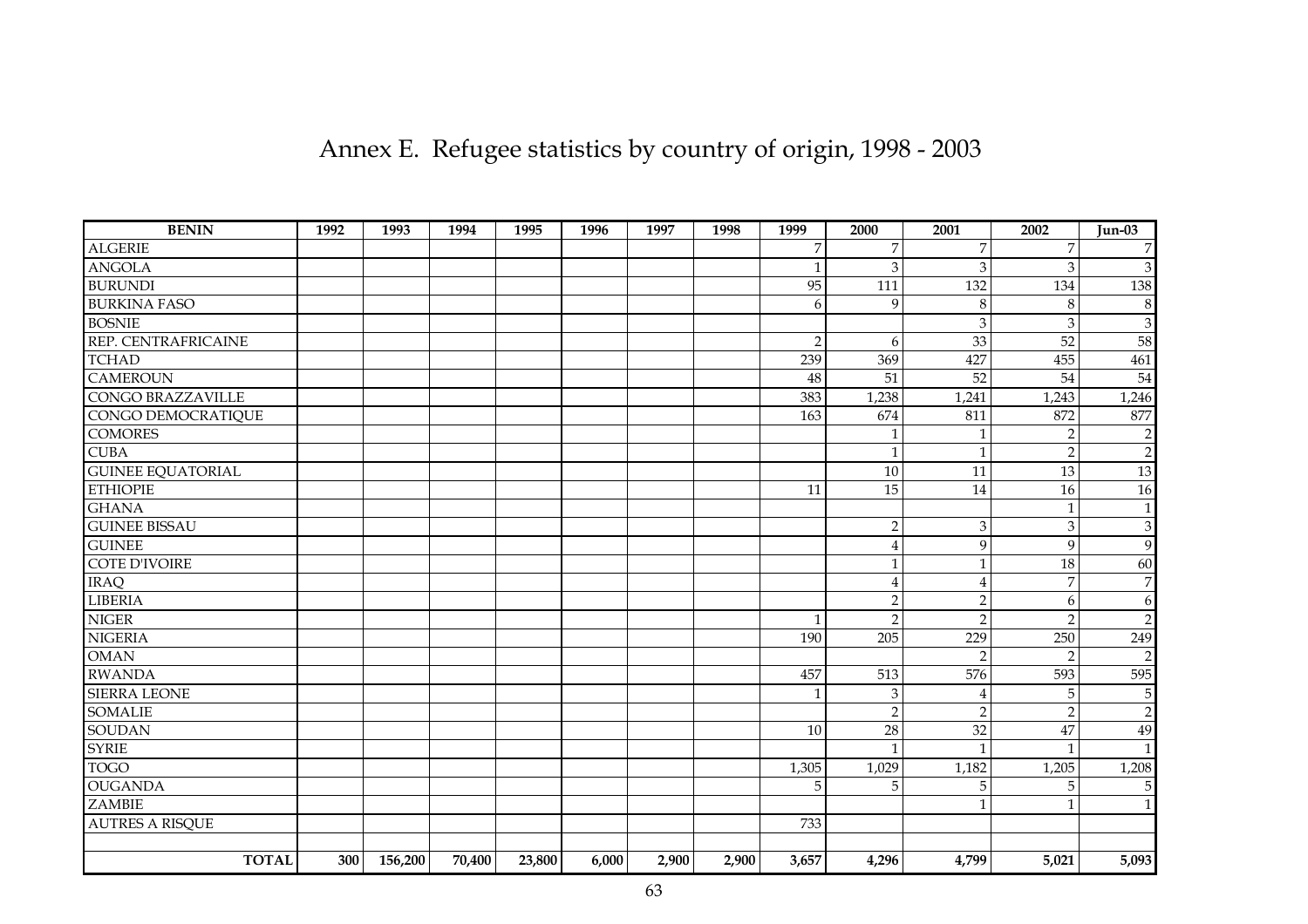#### RESETTLEMENT IN DEVELOPING COUNTRIES

| <b>BURKINA FASO</b>      | 1992  | 1993  | 1994   | 1995   | 1996   | 1997  | 1998 | 1999           | 2000         | $2001 *$     | 2002         | $Jun-03$       |
|--------------------------|-------|-------|--------|--------|--------|-------|------|----------------|--------------|--------------|--------------|----------------|
| <b>ALGERIE</b>           |       |       |        |        |        |       |      | 5              | 5            |              |              |                |
| <b>ANGOLA</b>            |       |       |        |        |        |       |      | $\overline{2}$ | $\sqrt{2}$   |              |              |                |
| <b>BURUNDI</b>           |       |       |        |        |        |       |      | 49             | 50           | 63           | 63           | 68             |
| <b>BENIN</b>             |       |       |        |        |        |       |      | $\mathbf{1}$   | $\mathbf{1}$ |              |              |                |
| REP. CENTRAFRICAINE      |       |       |        |        |        |       |      | $\overline{4}$ | 4            | $\mathbf{1}$ | $\mathbf{1}$ | $1\vert$       |
| <b>TCHAD</b>             |       |       |        |        |        |       |      | 100            | 103          | 144          | 144          | 145            |
| <b>CAMEROUN</b>          |       |       |        |        |        |       |      | 12             | 14           | 5            | 5            | $\mathbf 5$    |
| <b>CONGO BRAZZAVILLE</b> |       |       |        |        |        |       |      | 94             | 96           | 71           | 71           | 83             |
| CONGO DEMOCRATIQUE       |       |       |        |        |        |       |      | 26             | 39           | 28           | $28\,$       | $28\,$         |
| <b>ERITREE</b>           |       |       |        |        |        |       |      | 5              | 5            | 5            | 5            | $\mathbf 5$    |
| <b>GHANA</b>             |       |       |        |        |        |       |      | 10             | 9            | $\mathbf{1}$ | $\mathbf{1}$ | $\mathbf{1}$   |
| <b>GUINEE</b>            |       |       |        |        |        |       |      | 5              | 5            | $\mathbf{1}$ | $\mathbf{1}$ | $\mathbf{1}$   |
| <b>COTE D'IVOIRE</b>     |       |       |        |        |        |       |      |                | $\mathbf{1}$ | $\mathbf{1}$ | $\mathbf 1$  | $1\vert$       |
| <b>IRAN</b>              |       |       |        |        |        |       |      | 14             | 14           |              |              |                |
| <b>LIBERIA</b>           |       |       |        |        |        |       |      | 12             | 12           |              |              |                |
| <b>MAURITANIA</b>        |       |       |        |        |        |       |      | 10             | 10           |              |              |                |
| <b>MALI</b>              |       |       |        |        |        |       |      | 8              | $\,8\,$      | 3            | 3            | 3 <sup>1</sup> |
| $NIGER$                  |       |       |        |        |        |       |      | $\mathbf{1}$   | $\mathbf{1}$ |              |              |                |
| <b>NIGERIA</b>           |       |       |        |        |        |       |      | 52             | 52           |              |              |                |
| <b>RWANDA</b>            |       |       |        |        |        |       |      | 184            | 180          | 96           | 96           | 96             |
| <b>SRI LANKA</b>         |       |       |        |        |        |       |      | -1             | 1            |              |              |                |
| <b>SOMALIE</b>           |       |       |        |        |        |       |      | $\mathbf{1}$   | $\mathbf{1}$ |              |              |                |
| <b>SOUDAN</b>            |       |       |        |        |        |       |      | 6              | 11           | 6            | 6            | 6              |
| <b>TOGO</b>              |       |       |        |        |        |       |      | 70             | 69           | 29           | 29           | 29             |
| <b>VIETNAM</b>           |       |       |        |        |        |       |      | 3              | 3            | 3            | 3            | $\mathbf{3}$   |
| <b>TOTAL</b>             | 5,700 | 6,600 | 50,000 | 29,800 | 28,400 | 1,800 | 600  | 675            | 696          | 457          | 457          | 475            |

Note: Fin 2000 - debut 2001 il y a eu un enregistrement des

refugies vivant toujours au Burkina Faso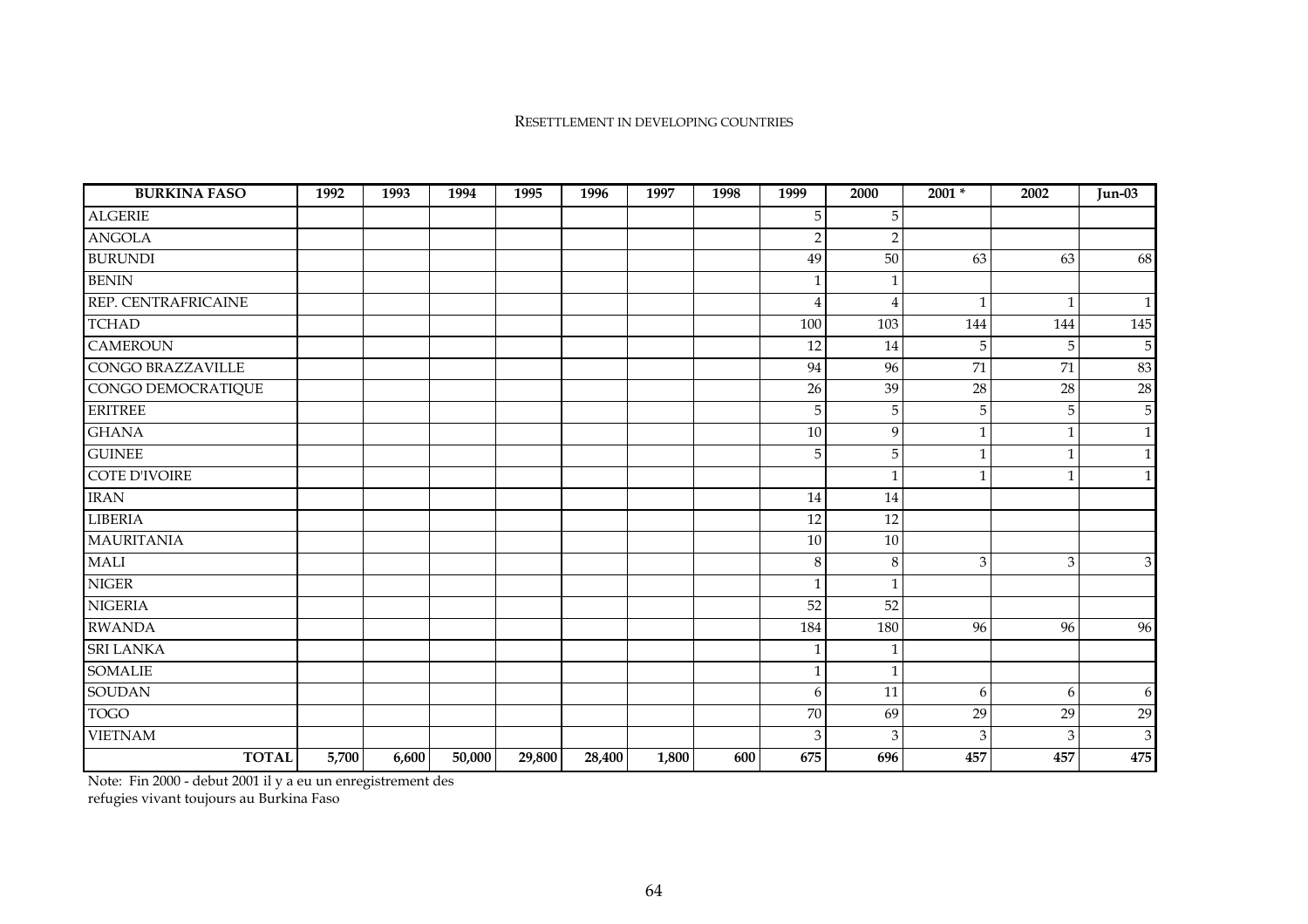# Annex F. Summary table of pilot project expenditure

Resettlement Project VAR/550 – Benin, expenditure

| <b>Sector</b>                                                   | 1998<br>Sub-project   |                        |             |                        | 1999<br>Sub-project     |                          | 2000<br>Sub-project   |                        |             |  |
|-----------------------------------------------------------------|-----------------------|------------------------|-------------|------------------------|-------------------------|--------------------------|-----------------------|------------------------|-------------|--|
|                                                                 | (h)<br><b>CARITAS</b> | (h <sub>2</sub> CNAR   | (s) HCR-BEN | (h)<br><b>CARITAS</b>  | (h <sub>2</sub> CNAR    | $(s)$ HCR-<br><b>BEN</b> | (h)<br><b>CARITAS</b> | (h <sub>2</sub> CNAR   | (s) HCR-BEN |  |
| <b>B.</b> Transport                                             |                       |                        |             |                        |                         |                          | 543,000               |                        | 10,000      |  |
| C. Domestic Needs/<br><b>Household Support</b>                  |                       |                        |             | 3,853,953              |                         |                          | 13,996,260            |                        |             |  |
| F. Health/Nutrition                                             |                       |                        |             |                        | 5,996,124               |                          |                       | 14,342,941             |             |  |
| G. Shelter/Other infrastructure                                 |                       |                        |             | 4,159,998              |                         |                          | 13,962,860            |                        |             |  |
| H. Community Services                                           |                       |                        |             | 2,374,303              |                         |                          | 3,049,900             |                        |             |  |
| I. Education                                                    |                       |                        |             | 1,630,650              |                         | 209,400                  | 2,533,732             |                        | 1,227,208   |  |
| N. Income-Generation                                            |                       |                        |             |                        |                         |                          | 13,199,695            |                        |             |  |
| O. Legal Assistance/Protection<br>P. Agency Operational Support | 2,668,800             | 1,125,000<br>2,725,388 |             | 2,154,340<br>9,853,369 | 4,591,599<br>11,722,181 | 258,569                  | 6,929,673             | 5,623,100<br>8,214,661 | 6,629,479   |  |
|                                                                 |                       |                        |             |                        |                         |                          |                       |                        |             |  |
| <b>TOTAL</b>                                                    |                       |                        |             |                        |                         |                          |                       |                        |             |  |
| <b>CFAF</b>                                                     | 2,668,800             | 3,850,388              | $\Omega$    | 24,026,613             | 22,309,904              | 467,969                  | 54,215,120            | 28,180,702             | 7,866,687   |  |
| <b>EQUIVALENT</b>                                               |                       |                        |             |                        |                         |                          |                       |                        |             |  |
| US\$                                                            | 4,448                 | 6,417                  | $\bf{0}$    | 37,551                 | 35,479                  | 763                      | 74,779                | 39,689                 | 10,515      |  |
|                                                                 |                       |                        |             |                        |                         |                          |                       |                        |             |  |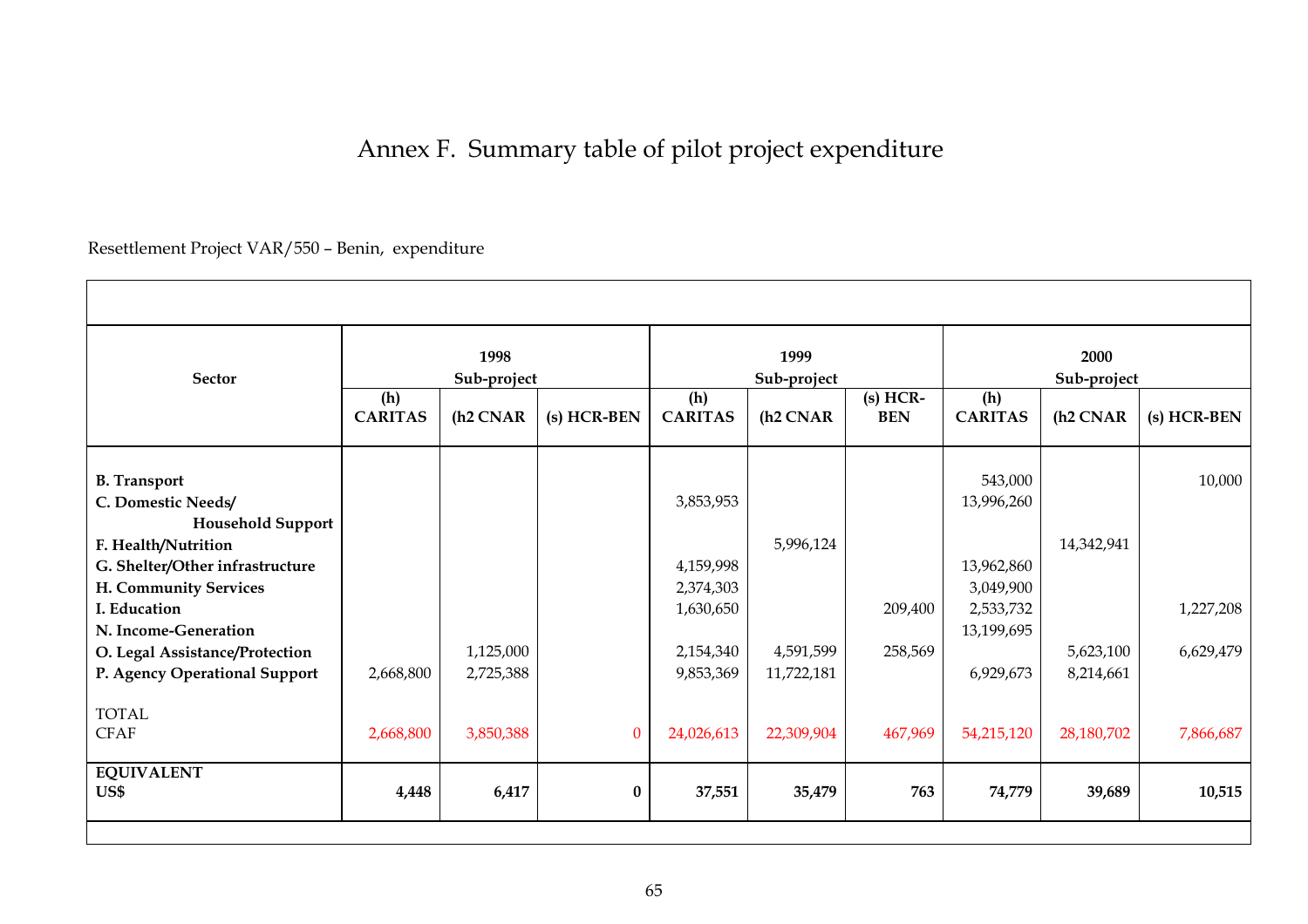#### RESETTLEMENT IN DEVELOPING COUNTRIES

Resettlement Project VAR/550 – Benin, expenditure

| <b>Sector</b>                                                                                                                    |                                                  | 2001<br>Sub-project               |                      |                                                   | 2002<br>Sub-project    |                          | 2003<br>Sub-project           |                       |                      |  |
|----------------------------------------------------------------------------------------------------------------------------------|--------------------------------------------------|-----------------------------------|----------------------|---------------------------------------------------|------------------------|--------------------------|-------------------------------|-----------------------|----------------------|--|
|                                                                                                                                  | (h)<br><b>CARITAS</b>                            | (h <sub>2</sub> CNAR              | (s) HCR-BEN          | (h)<br><b>CARITAS</b>                             | (h <sub>2</sub> CNAR   | $(s)$ HCR-<br><b>BEN</b> | $(g)$ CPPS                    | (h)<br><b>CARITAS</b> | $(h2 \text{ CNAR})$  |  |
| <b>B.</b> Transport<br>C. Domestic Needs/<br><b>Household Support</b><br>F. Health/Nutrition<br>G. Shelter/Other infrastructure  | 1,500,042<br>25,602,265<br>26,246,607            | 11,341,325                        |                      | 0<br>16,393,765<br>13,358,850                     | 12,077,020             |                          |                               | 2,019,750             | 261,580              |  |
| H. Community Services<br>I. Education<br>N. Income-Generation<br>O. Legal Assistance/Protection<br>P. Agency Operational Support | 3,387,625<br>7,921,415<br>9,140,345<br>7,077,273 | 800,000<br>4,667,750<br>9,320,096 | 1,613,390<br>251,750 | 3,294,400<br>9,652,400<br>25,231,390<br>7,597,668 | 1,737,800<br>8,772,247 | 1,467,000                | 362,000<br>180,000<br>160,000 | 200,000<br>511,000    | 1,161,000<br>648,120 |  |
| <b>TOTAL</b><br><b>CFAF</b>                                                                                                      | 80,875,571                                       | 26,129,171                        | 1,865,140            | 75,528,473                                        | 22,587,067             | 1,467,000                | 702,000                       | 2,730,750             | 2,070,700            |  |
| <b>EQUIVALENT</b><br>US\$                                                                                                        | 109,960                                          | 35,662                            | 2,516                | 103,594                                           | 31,262                 | 2,156                    | 1,150                         | 4,472                 | 3,391                |  |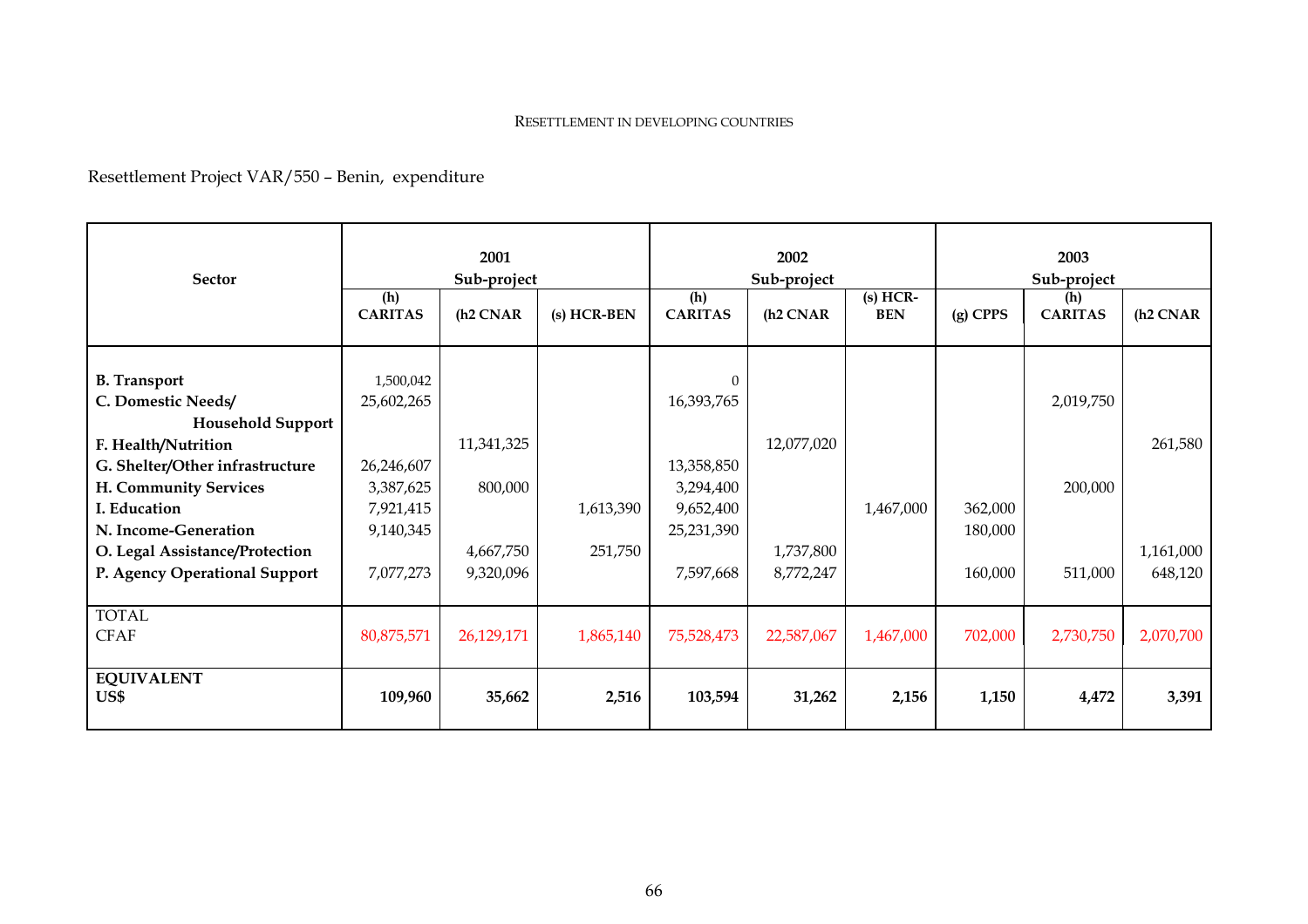## Resettlement Project VAR/550 – Burkina Faso, expenditure

| <b>Sector</b>                       | 2001<br>Sub-project |                          | 2002<br>Sub-project   |          |                          | 2003<br>Sub-project   |                     |
|-------------------------------------|---------------------|--------------------------|-----------------------|----------|--------------------------|-----------------------|---------------------|
|                                     | (i) CONAREF         | $(t)$ HCR-<br><b>BKF</b> | (i)<br><b>CONAREF</b> | (i2 RCPB | $(t)$ HCR-<br><b>BKF</b> | (i)<br><b>CONAREF</b> | (i)<br><b>CREDO</b> |
| <b>B.</b> Transport                 | 910,849             |                          | $\overline{0}$        |          |                          | 12,500                |                     |
| C. Domestic Needs/Household Support | 14,011,991          |                          | 8,675,601             |          |                          |                       | 65,000              |
| F. Health/Nutrition                 | 10,910,596          |                          | 7,184,881             |          |                          | 471,724               | 110,143             |
| G. Shelter/Other infrastructure     | 8,737,650           |                          | 4,068,000             |          |                          |                       |                     |
| H. Community Services               | 2,735,849           | 150,000                  | 4,979,455             |          |                          | 704,080               |                     |
| I. Education                        | 13,649,377          |                          | 6,200,101             |          |                          | 150,000               |                     |
| N. Income-Generation                | 2,672,584           |                          | 9,385,000             |          |                          |                       | 530,000             |
| O. Legal Assistance/Protection      | 5,879,673           | 2,754,080                | 4,601,911             |          |                          | 1,186,594             |                     |
| P. Agency Operational Support       | 25,048,635          |                          | 30,061,046            |          |                          | 5,984,300             | 30,000              |
|                                     |                     |                          |                       |          |                          |                       |                     |
| <b>TOTAL</b><br><b>CFAF</b>         | 84,557,203          | 2,904,080                | 75,155,995            | $\Omega$ | $\overline{0}$           | 8,509,198             | 735,143             |
| <b>EQUIVALENT</b><br>US\$           | 114,773             | 3,990                    | 103,418               | $\bf{0}$ | $\bf{0}$                 | 13,934                | 1,204               |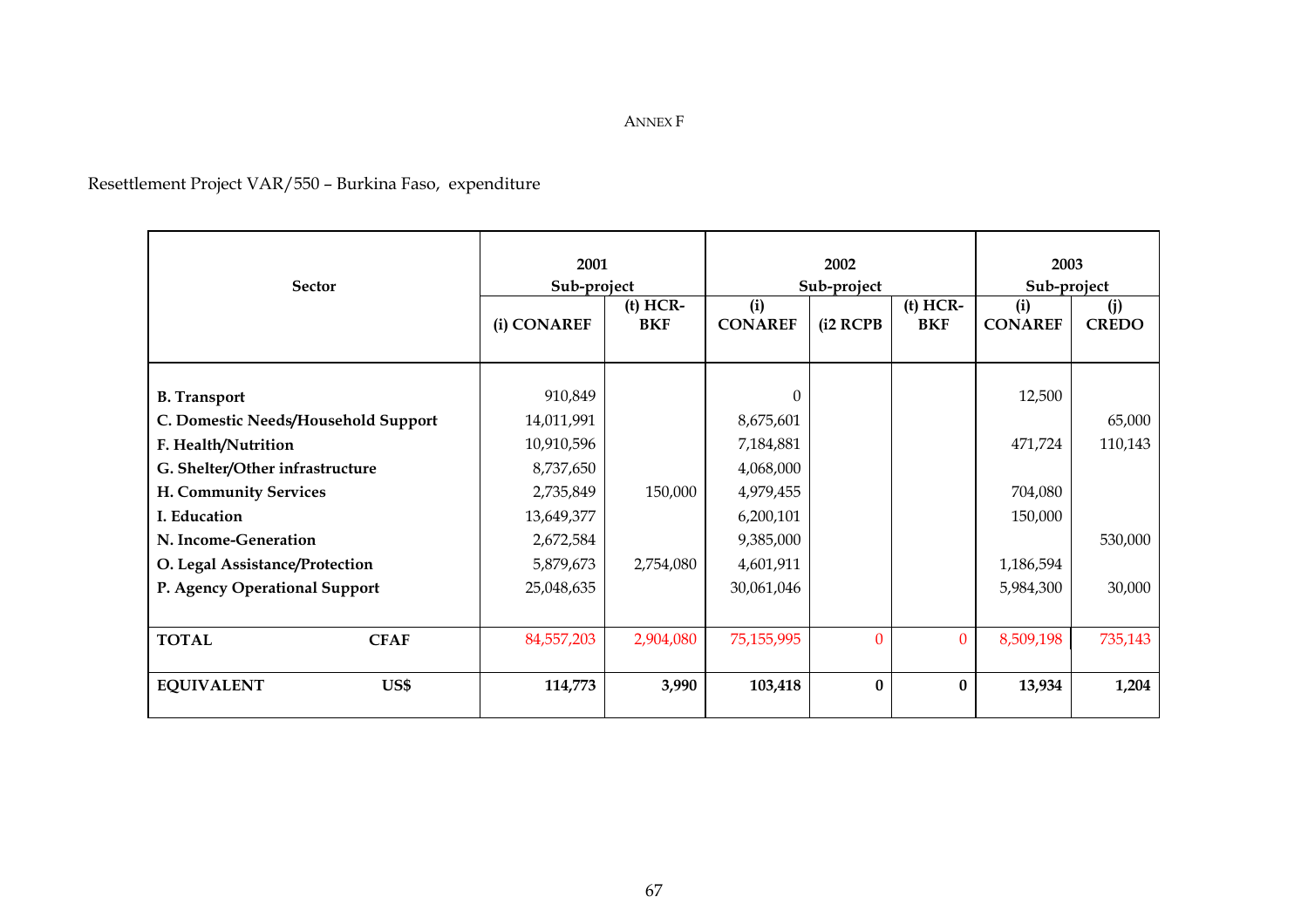#### RESETTLEMENT IN DEVELOPING COUNTRIES

Resettlement Project VAR/550 – Burkina Faso, expenditure

| <b>Sector</b>                      | 2001<br>Sub-project |               | 2002<br>Sub-project |                     |               | 2003<br>Sub-project |             |
|------------------------------------|---------------------|---------------|---------------------|---------------------|---------------|---------------------|-------------|
|                                    | (i) CONAREF         | $(t)$ HCR-BKF | (i) CONAREF         | $(i2 \text{ RCPB})$ | $(t)$ HCR-BKF | (i) CONAREF         | $(i)$ CREDO |
|                                    |                     |               |                     |                     |               |                     |             |
| <b>B.</b> Transport                | 910,849             |               | $\Omega$            |                     |               | 12,500              |             |
| C. Domestic Needs/Household Suppor | 14,011,991          |               | 8,675,601           |                     |               |                     | 65,000      |
| F. Health/Nutrition                | 10,910,596          |               | 7,184,881           |                     |               | 471,724             | 110,143     |
| G. Shelter/Other infrastructure    | 8,737,650           |               | 4,068,000           |                     |               |                     |             |
| H. Community Services              | 2,735,849           | 150,000       | 4,979,455           |                     |               | 704,080             |             |
| I. Education                       | 13,649,377          |               | 6,200,101           |                     |               | 150,000             |             |
| N. Income-Generation               | 2,672,584           |               | 9,385,000           |                     |               |                     | 530,000     |
| O. Legal Assistance/Protection     | 5,879,673           | 2,754,080     | 4,601,911           |                     |               | 1,186,594           |             |
| P. Agency Operational Support      | 25,048,635          |               | 30,061,046          |                     |               | 5,984,300           | 30,000      |
|                                    |                     |               |                     |                     |               |                     |             |
| <b>TOTAL</b><br><b>CFAF</b>        | 84,557,203          | 2,904,080     | 75,155,995          | $\mathbf{0}$        | $\Omega$      | 8,509,198           | 735,143     |
| <b>EQUIVALENT</b><br>US\$          | 114,773             | 3,990         | 103,418             | $\bf{0}$            | $\mathbf{0}$  | 13,934              | 1,204       |
|                                    |                     |               |                     |                     |               |                     |             |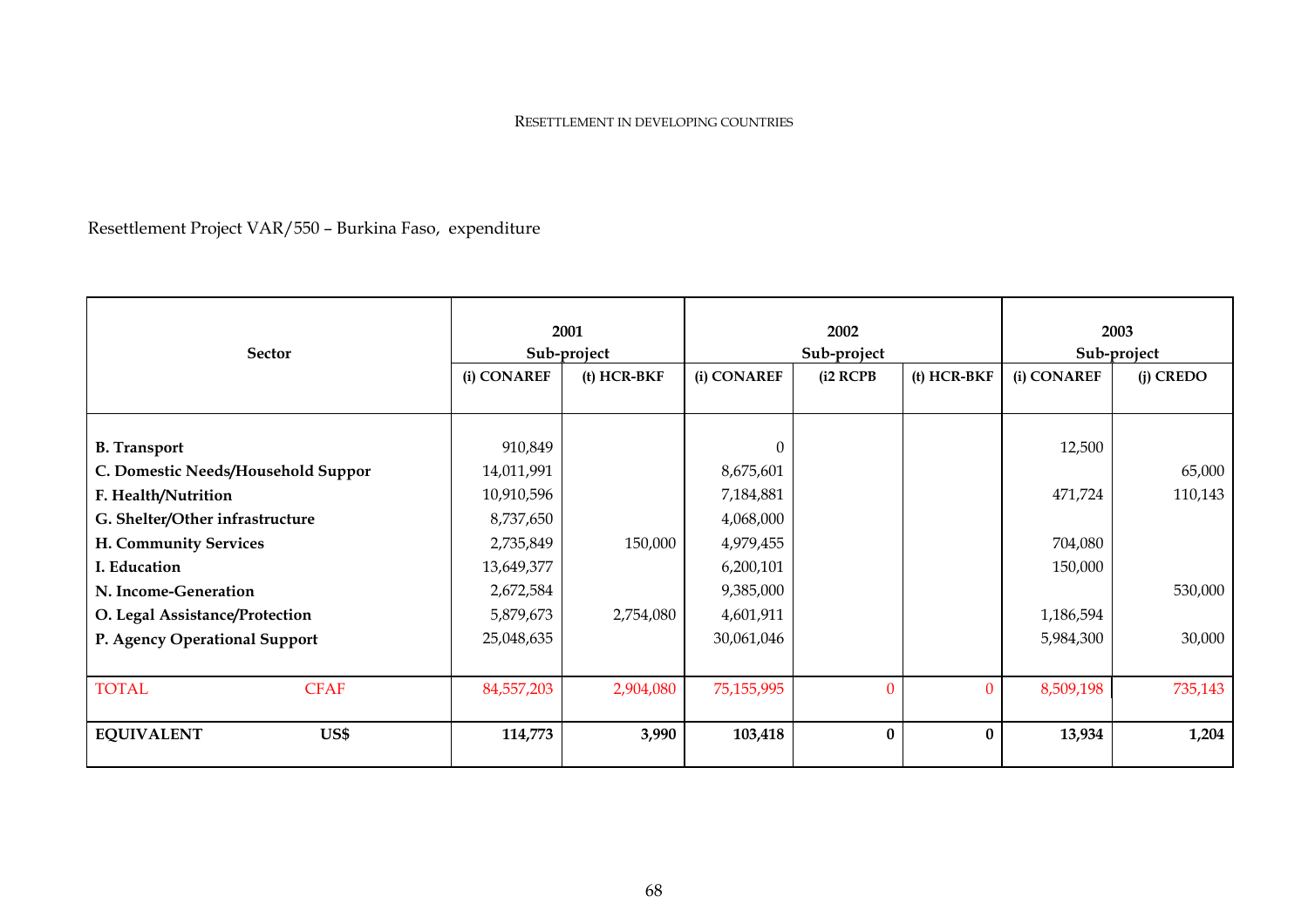# Annex G. Note on lessons learned in the evaluation process and methodologies

The evaluation team is pleased to note that the organisation of the evaluation process and the logistical and administrative support it received, both at UNHCR Headquarters and in the field, can only be described as optimal. The following remarks aim to highlight those aspects that were especially helpful in carrying out the terms of reference. The improvements that could have been envisaged are very few in number, as detailed below.

#### *The evaluation team*

The evaluation team consisted of one (male) academic with previous UNHCR and evaluation experience and one (female) expert on refugee integration who is also in charge of an NGO. The different skills and experience of the two team members proved to be mutually enriching and enabled them to examine their data from distinct but complementary points of view. It was encouraging to find that despite the difference in perspective the evaluators came to similar conclusions on all substantive issues.

#### *Overall organisation*

The evaluation took place in the following stages:

- 1. Briefing at Headquarters and meeting with Steering Committee
- 2. Field Mission to Benin and Burkina Faso (three weeks in total)
- 3. Debriefing at Headquarters, with Steering Committee
- 4. Submission of summary report
- 5. Feed-back from the Field Office on summary report
- 6. Submission of draft report
- 7. Discussion of draft report at HQ with Steering Committee
- 8. Submission of report in final

This sequence of steps allowed for a maximum degree of consultation with all staffmembers concerned prior to the submission of the final document. In this way, points of detail could be clarified, misunderstandings avoided and adequate consideration given to a wide range of opinions and suggestions.

Since the subject of this evaluation covered a longer time-span (1997-2003), access to prior years' records was particularly important, especially during stage one and three of the process. The fact that these records were well-kept and easily accessible in the Resettlement Section at UNHCR HQ facilitated the evaluation work considerably. In future evaluations dealing with multi-year programmes it may be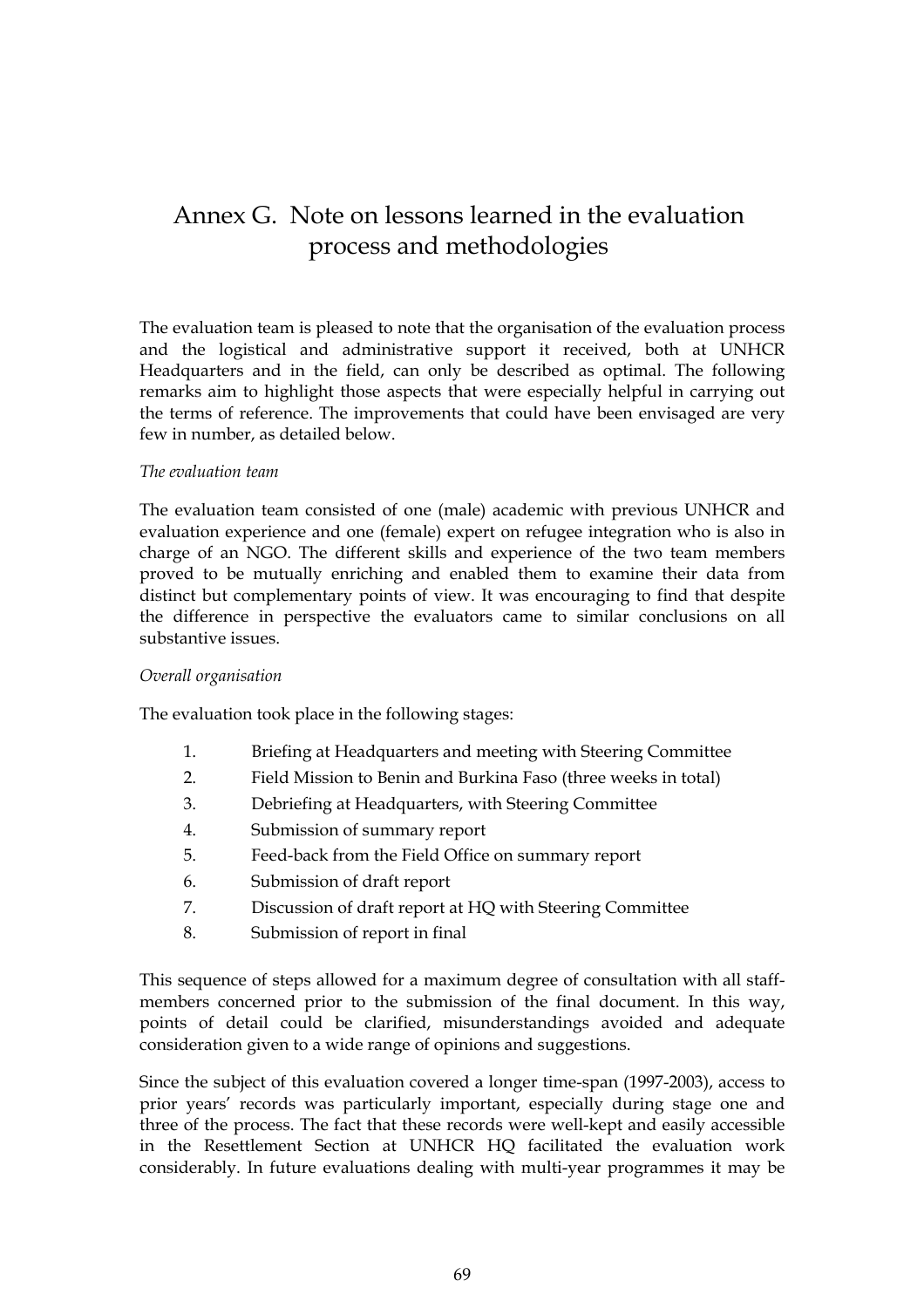#### RESETTLEMENT IN DEVELOPING COUNTRIES

advisable to leave more time at Headquarters to go through files and archives, in addition to the briefing meetings. This applies particularly to stage 1 which in this case took only three days when it might well have been extended to four or five. This would also have allowed more time for the evaluation team to get to know each other better before the field mission and to plan the process in greater detail.

Stages three, five and seven proved to be essential in supplementing and refining the conclusions of the field mission. The debriefing at Headquarters after the field visit (stage three) enabled the team to raise many issues whose significance was not yet clear in the course of stage one. RO Benin's feed-back on the summary report (stage five) provided welcome input and clarified a number of key issues. Discussing the draft report in detail with the members of the Steering Committee and other staff concerned (stage seven) was particularly useful since the meeting provided the opportunity to rethink the issues involved once more with a view to producing recommendations that aim to be concrete, practical and realistic.

#### *Fieldwork methodology*

In conducting its research in the field, the team took account of UNHCR evaluation policy which states that 'the primary concern of all evaluations is the impact of UNHCR's work on the rights and welfare of refugees'.73 Considering the fact that the main target group of the evaluation – some 226 refugees resettled to Benin and Burkina Faso – was relatively small, it was decided to make home visits to all refugee households concerned so as to meet with the entire family and get a first hand impression of their living conditions. This approach proved indispensable in giving us a cumulative insight into the actual situation faced by the resettled refugees.

In order to have a basis for comparison the team decided also to make a number of home visits to refugee households for whom Burkina Faso and Benin were first countries of asylum. In Burkina Faso these households were selected by the local refugee committee, which is perhaps the optimal approach. In the absence of such a committee in Benin, the selection of households was made by the implementing partner. In both countries the selection criteria were a) a representative breakdown of different nationalities and b) a representative breakdown of socio-economic status, ranging from the best integrated to the most marginalised.

Considering the fact that home visits were such a major aspect of the evaluation process it proved to be highly beneficial that the evaluation team consisted of a male and female team member. During the initial phase, visits were conducted jointly so that the team members could adjust their interviewing method and come to full agreement about the most appropriate questions to be asked and the key issues to be observed. Thereafter, separate visits were frequently undertaken, with the female team-member focusing on single women and female-headed households.

During all home visits the team made it clear from the very beginning that it

did not represent UNHCR or its implementing partners;

 $\overline{a}$ 

<sup>73</sup> UNHCR's Evaluation Policy, September 2002, p.4.